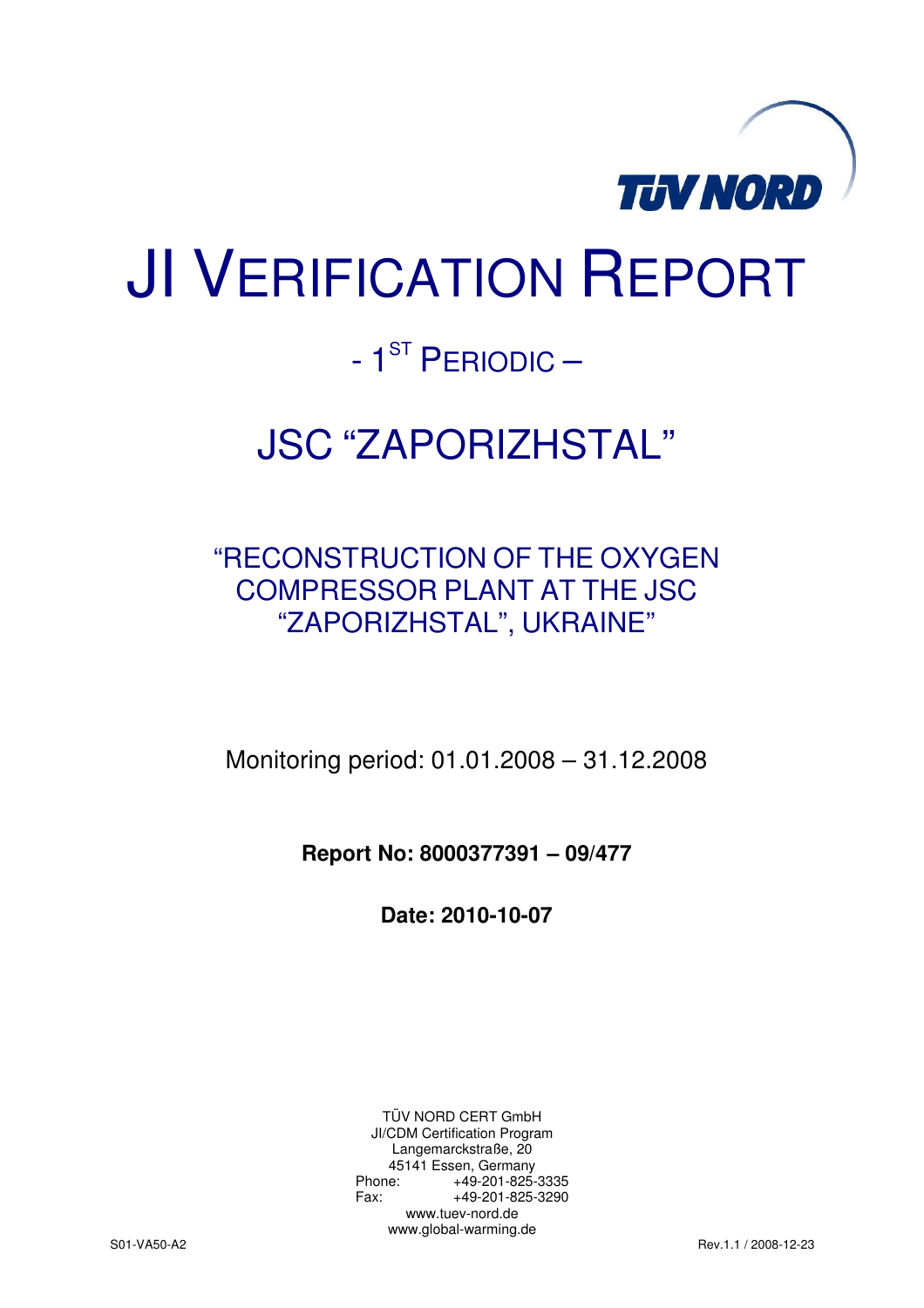Compressor plant at the JSC "Zaporizhstal" Ukraine"

TÜV NORD JI/CDM Certification Program



| <b>Verification Report:</b>                | <b>Report No.</b>                                                                                                                                                                                                                                                                                                                                                                                 | Rev. No.                  | Date of 1 <sup>st</sup> issue: | Date of this rev.     |  |
|--------------------------------------------|---------------------------------------------------------------------------------------------------------------------------------------------------------------------------------------------------------------------------------------------------------------------------------------------------------------------------------------------------------------------------------------------------|---------------------------|--------------------------------|-----------------------|--|
|                                            | 80003777391<br>1                                                                                                                                                                                                                                                                                                                                                                                  |                           | 2009-11-30                     | 2010-10-07            |  |
| Project:                                   | <b>Title:</b>                                                                                                                                                                                                                                                                                                                                                                                     | <b>Registration date:</b> | <b>UNFCCC-No.:</b>             |                       |  |
|                                            | "Reconstruction of the Oxygen Compressor<br>plant at the JSC "Zaporizhstal" Ukraine"                                                                                                                                                                                                                                                                                                              | N/A                       | Track I project                |                       |  |
| <b>Project Participant(s):</b>             | Host party:                                                                                                                                                                                                                                                                                                                                                                                       |                           | Other involved parties:        |                       |  |
|                                            | Ukraine                                                                                                                                                                                                                                                                                                                                                                                           |                           |                                |                       |  |
| <b>Applied</b>                             | Title:                                                                                                                                                                                                                                                                                                                                                                                            |                           | <b>No.:</b>                    | Scope:                |  |
| methodology/ies:                           | Project specific methodology                                                                                                                                                                                                                                                                                                                                                                      |                           | N/A                            | 3                     |  |
| <b>Monitoring:</b>                         | <b>Monitoring period (MP):</b>                                                                                                                                                                                                                                                                                                                                                                    |                           | No. of days:                   | MP No.                |  |
|                                            | Monitoring period: 01.01.2008 - 31.12.2008                                                                                                                                                                                                                                                                                                                                                        |                           | 365                            | 1                     |  |
| <b>Monitoring report:</b>                  | Title:                                                                                                                                                                                                                                                                                                                                                                                            |                           | <b>Draft version:</b>          | <b>Final version:</b> |  |
|                                            | "Reconstruction of the oxygen compressor                                                                                                                                                                                                                                                                                                                                                          |                           | Version 2                      | Version 5             |  |
|                                            | plant at the JSC "Zaporizhstal" Ukraine"                                                                                                                                                                                                                                                                                                                                                          |                           | 29.09 2009                     | 27.11.009             |  |
| Verification team /                        | <b>Verification Team:</b>                                                                                                                                                                                                                                                                                                                                                                         |                           | Technical review:              | Final approval:       |  |
| <b>Technical Review and</b>                | <b>Stefan Winter</b><br>Eric Krupp                                                                                                                                                                                                                                                                                                                                                                |                           | Lars Kirchner                  | <b>Rainer Winter</b>  |  |
| <b>Final Approval</b>                      | Evgeni Sud<br>Sergej Friesen                                                                                                                                                                                                                                                                                                                                                                      |                           |                                |                       |  |
|                                            | Valery Aleykin                                                                                                                                                                                                                                                                                                                                                                                    |                           |                                |                       |  |
| <b>Emission reductions:</b>                | Verified amount:                                                                                                                                                                                                                                                                                                                                                                                  |                           |                                |                       |  |
| [t CO <sub>2e</sub> ]                      | 149,951                                                                                                                                                                                                                                                                                                                                                                                           |                           |                                |                       |  |
| Summary of<br><b>Verification Opinion:</b> | JSC "Zaporizhstal" has commissioned the TÜV NORD JI/CDM Certification Program<br>(CP) to carry out the 1st periodic verification of the project "Reconstruction of the<br>Oxygen Compressor plant at the JSC "Zaporizhstal" Ukraine" with regard to the<br>relevant requirements for JI project activities.                                                                                       |                           |                                |                       |  |
|                                            | The project activity involves reconstruction of the air oxygen compressor plant. The<br>reconstruction resulted in the decrease of the electricity consumption and the<br>corresponding amount of the GHG emissions as compared to the situation that would<br>occur otherwise.                                                                                                                   |                           |                                |                       |  |
|                                            | This verification covers the period from 2008-01-01 to 2008-12-31 (including both<br>days).                                                                                                                                                                                                                                                                                                       |                           |                                |                       |  |
|                                            | In the course of the verification 12 Corrective Action Requests (CAR) and 3<br>Clarification Requests (CR) were raised and successfully closed. 3 Forward Action<br>Requests (FAR) have been raised to improve the monitoring system in the future.                                                                                                                                               |                           |                                |                       |  |
|                                            | The verification is based on the monitoring report (dated: $2009-09-29^{MR-2}$ ), final<br>monitoring report (dated: 2009-11-27 <sup>MR)</sup> ) the monitoring plan as set out in the registered PDD, the revision of the monitoring plan <sup>MR-Ch</sup> / Version 01 dated 15/09/2010, the determination report <sup>VAL/</sup> , emission reduction<br>JI/CDM CP by the project participant. |                           |                                |                       |  |
|                                            | As a result of this verification, the verification confirms that:                                                                                                                                                                                                                                                                                                                                 |                           |                                |                       |  |
|                                            | all operations of the project are implemented and installed as planned and<br>described in the validated project design document                                                                                                                                                                                                                                                                  |                           |                                |                       |  |
|                                            | the monitoring plan is in accordance with the validated project specific<br>$\bullet$<br>monitoring plan developed for this project activity                                                                                                                                                                                                                                                      |                           |                                |                       |  |
|                                            | the installed equipment essential for measuring parameters required for<br>$\bullet$<br>calculating emission reductions are verified appropriately                                                                                                                                                                                                                                                |                           |                                |                       |  |
|                                            | the monitoring system is in place and functional. The GHG emission<br>٠<br>reductions were measured accurately.                                                                                                                                                                                                                                                                                   |                           |                                |                       |  |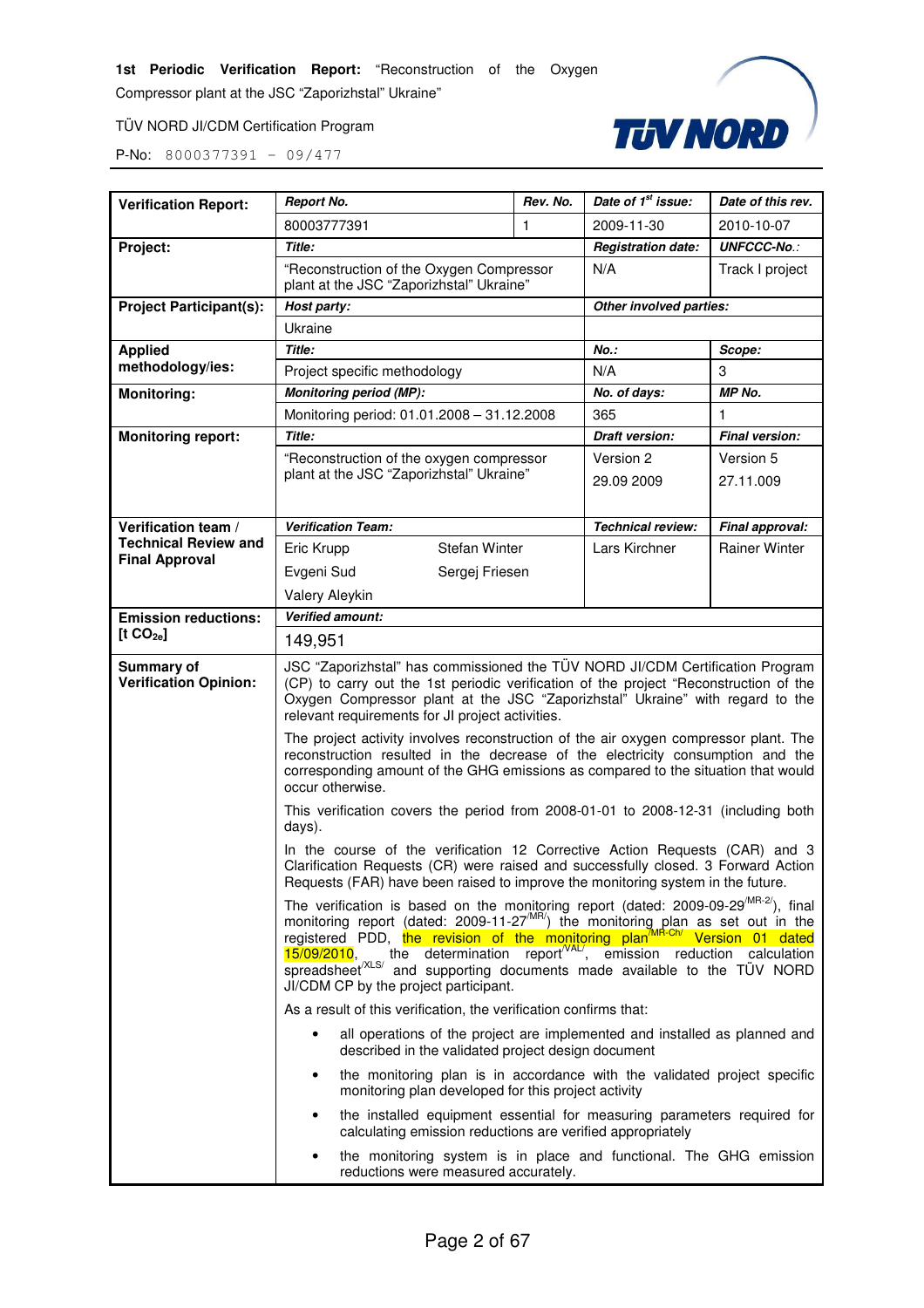Compressor plant at the JSC "Zaporizhstal" Ukraine"

**TUV NORD** 

TÜV NORD JI/CDM Certification Program

|                                 | As the result of the $1st$ periodic verification, the verifier confirms that the GHG<br>emission reductions are calculated without material misstatements in a conservative<br>and appropriate manner. TUV NORD JI/CDM CP herewith confirms that the project<br>has achieved emission reductions in the above mentioned reporting period as follows:<br>Baseline emissions: | 547,343 t CO <sub>2e</sub> |                    |                |
|---------------------------------|-----------------------------------------------------------------------------------------------------------------------------------------------------------------------------------------------------------------------------------------------------------------------------------------------------------------------------------------------------------------------------|----------------------------|--------------------|----------------|
|                                 | Project emissions:                                                                                                                                                                                                                                                                                                                                                          | 397,392 t CO <sub>2e</sub> |                    |                |
|                                 | Leakage:                                                                                                                                                                                                                                                                                                                                                                    | $\sim$                     | t $CO_{2e}$        |                |
|                                 | Emission reductions:                                                                                                                                                                                                                                                                                                                                                        | 149,951                    | t CO <sub>2e</sub> |                |
| <b>Document</b><br>information: | Filename:                                                                                                                                                                                                                                                                                                                                                                   |                            |                    | Num. of pages: |
|                                 | 2010-10-07 Final Verification Zaporozhstal (change cr. per)                                                                                                                                                                                                                                                                                                                 |                            |                    | 67             |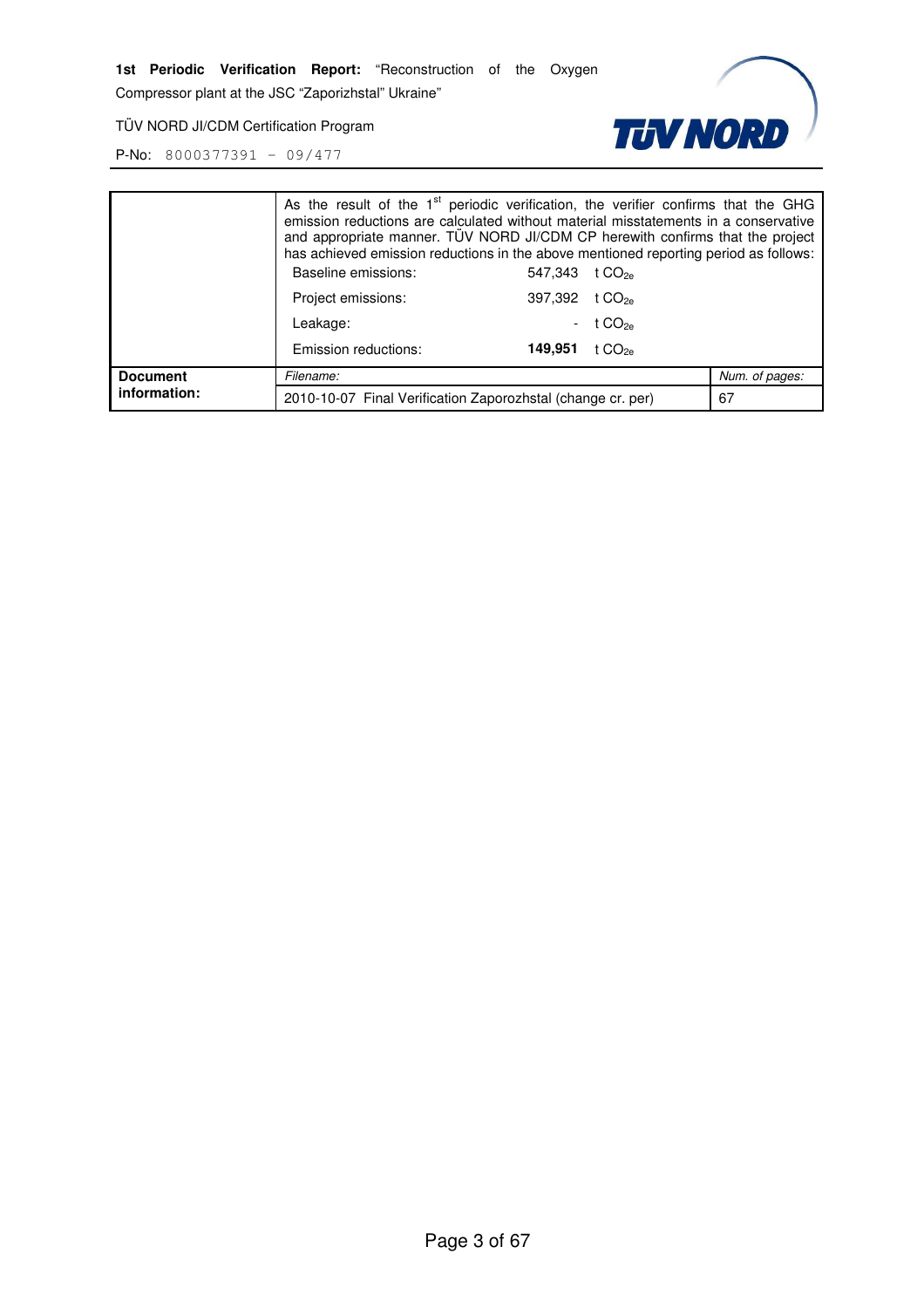P-No:  $8000377391 - 09/477$ 



## **Abbreviations:**

| CA                | <b>Corrective Action / Clarification Action</b>       |
|-------------------|-------------------------------------------------------|
| <b>CAR</b>        | <b>Corrective Action Request</b>                      |
| <b>CDM</b>        | <b>Clean Development Mechanism</b>                    |
| <b>CER</b>        | <b>Certified Emission Reduction</b>                   |
| CO <sub>2</sub>   | <b>Carbon dioxide</b>                                 |
| CO <sub>2ea</sub> | Carbon dioxide equivalent                             |
| <b>CR</b>         | <b>Clarification Request</b>                          |
| <b>DH</b>         | <b>District Heating</b>                               |
| <b>ER</b>         | <b>Emission Reduction</b>                             |
| <b>ERU</b>        | <b>Emission Reduction Unit</b>                        |
| <b>FAR</b>        | <b>Forward Action Request</b>                         |
| <b>GHG</b>        | Greenhouse gas(es)                                    |
| JI                | <b>Joint Implementation</b>                           |
| <b>JISC</b>       | <b>Joint Implementation Supervisory Committee</b>     |
| <b>MP</b>         | <b>Monitoring Plan</b>                                |
| <b>MR</b>         | <b>Monitoring Report</b>                              |
| <b>PDD</b>        | <b>Project Design Document</b>                        |
| <b>PP</b>         | <b>Project Participant</b>                            |
| QA/QC             | <b>Quality Assurance / Quality Control</b>            |
| <b>UNFCCC</b>     | United Nations Framework Convention on Climate Change |
| <b>XLS</b>        | <b>Emission Reduction Calculation Spread Sheet</b>    |
|                   |                                                       |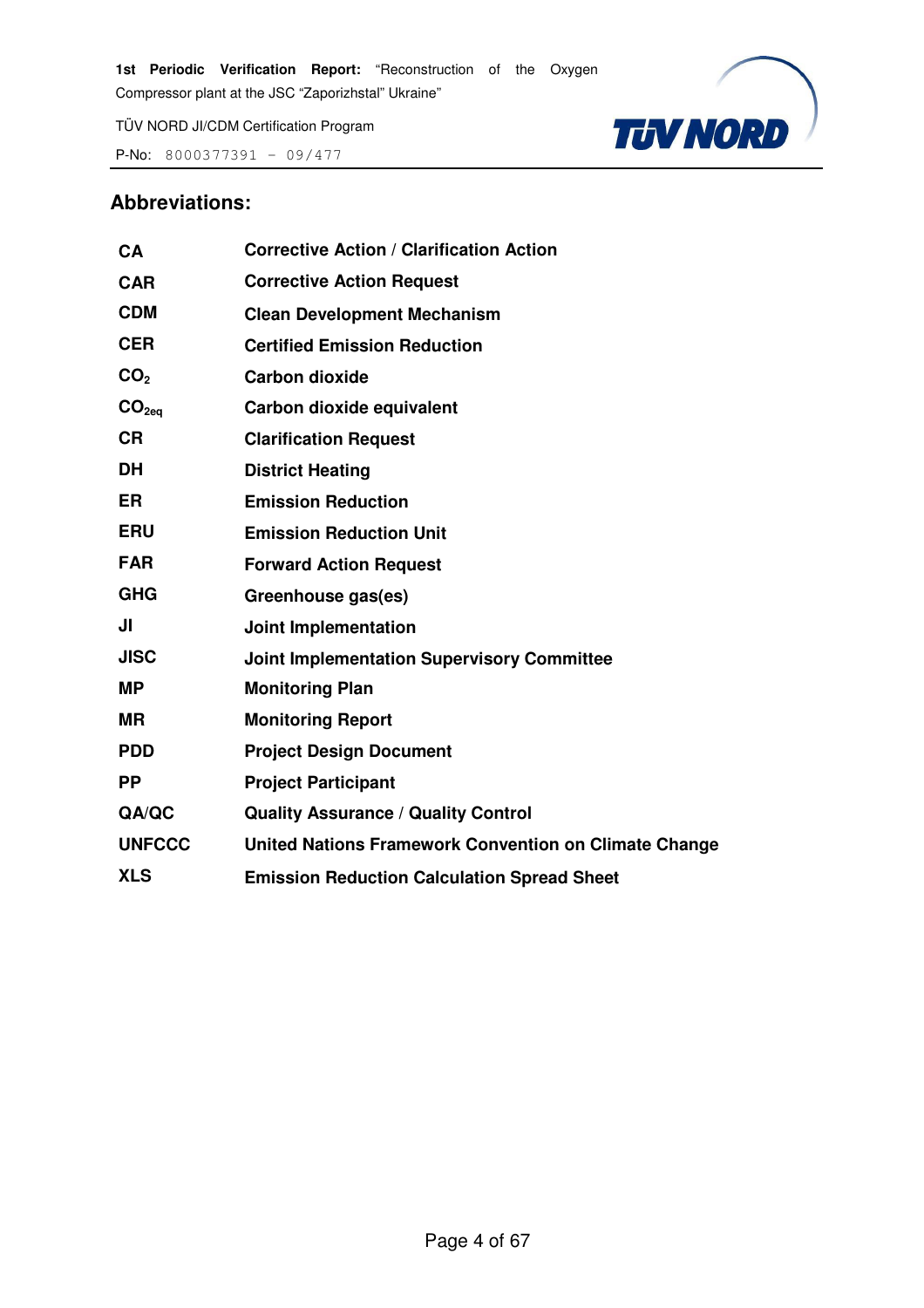P-No: 8000377391 – 09/477

# **Table of Contents Page 2014**



| 1.    |                                                                   |                |
|-------|-------------------------------------------------------------------|----------------|
| 1.1.  | Objective                                                         | 7              |
| 1.2.  | Scope                                                             | $\overline{7}$ |
| 2.    |                                                                   |                |
| 2.1.  | <b>Project Characteristics</b>                                    | 8              |
| 2.2.  | <b>Involved Parties and Project Participants</b>                  | 8              |
| 2.3.  | <b>Project Location</b>                                           | 9              |
| 2.4.  | <b>Technical Project Description</b>                              | 9              |
| 3.    |                                                                   |                |
| 3.1.  | <b>Verification Steps</b>                                         | 11             |
| 3.2.  | Contract review                                                   | 11             |
| 3.3.  | Appointment of team members and technical reviewers               | 12             |
| 3.4.  | Publication of the Monitoring Report                              | 13             |
| 3.5.  | <b>Verification Planning</b>                                      | 13             |
| 3.6.  | Desk review                                                       | 15             |
| 3.7.  | On-site assessment                                                | 16             |
| 3.8.  | Draft verification reporting                                      | 17             |
| 3.9.  | Resolution of CARs, CRs and FARs                                  | 17             |
| 3.10. | Final reporting                                                   | 17             |
| 3.11. | <b>Technical review</b>                                           | 18             |
| 3.12. | Final approval                                                    | 18             |
| 4.    |                                                                   |                |
| 5.    |                                                                   |                |
| 5.1.  | Implementation of the project                                     | 33             |
| 5.2.  | Project history                                                   | 33             |
| 5.3.  | Special events                                                    | 33             |
| 5.4.  | Compliance with the monitoring plan                               | 33             |
| 5.5.  | Changes during project implementation from the determined project |                |

design 34

5.6. Compliance with the monitoring methodology 36 5.7. Monitoring parameters 37 5.8. Monitoring report 37 5.9. ER Calculation 37 5.10. Quality Management 37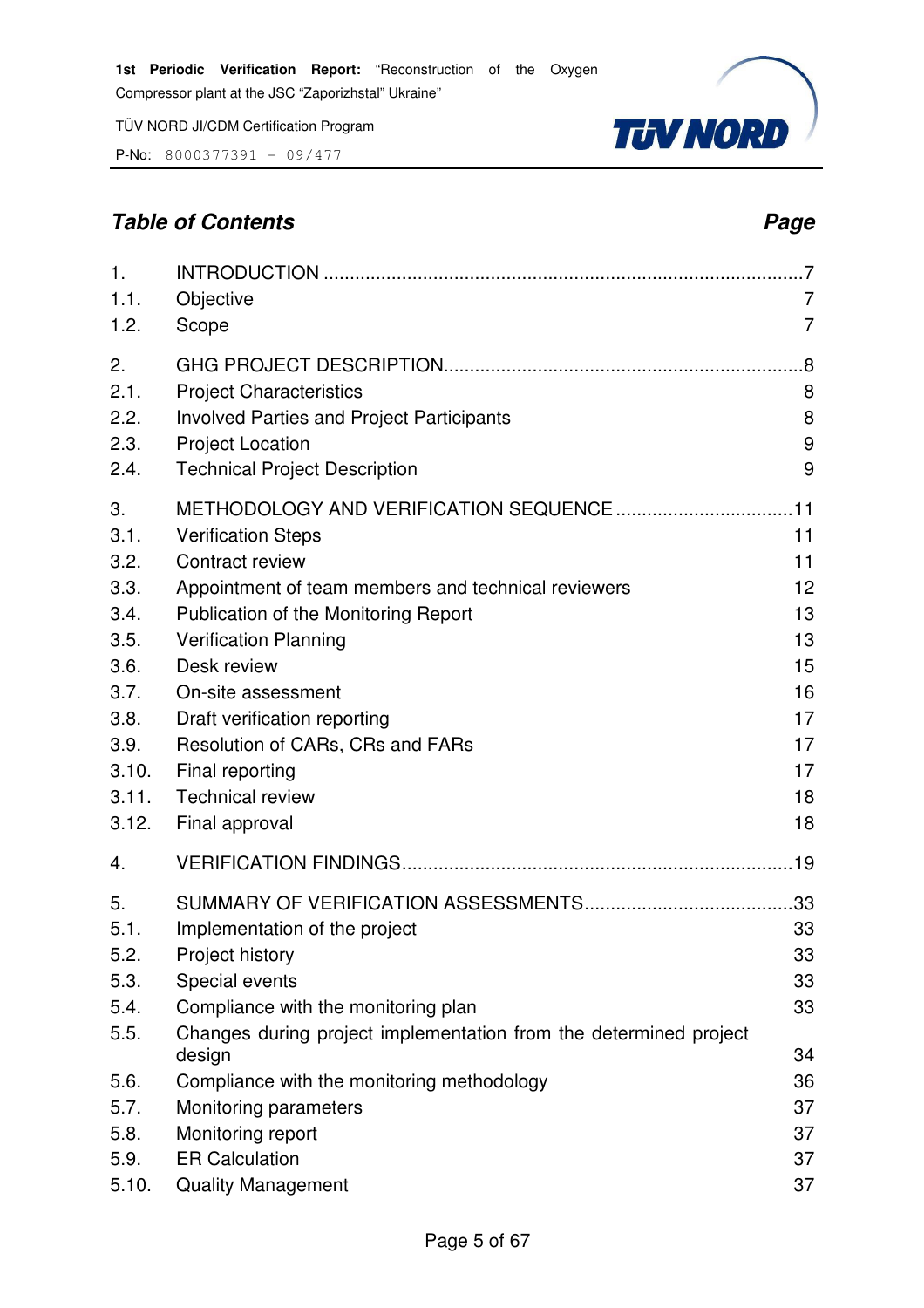TÜV NORD JI/CDM Certification Program



| 5.11. Overall Aspects of the Verification<br>5.12. Hints for next Periodic Verification | 37<br>38 |
|-----------------------------------------------------------------------------------------|----------|
|                                                                                         |          |
|                                                                                         |          |
|                                                                                         |          |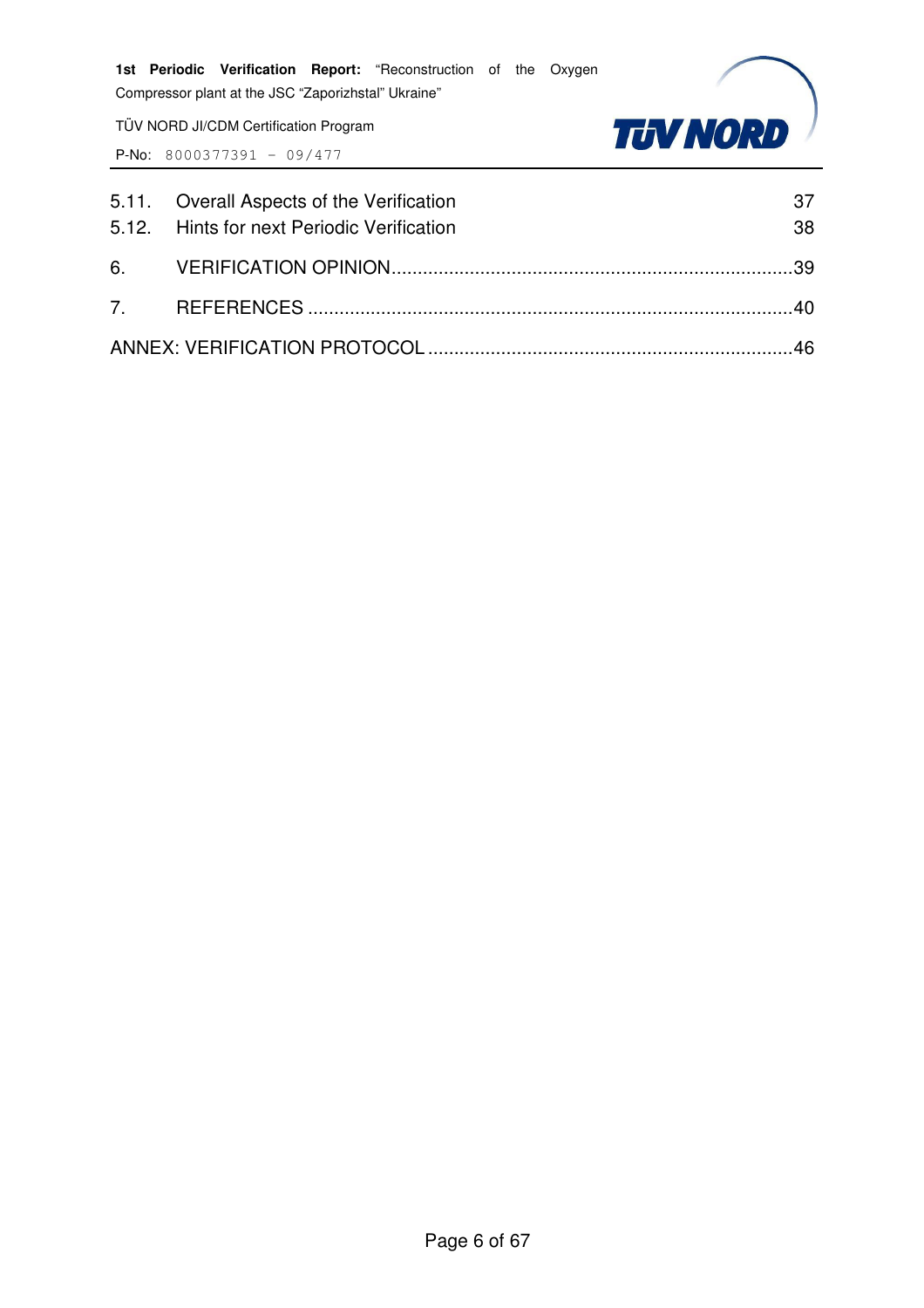P-No: 8000377391 – 09/477



# **1. INTRODUCTION**

JSC "Zaporizhstal" has commissioned the TÜV NORD JI/CDM Certification Program  $(CP)$  to carry out the  $1<sup>st</sup>$  periodic verification of the project

"Reconstruction of the Oxygen Compressor plant at the JSC "Zaporizhstal" Ukraine"

with regard to the relevant requirements for JI project activities. The verifiers have reviewed the implementation of the monitoring plan (MP) in the positive validated JI project activity.

#### **GHG data for the monitoring period covering: 01.01.2008 – 31.12.2008**

was verified in detailed manner applying the set of requirements, audit practices and principles of the UNFCCC.

This report summarizes the findings and conclusions of this 1st periodic verification of the above mentioned JI project activity.

# **1.1. Objective**

The objective of the verification is the review and ex-post determination by an independent entity of the GHG emission reductions. It includes the verification of the:

- Implementation and operation of the project activity as given in the PDD.
- compliance with provisions of the monitoring plan,
- data given in the monitoring report by checking the monitoring records, the emissions reduction calculation and supporting evidence
- accuracy of the monitoring equipment
- quality of evidence
- significance of reporting risks and risks of material misstatements.

# **1.2. Scope**

The verification of this registered project is based on the validated project design document <sup>/PDD/</sup>including baseline, the monitoring report <sup>/MR/</sup>, emission reduction calculation spread sheet  $XLS$ , supporting documents made available to the verifier and information collected through performing interviews and during the on-site assessment. Furthermore publicly available information was considered as far as available and required.

The verification is carried out on the basis of the following requirements, applicable for this project activity:

- Article 6 of the Kyoto Protocol <sup>/KP/</sup>,
- quidelines for the implementation of Article 6 of the Kyoto Protocol as presented UNFCCC/Kyoto Protocol requirements, in particular, the requirements of the JI as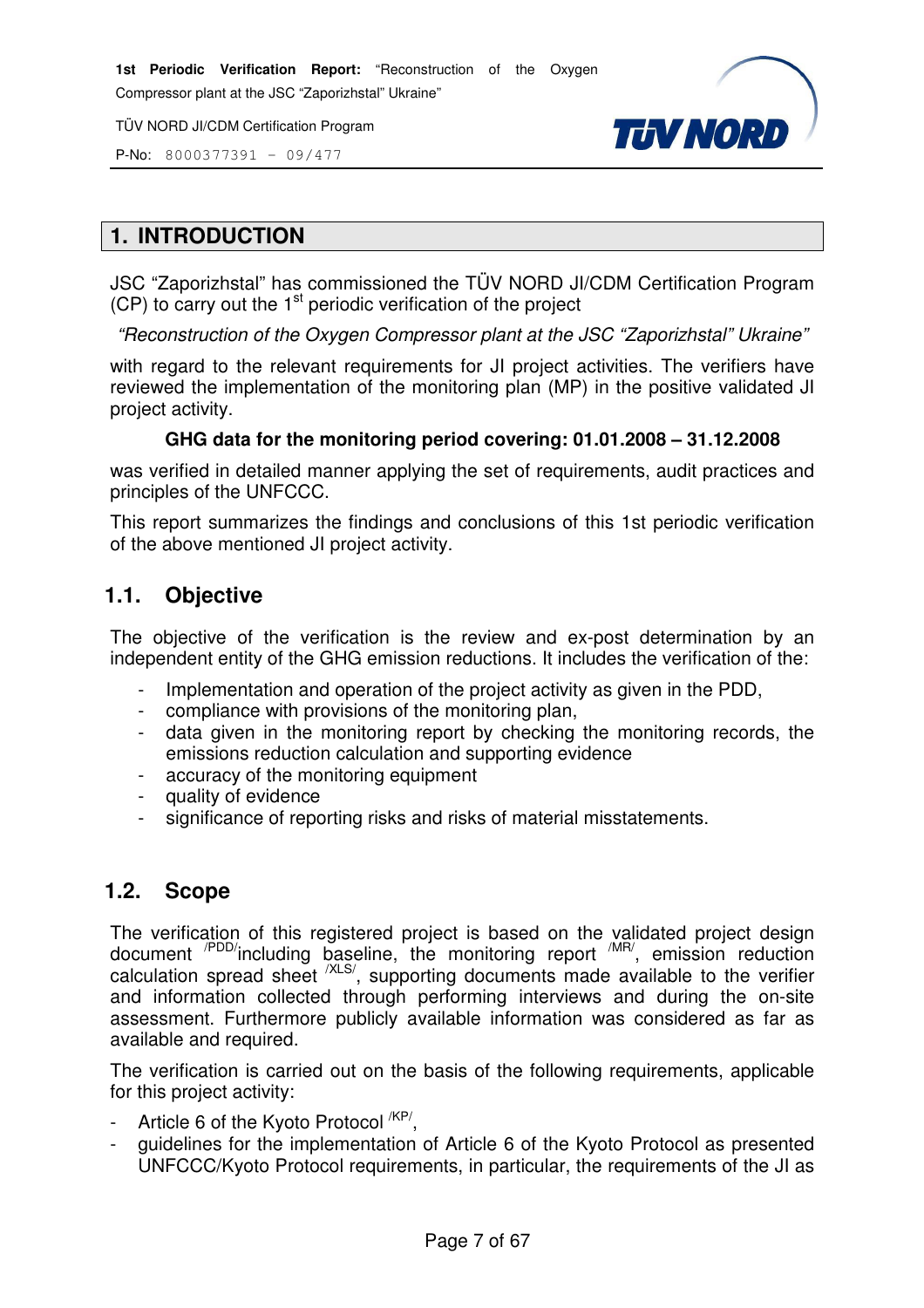Compressor plant at the JSC "Zaporizhstal" Ukraine"

TÜV NORD JI/CDM Certification Program



P-No: 8000377391 – 09/477

set out in decision 9/CMP.1 the present annex and relevant decisions by the JISC,

- other relevant rules, including the host country legislation,
- monitoring plan as given in the registered PDD<sup>/PDD/</sup>
- , - Applied project specific methodology which was positive validated in the course of determination PDD.

# **2. GHG PROJECT DESCRIPTION**

# **2.1. Project Characteristics**

The project is carried out on the JSC "Zaporizhstal" - one of the largest metallurgical works in Ukraine. The project activity involves reconstruction of the air oxygen compressor plant. Oxygen is produced in air separation units installed in the premises of JSC "Zaporizhstal". Oxygen generated is used for production purposes – in particular in blast-furnace and open-hearth furnace for iron and steel smelting processes.

The installed oxygen compressor plant (OCP) is supplying oxygen in required level for pig iron and steel production. Also the project replaced the worn-out airseparation units. The reconstruction of OCP resulted in the decrease of the electricity consumption and the corresponding amount of the GHG emissions as compared to the situation that would occur otherwise.

Essential data of the project is presented in the following Table 2-1.

| Item                           | Data                                     |                                          |  |  |
|--------------------------------|------------------------------------------|------------------------------------------|--|--|
| <b>Project title</b>           |                                          | "Reconstruction of the Oxygen Compressor |  |  |
|                                |                                          | plant at the JSC "Zaporizhstal" Ukraine" |  |  |
| Project size                   |                                          | <b>Small Scale</b><br>Large Scale        |  |  |
| JI registration No.            | Registered as per the Track I procedures |                                          |  |  |
| <b>Project Scope</b>           |                                          |                                          |  |  |
| (according to UNFCCC sectoral) | 3                                        | Energy Demand                            |  |  |
| scope numbers for JI)          |                                          |                                          |  |  |
| <b>Applied Methodology</b>     |                                          | Project specific methodology             |  |  |

### **Table 2-1:** Project Characteristics

# **2.2. Involved Parties and Project Participants**

The following parties to the Kyoto Protocol and project participants are involved in this project activity (Table 2-2).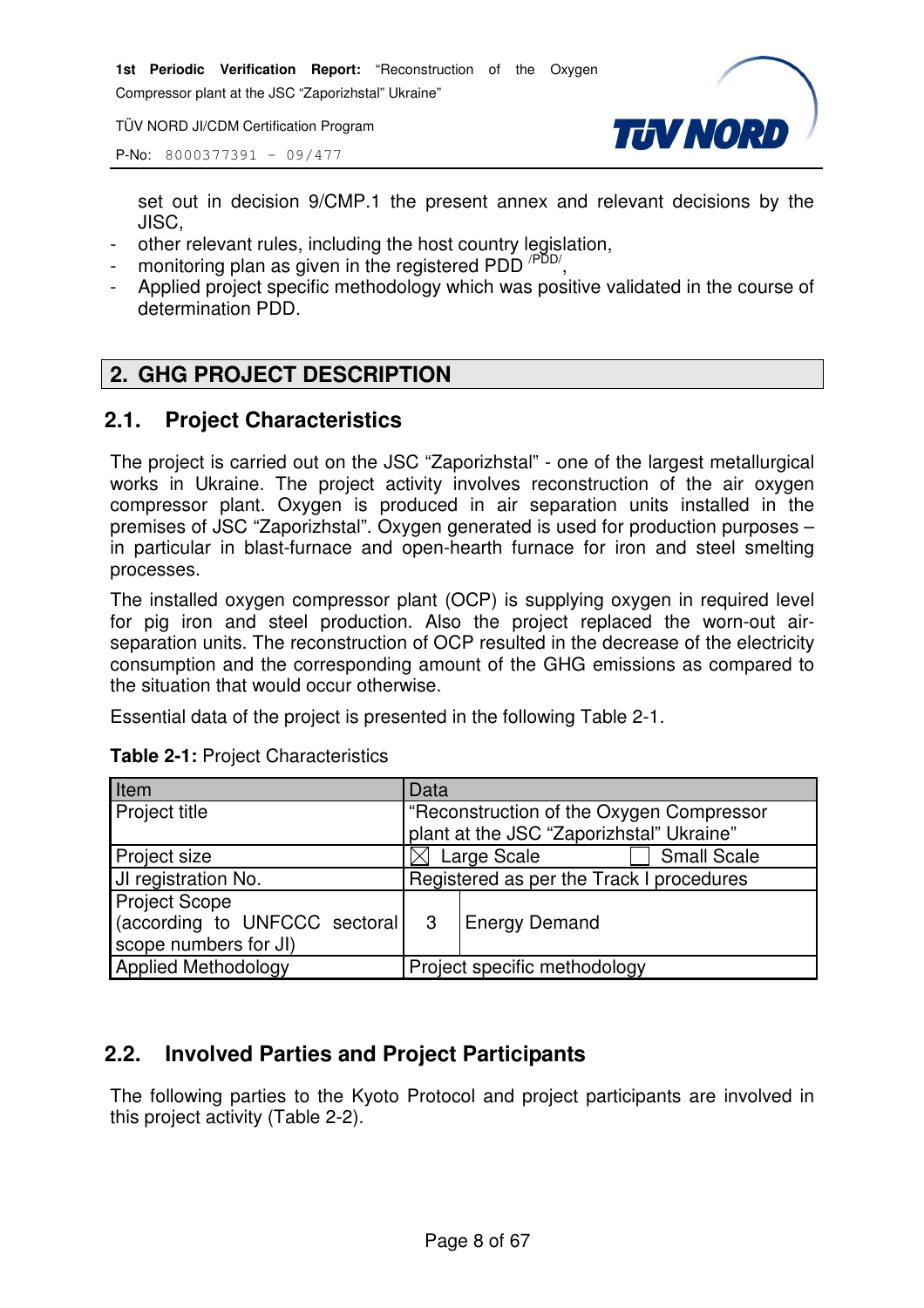P-No: 8000377391 – 09/477



**Table 2-2:** Project Parties and project participants

| Characteristic    | Party   | <b>Project Participant</b> |
|-------------------|---------|----------------------------|
| <b>Host party</b> | Jkraine | JSC "Zaporizhstal"         |

# **2.3. Project Location**

Project is located in the Ukraine.

The details of the project location are given in table 2-3:

| No.                       | <b>Project Scope</b> |
|---------------------------|----------------------|
| <b>Host Country</b>       | Ukraine              |
| Region:                   | Zaporizhzhya region  |
| Project location address: | Zaporizhzhya         |
| Latitude:                 | 47°52' N.;           |
| Longitude:                | 35°09' E.            |

# **2.4. Technical Project Description**

Within the implementation of the project activity a new air separation unit has been installed at JSC "Zaporizhstal". The project has been commissioned in December 2007 and is already operational.

Furthermore there are three other existing air separation units currently installed at the plant. However these units are rather out-dated air separation constructed and commissioned approx. 25 years ago. However they have been appropriately maintained and are still in a working condition. For this reason the three out-dated air separation units will be kept only as reserve.

For detailed key parameters of the air separation Unit please refer to table 2-4-1: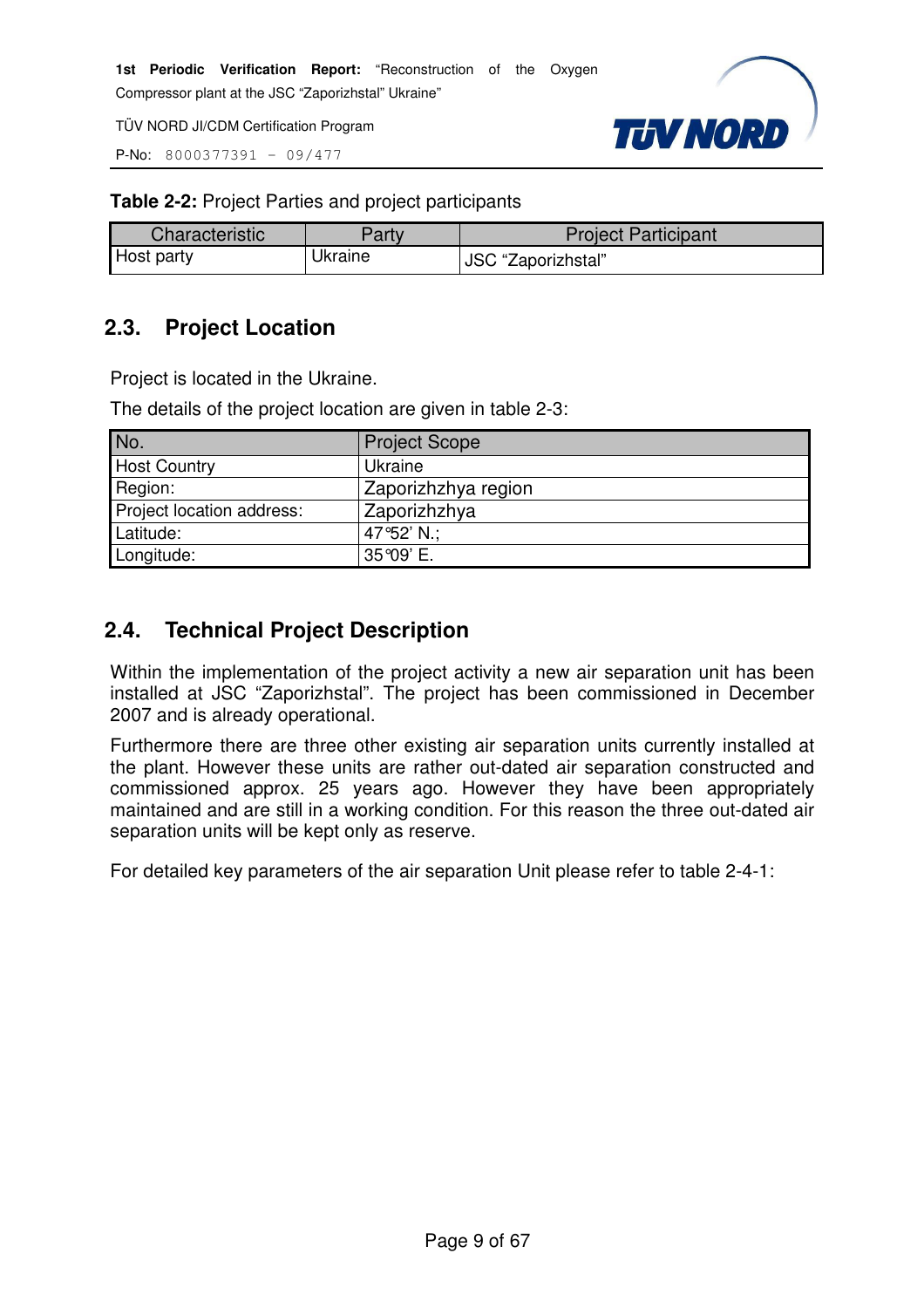Compressor plant at the JSC "Zaporizhstal" Ukraine"

TÜV NORD JI/CDM Certification Program



| <b>Key</b><br>parameters: | <b>Project</b><br><b>Activity</b>                           | <b>Equipment kept as reserve</b>                              |                                                               |                                                            |  |  |
|---------------------------|-------------------------------------------------------------|---------------------------------------------------------------|---------------------------------------------------------------|------------------------------------------------------------|--|--|
| <b>Ordinal</b><br>Number: | <b>VRU-60</b>                                               | <b>Kar-30</b>                                                 | <b>KtK-35-3</b>                                               | <b>BR-2</b>                                                |  |  |
| Manufacturer:             | Air Liquide<br>(France)                                     | <b>JSC</b><br>"Kriogenmash"<br>(Russia).                      | <b>JSC</b><br>"Kriogenmash"<br>(Russia).                      | <b>JSC</b><br>"Kriogenmash"<br>(Russia).                   |  |  |
| Type:                     | Air<br>separation<br>unit<br>with<br>adjustable<br>capacity | Air<br>separation<br>unit with non-<br>adjustable<br>capacity | Air<br>separation<br>unit with non-<br>adjustable<br>capacity | Air separation<br>unit with non-<br>adjustable<br>capacity |  |  |
| Capacity                  |                                                             |                                                               |                                                               |                                                            |  |  |
| Capacity max              | 60.000 $m^3/h$                                              | $30.000 \text{ m}^3/h$                                        | 30.000 $\mathrm{m}^3/\mathrm{h}$                              | 30.000 $m^3/h$                                             |  |  |
| Capacity min              | 30.000 $\mathrm{m}^3$ /h                                    |                                                               |                                                               |                                                            |  |  |
| Commissioning<br>Date:    | 2007                                                        | 1980                                                          | 1976                                                          | 1968                                                       |  |  |
| Operation                 | Main<br>equipment                                           | Reserved                                                      | Reserve                                                       | Reserved                                                   |  |  |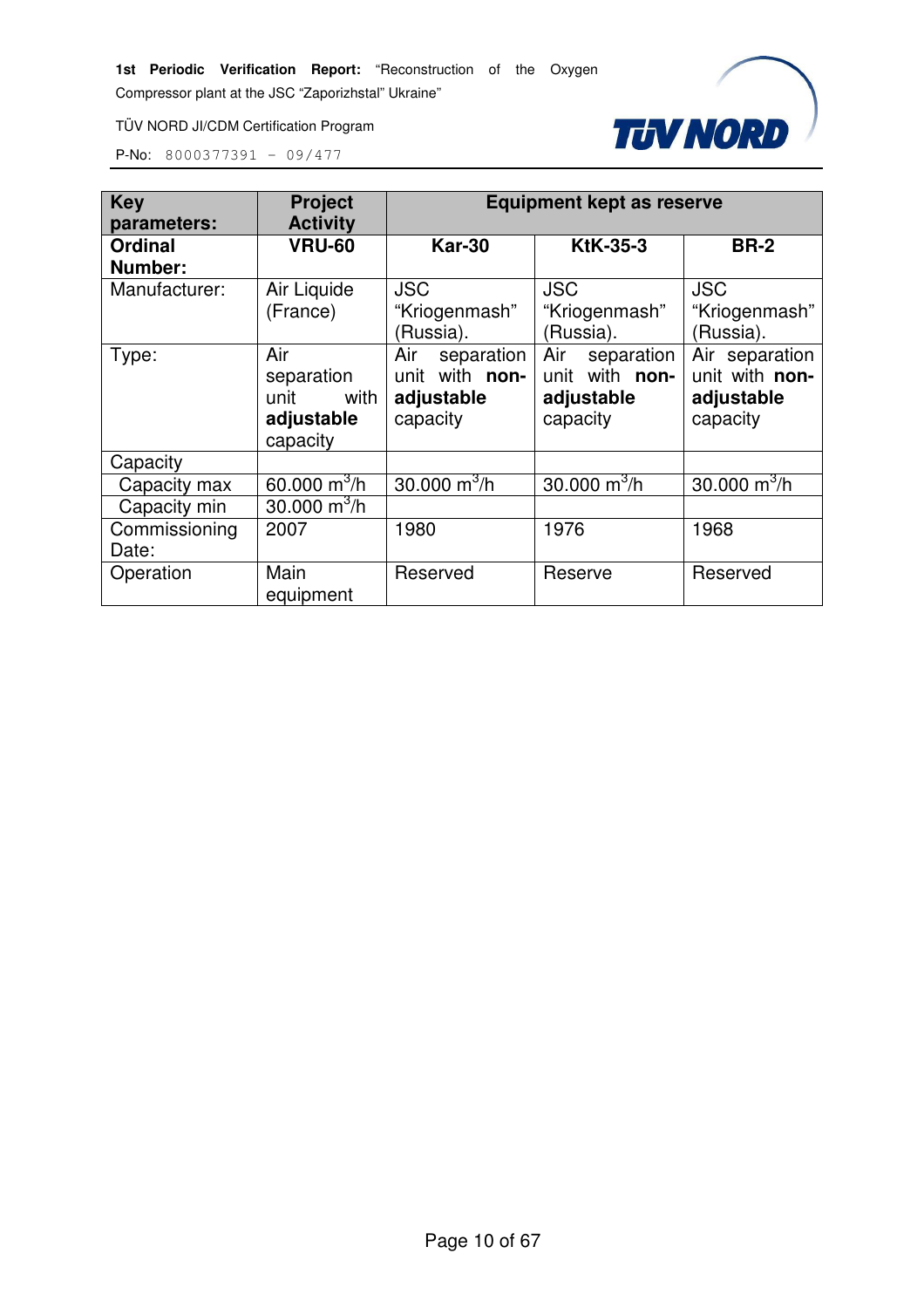P-No: 8000377391 – 09/477



# **3. METHODOLOGY AND VERIFICATION SEQUENCE**

# **3.1. Verification Steps**

The verification consisted of the following steps:

- Contract review
- Appointment of team members and technical reviewers
- Publication of the monitoring report
- A desk review of the Monitoring Report<sup>MR/</sup> submitted by the client and additional supporting documents with the use of customised verification protocol <sup>/CPM/</sup> according to the Validation and Verification Manual <sup>/VVM/</sup>,
- Verification planning,
- On-Site assessment,
- Background investigation and follow-up interviews with personnel of the project developer and its contractors,
- Draft verification reporting
- Resolution of corrective actions (if any)
- Final verification reporting
- Technical review
- Final approval of the verification.

The verification of this project was carried out from November 2009 to January 2010.

# **3.2. Contract review**

To assure that

- the project falls within the scopes for which accreditation is held,
- the necessary competences to carry out the verification can be provided,
- Impartiality issues are clear and in line with the JI requirements

a contract review was carried out before the contract was signed.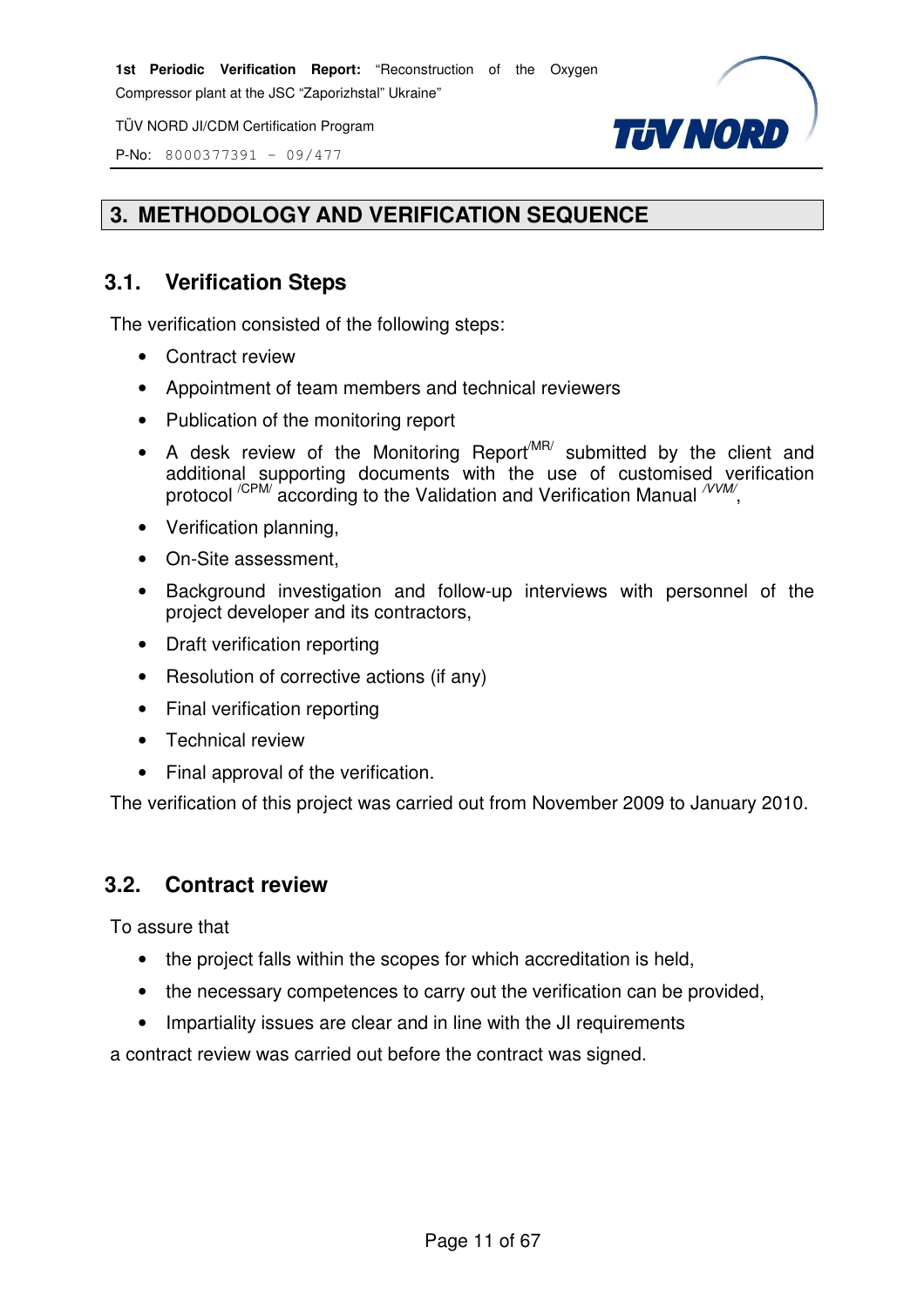P-No: 8000377391 – 09/477



# **3.3. Appointment of team members and technical reviewers**

On the basis of a competence analysis and individual availabilities a verification team, consistent of one team leader and 3 additional team members, was appointed. Furthermore also the personnel for the technical review and the final approval were determined.

The list of involved personnel, the tasks assigned and the qualification status are summarized in the table 3-1 below.

|                                                        | <b>Name</b>           | Company                      | Function <sup>1)</sup> | Qualification<br>Status <sup>2)</sup> | competence<br><b>Sectoral</b> | competence<br>Technical | Host country<br>Competence | competence<br>Controlling |
|--------------------------------------------------------|-----------------------|------------------------------|------------------------|---------------------------------------|-------------------------------|-------------------------|----------------------------|---------------------------|
| $\boxtimes$ Mr.<br>$\Box$ Ms.                          | Eric Krupp            | TÜV Nord Cert<br>GmbH        | <b>TL</b>              | <b>SA</b>                             | $\boxtimes$                   |                         |                            | $\boxtimes$               |
| $\mathbb{\underline{\boxtimes}}$ Mr.<br>$\square$ Ms.  | Evgeni Sud            | <b>TÜV Nord Cert</b><br>GmbH | <b>TM</b>              | E                                     | $\boxtimes$                   |                         | $\boxtimes$                |                           |
| $\overline{\square}$ Mr.<br>$\overline{\square}$ Ms.   | <b>Valery Aleykin</b> | <b>TÜV Nord</b><br>Ukraine   |                        | T                                     | $\mathcal{L}$                 |                         | $\boxtimes$                |                           |
| $\overline{\text{M}}$ Mr.<br>$\Box$ Ms.                | <b>Stefan Winter</b>  | <b>TÜV Nord Cert</b><br>GmbH | <b>TM</b>              | <b>TE</b>                             | $\sim 10$                     | G                       |                            |                           |
| $\overline{\text{M}}$ Mr.<br>$\Box$ Ms.                | Sergej<br>Friesen     | <b>TÜV Nord Cert</b><br>GmbH | <b>TM</b>              | E                                     | $\boxtimes$                   |                         | $\boxtimes$                |                           |
| $\overline{\text{M}}$ Mr.<br>$\Box$ Ms.                | Lars Kirchner         | <b>TÜV Nord Cert</b><br>GmbH | $TR^{3)}$              | E                                     |                               | G                       |                            |                           |
| $\overline{\text{M}}$ Mr.<br>$\overline{\text{M}}$ Ms. | <b>Rainer Winter</b>  | <b>TÜV Nord Cert</b><br>GmbH | FA                     | <b>SA</b>                             | $\boxtimes$                   | G                       |                            | $\boxtimes$               |

#### **Table 3-1:** Involved Personnel

 $1)$  TL : Team Leader; TM : Team Member, TR: Technical review; FA: Final approval;

<sup>2)</sup> GHG Auditor Status: A : Assessor; E : Expert; SA: Senior Assessor; T : Trainee, TE: Technical Expert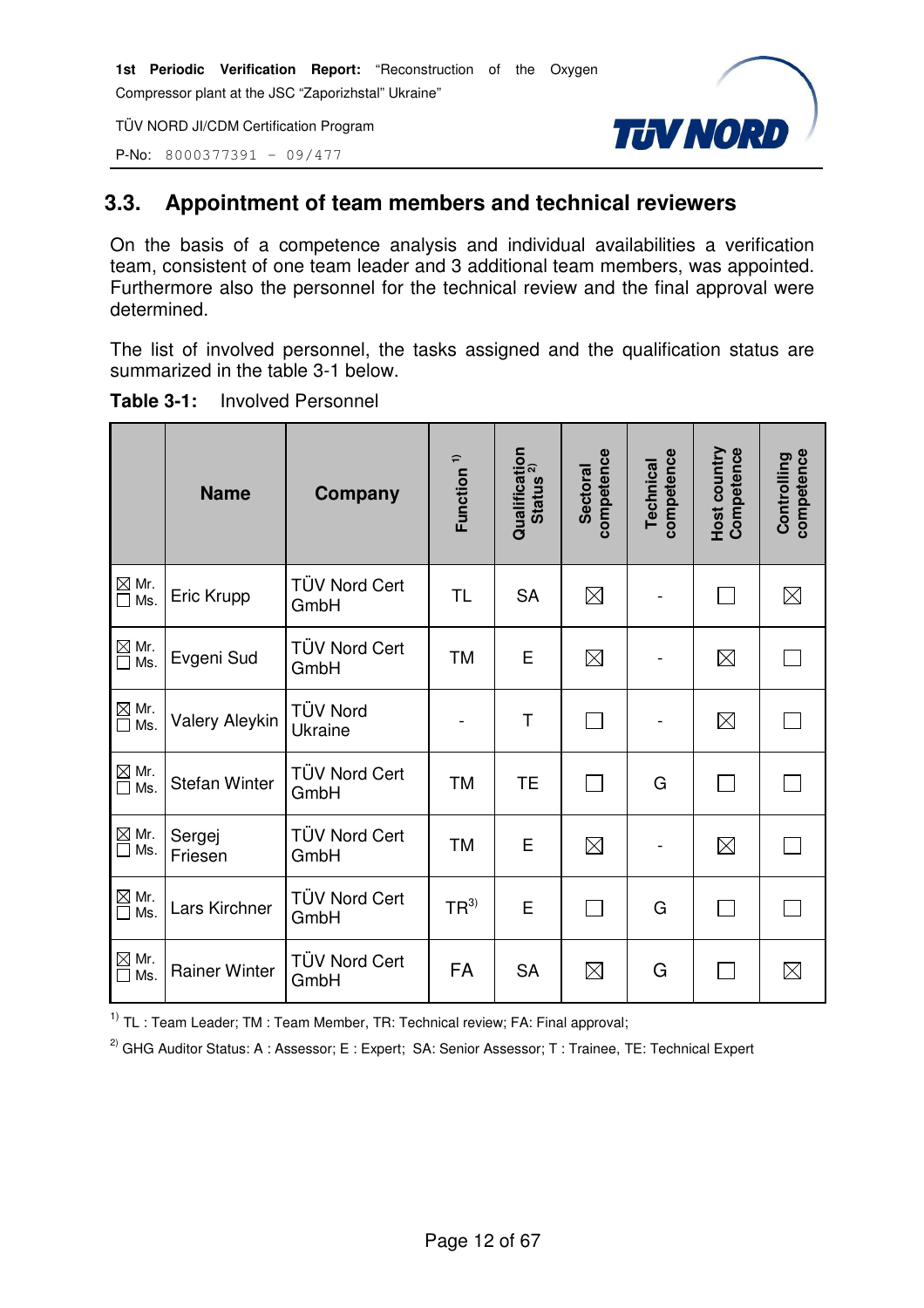P-No: 8000377391 – 09/477



# **3.4. Publication of the Monitoring Report**

The monitoring reports, as received from the project participants, has been made publicly available on the TÜV Nord website<sup>1</sup>.

# **3.5. Verification Planning**

In order to ensure a complete, transparent and timely execution of the verification task the team leader has planned the complete sequence of events necessary to arrive at a substantiated final verification opinion.

Various tools have been established in order to ensure an effective verification planning.

Risk analysis and detailed audit testing planning

For the identification of potential reporting risks and the necessary detailed audit testing procedures for residual risk areas table A-1 is used. The structure and content of this table is given in table 3-2 below.

| <b>Table 3-2:</b> Table A-1; Identification of verification risk areas |  |
|------------------------------------------------------------------------|--|
|                                                                        |  |

| Table A-1: GHG calculation procedures and management control testing / Detailed audit<br>testing of residual risk areas and random testing           |                                                                                                                                                                                                                                                                                                                     |                                                                                                                                                                                                                                                    |                                                                                                                                                                                                                                                                                                                                                            |                                                                                                                                           |  |
|------------------------------------------------------------------------------------------------------------------------------------------------------|---------------------------------------------------------------------------------------------------------------------------------------------------------------------------------------------------------------------------------------------------------------------------------------------------------------------|----------------------------------------------------------------------------------------------------------------------------------------------------------------------------------------------------------------------------------------------------|------------------------------------------------------------------------------------------------------------------------------------------------------------------------------------------------------------------------------------------------------------------------------------------------------------------------------------------------------------|-------------------------------------------------------------------------------------------------------------------------------------------|--|
| <b>Identification</b><br>of potential<br>reporting risk                                                                                              | Identification,<br>assessment and<br>testing of<br>management<br>controls                                                                                                                                                                                                                                           | Areas of<br>residual<br>risks                                                                                                                                                                                                                      | <b>Additional</b><br>verification testing<br>performed                                                                                                                                                                                                                                                                                                     | <b>Conclusions and</b><br><b>Areas Requiring</b><br>Improvement<br>(including<br><b>Forward Action</b><br><b>Requests</b> )               |  |
| following<br>The<br>risks<br>potential<br>identified<br>were<br>structured<br>and<br>according<br>to<br>possible<br>the<br>οf<br>areas<br>occurance. | The potential risks<br>οf<br>data<br>raw<br>generation<br>have<br>been identified in<br>the course of the<br>monitoring system<br>implementation.<br>The<br>following<br>were<br>measures<br>taken in order to<br>minimize<br>the<br>corresponding<br>risks.<br>following<br>The<br>are<br>measures<br>implemented: | Despite<br>the<br>measures<br>implemented<br>order<br>in<br>to<br>reduce<br>the<br>occurrence<br>probability the<br>following<br>residual risks<br>remain<br>and<br>be<br>to<br>have<br>addressed<br>in<br>the course of<br>every<br>verification. | The additional<br>verification testing<br>performed is<br>described. Testing<br>may include:<br>- Sample cross<br>checking of<br>manual transfers of<br>data<br>- Recalculation<br>- Spreadsheet 'walk<br>throughs' to check<br>links and equations<br>- Inspection of<br>calibration and<br>maintenance<br>records for key<br>equipment<br>Check sampling | Having investigated<br>the residual risks,<br>the conclusions<br>should be noted<br>here. Errors and<br>uncertainties are<br>highlighted. |  |

l 1 http://www.global-warming.de/e/1969/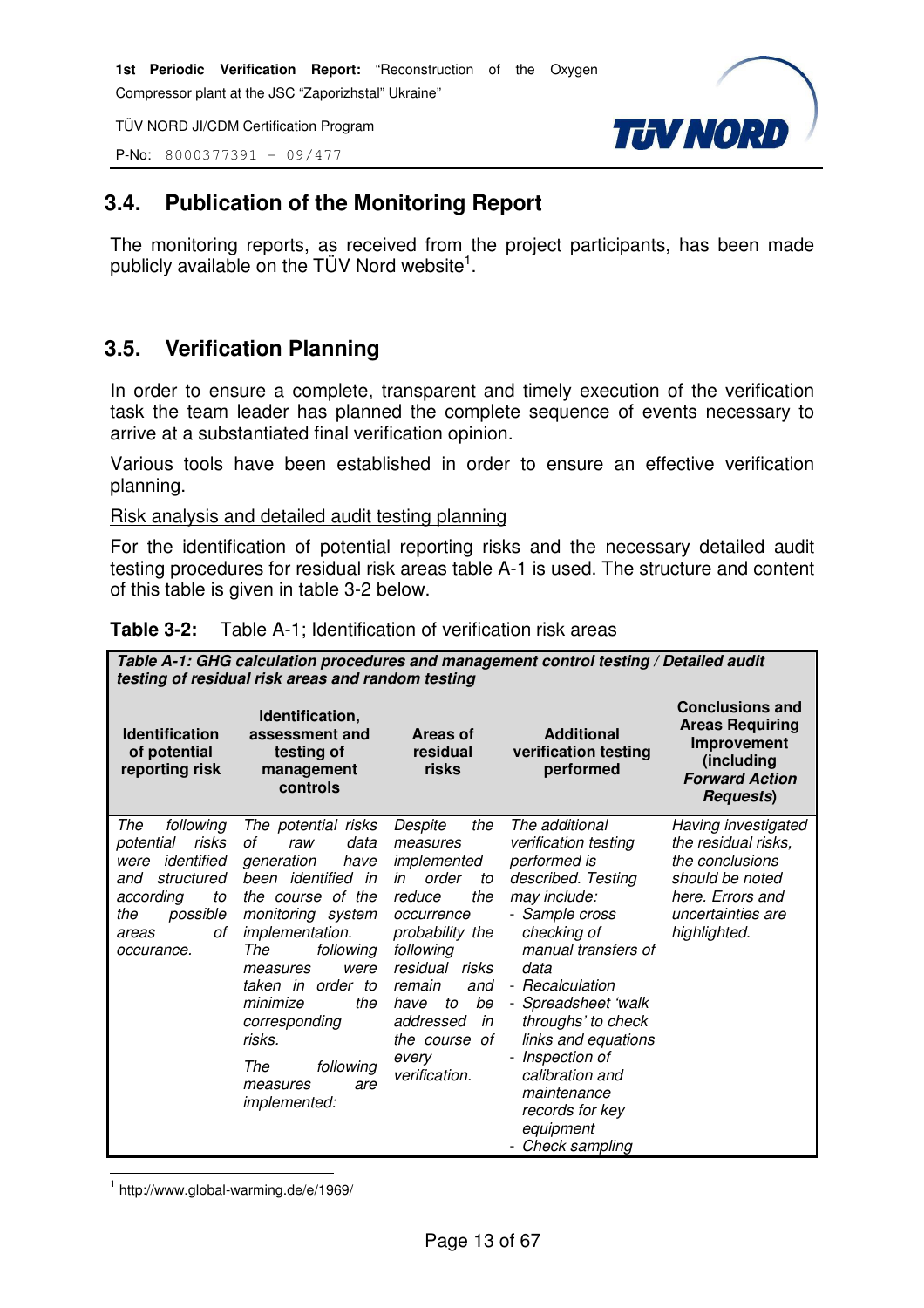Compressor plant at the JSC "Zaporizhstal" Ukraine"

**TUV NORD** 

TÜV NORD JI/CDM Certification Program

P-No: 8000377391 – 09/477

| Table A-1: GHG calculation procedures and management control testing / Detailed audit<br>testing of residual risk areas and random testing                                                                                      |  |  |                                                                                                                                          |                                                                                                                             |  |
|---------------------------------------------------------------------------------------------------------------------------------------------------------------------------------------------------------------------------------|--|--|------------------------------------------------------------------------------------------------------------------------------------------|-----------------------------------------------------------------------------------------------------------------------------|--|
| Identification,<br><b>Additional</b><br><b>Identification</b><br>assessment and<br>Areas of<br>verification testing<br>residual<br>of potential<br>testing of<br>reporting risk<br>risks<br>performed<br>management<br>controls |  |  |                                                                                                                                          | <b>Conclusions and</b><br><b>Areas Requiring</b><br>Improvement<br>(including<br><b>Forward Action</b><br><b>Requests</b> ) |  |
|                                                                                                                                                                                                                                 |  |  | analysis results<br>Discussions with<br>process engineers<br>who have detailed<br>knowledge of<br>process<br>uncertainty/error<br>bands. |                                                                                                                             |  |

The completed table A-1 is enclosed in the annex (table A-1) to this report.

#### Project specific periodic verification checklist

In order to ensure transparency and consideration of all relevant assessment criteria, a project specific verification protocol has been developed. The protocol shows, in a transparent manner, criteria and requirements, means and results of the verification. The verification protocol serves the following purposes:

- It organises, details and clarifies the requirements a JI project is expected to meet for verification
- It ensures a transparent verification process where the verifying DOE documents how a particular requirement has been proved and the result of the verification.

The basic structure of this project specific verification protocol for the periodic verification is described in table 3-3.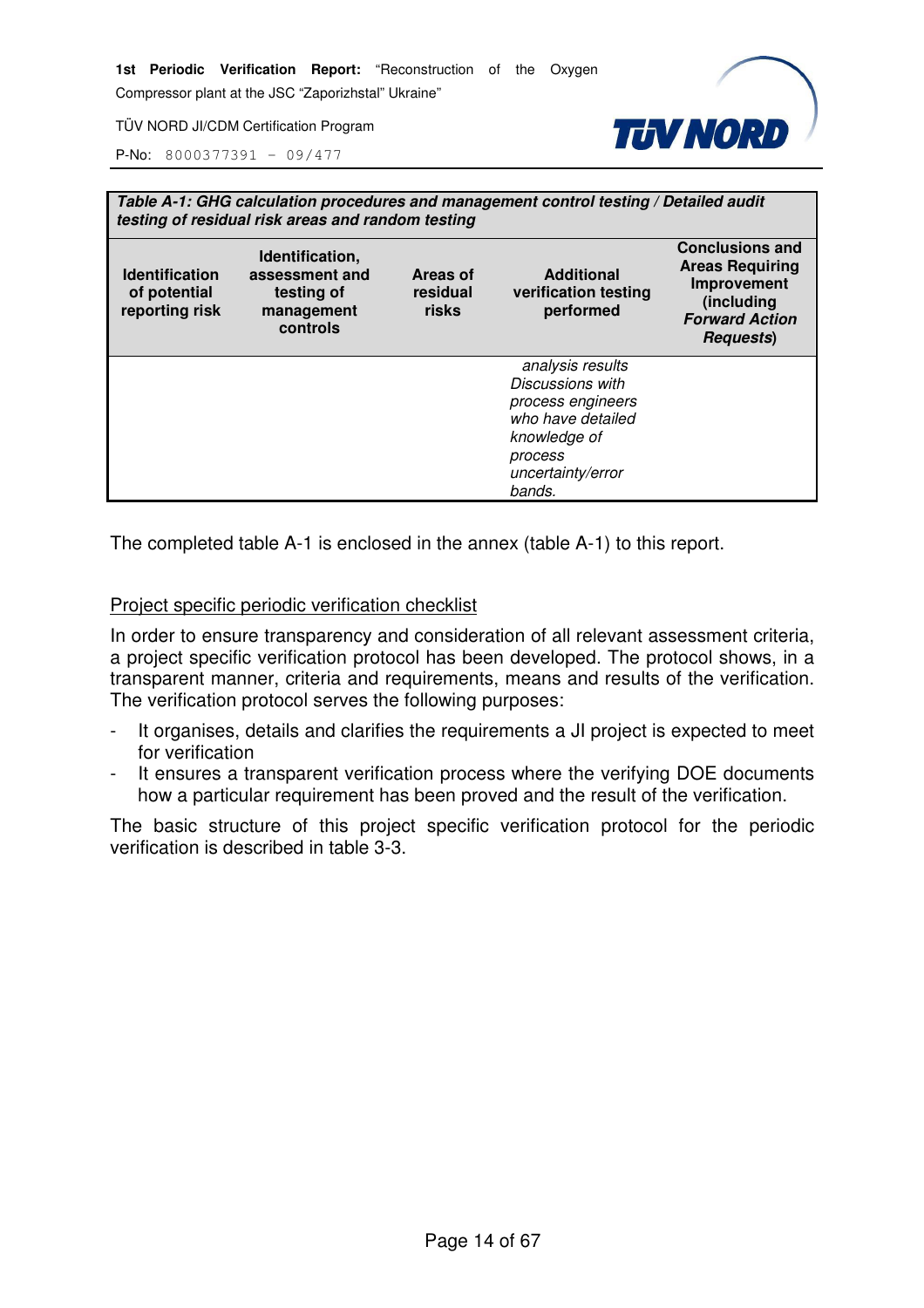**Table 3-3:** Structure of the project specific periodic verification checklist

Compressor plant at the JSC "Zaporizhstal" Ukraine"

**TUV NORD** 

TÜV NORD JI/CDM Certification Program

P-No: 8000377391 – 09/477

| <b>Table A-2: Periodic Verification Checklist</b>                                                                                                                                                                                                                                                                                        |                                                                                      |                                                                                                                                                                                                                                                                                                                                                                                                                                                                                                             |                                                                                                                                                                                                                                                        |  |  |
|------------------------------------------------------------------------------------------------------------------------------------------------------------------------------------------------------------------------------------------------------------------------------------------------------------------------------------------|--------------------------------------------------------------------------------------|-------------------------------------------------------------------------------------------------------------------------------------------------------------------------------------------------------------------------------------------------------------------------------------------------------------------------------------------------------------------------------------------------------------------------------------------------------------------------------------------------------------|--------------------------------------------------------------------------------------------------------------------------------------------------------------------------------------------------------------------------------------------------------|--|--|
| <b>Expectations for GHG</b><br>data management<br>system/controls                                                                                                                                                                                                                                                                        | <b>Comments</b>                                                                      | <b>Draft Concl.</b>                                                                                                                                                                                                                                                                                                                                                                                                                                                                                         | <b>Final Concl.</b>                                                                                                                                                                                                                                    |  |  |
| The project operator's<br>data management<br>system/controls are<br>assessed to identify<br>reporting risks and to<br>assess the data<br>management<br>system's/control's<br>ability to mitigate<br>reporting risks. The<br>GHG data management<br>system/controls are<br>assessed against the<br>expectations detailed in<br>the table. | Description of<br>circumstances<br>and further<br>commendation to<br>the conclusion. | This is either acceptable<br>based on review of MR<br>and supporting<br>Documents (OK), or a<br><b>Corrective Action</b><br><b>Request (CAR)</b> of risk or<br>non-compliance with<br>stated requirements. The<br>corrective action requests<br>are numbered and<br>presented to the client in<br>the Draft Verification<br>report. The Initial<br>Verification has additional<br><b>Forward Action</b><br><b>Requests (FAR). FAR</b><br>indicates essential risks<br>for further periodic<br>verifications | CARs and CRs raised in<br>the Draft Conclusion<br>have to be closed or<br>resolved. The final<br>conclusion determines<br>the final statement.<br>FARs could remain in<br>this section as they are<br>subject in the next<br>consecutive verification. |  |  |

The periodic verification checklist (verification protocol) is the backbone of the complete verification starting from the desk review until final assessment. Detailed assessments and findings are discussed within this checklist and not necessarily repeated in the main text of this report.

The completed verification protocol is enclosed in the annex (table A-2) to this report.

# **3.6. Desk review**

During the desk review all documents initially provided by the client and publicly available documents relevant for the verification were reviewed. The main documents are listed below:

- the last revision of the PDD including the monitoring plan<sup> $PDD/$ </sup>,
- the last revision of the determination PDD report  $\sqrt{A L}$ ,
- the monitoring report including the claimed emission reductions for the project<sup>/MR/</sup>,
- the emission reduction calculation spreadsheet  $XLS/$

Other supporting documents, such as publicly available information on the UNFCCC website and background information were also reviewed.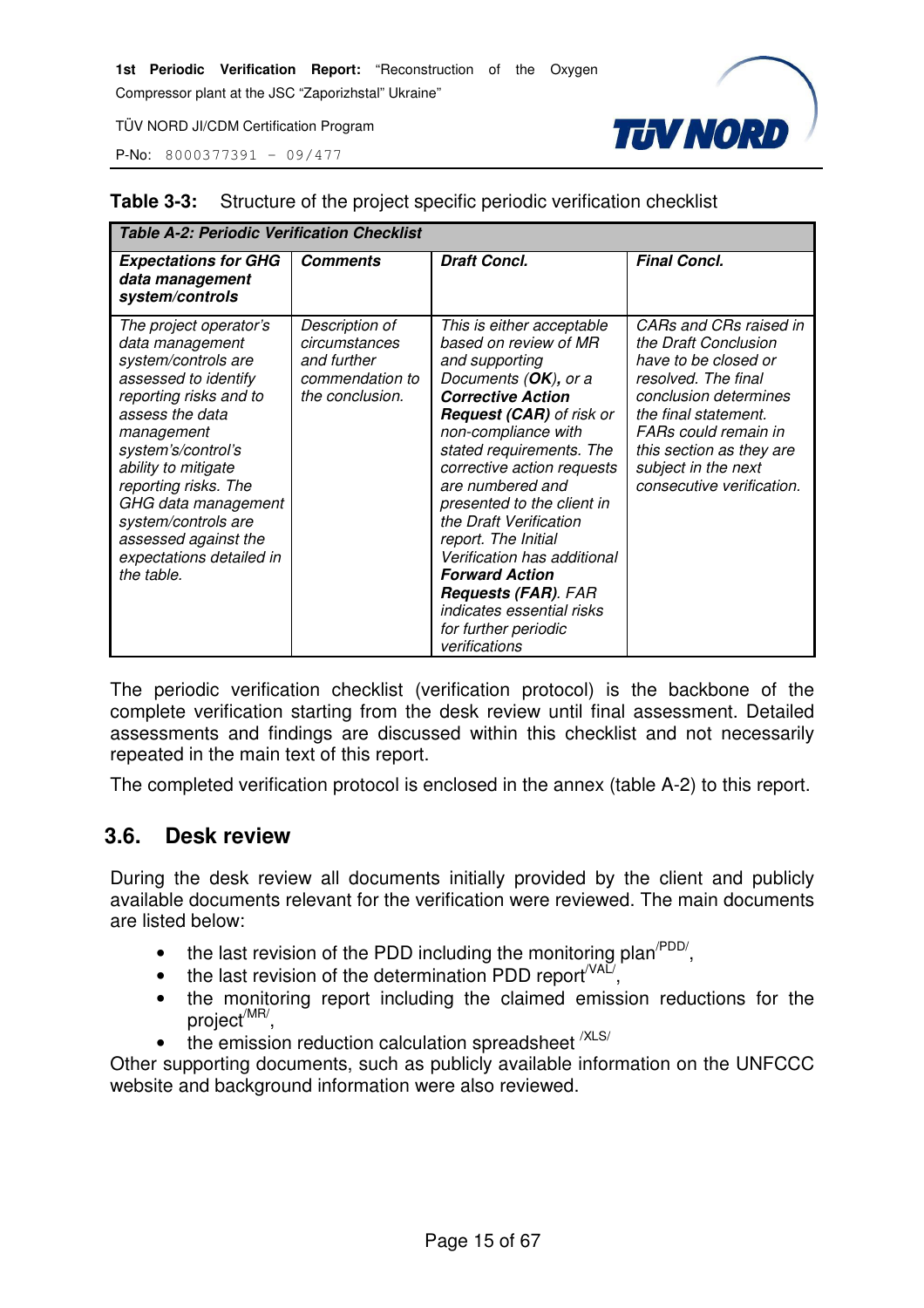TÜV NORD JI/CDM Certification Program



P-No: 8000377391 – 09/477

# **3.7. On-site assessment**

As most essential part of the verification exercise it is indispensable to carry out an inspection on site in order to verify that the project is implemented in accordance with the applicable criteria. Furthermore the on-site assessment is necessary to check the monitoring data with respect to accuracy to ensure the calculation of emission reductions. The main tasks covered during the site visit include, but are not limited to:

- The on-site assessment included an investigation of whether all relevant equipment is installed and works as anticipated.
- The operating staff was interviewed and observed in order to check the risks of inappropriate operation and data collection procedures.
- Information processes for generating, aggregating and reporting the selected monitored parameters were reviewed.
- The duly calibration/verification of all metering equipment was checked.
- The monitoring processes, routines and documentations were audited to check their proper application.
- The monitoring data were checked completely.
- The data aggregation trails were checked via spot sample down to the level of the meter recordings.

Before and during the on-site visit the verification team performed interviews with the project participants to confirm selected information and to resolve issues identified in the document review.

Representatives of project participant including the operational staff of the plant were interviewed. The main topics of the interviews are summarised in Table 3-4.

| <b>Interviewed Persons /</b><br><b>Entities</b> | <b>Interview topics</b>                                                                                                                                                                                                                                                                                                                                                                                                                                                                                                                                                                                                                                 |
|-------------------------------------------------|---------------------------------------------------------------------------------------------------------------------------------------------------------------------------------------------------------------------------------------------------------------------------------------------------------------------------------------------------------------------------------------------------------------------------------------------------------------------------------------------------------------------------------------------------------------------------------------------------------------------------------------------------------|
| Projects & Operations<br>Personnel,             | General aspects of the project<br>Technical equipment and operation<br>Changes since validation<br>Monitoring and measurement equipment<br>Remaining issues from validation<br>$\overline{\phantom{m}}$<br>Calibration/verification procedures<br>$\qquad \qquad -$<br>Quality management system<br>Involved personnel and responsibilities<br>Training and practice of the operational personnel<br>Implementation of the monitoring plan<br>Monitoring data management<br>$\overline{\phantom{a}}$<br>Data uncertainty and residual risks<br><b>GHG</b> calculation<br>Procedural aspects of the verification<br>Maintenance<br>Environmental aspects |

|  |  |  | <b>Table 3-4:</b> Interviewed persons and interview topics |
|--|--|--|------------------------------------------------------------|
|--|--|--|------------------------------------------------------------|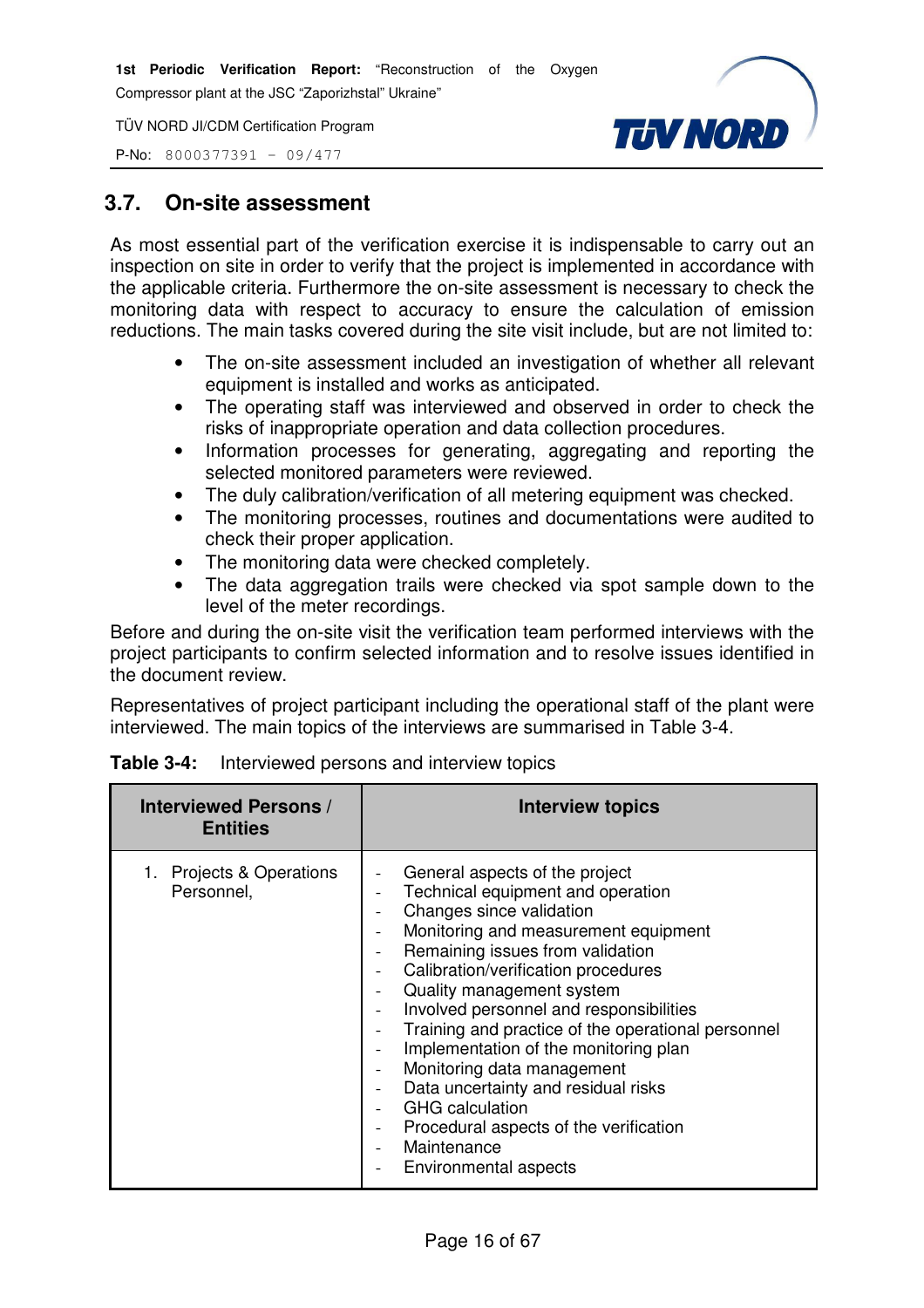P-No: 8000377391 – 09/477



| <b>Interviewed Persons /</b><br><b>Entities</b> | <b>Interview topics</b> |  |
|-------------------------------------------------|-------------------------|--|
|                                                 |                         |  |

# **3.8. Draft verification reporting**

On the basis of the desk review, the on-site visit, follow-up interviews and further background investigation the verification protocol is completed. This protocol together with a general project and procedural description of the verification and a detailed list of the verification findings form the draft verification report. This report is sent to the client for resolution of raised CARs, CRs and FARs.

# **3.9. Resolution of CARs, CRs and FARs**

Nonconformities raised during the verification can either be seen as a non-fulfilment of criteria ensuring the proper implementation of a project or where a risk to deliver high quality emission reductions is identified.

Corrective Action Requests (CARs) are issued, if:

- there is a clear deviation concerning to the above mentioned applicable criteria (esp. the monitoring plan).
- requirements set by the monitoring plan or qualifications in the validation opinion have not been met; or
- there is a risk that the project would not be able to deliver emission reductions.

Forward Action Requests (FAR) indicate essential risks for further periodic verifications. Forward Action Requests are issued, if:

- the actual status requires a special focus on this item for the next consecutive verification, or
- an adjustment of the monitoring plan is recommended.

The verification team uses the term Clarification Request (CR), which is be issued if:

• additional information is needed to fully clarify an issue.

For a detailed list of all CARs, CRs and FARs raised in the course of the verification pl. refer to chapter 4.

# **3.10. Final reporting**

Upon successful closure of all raised CARs and CRs the final verification report including a positive validation opinion can be issued. In case not all essential issues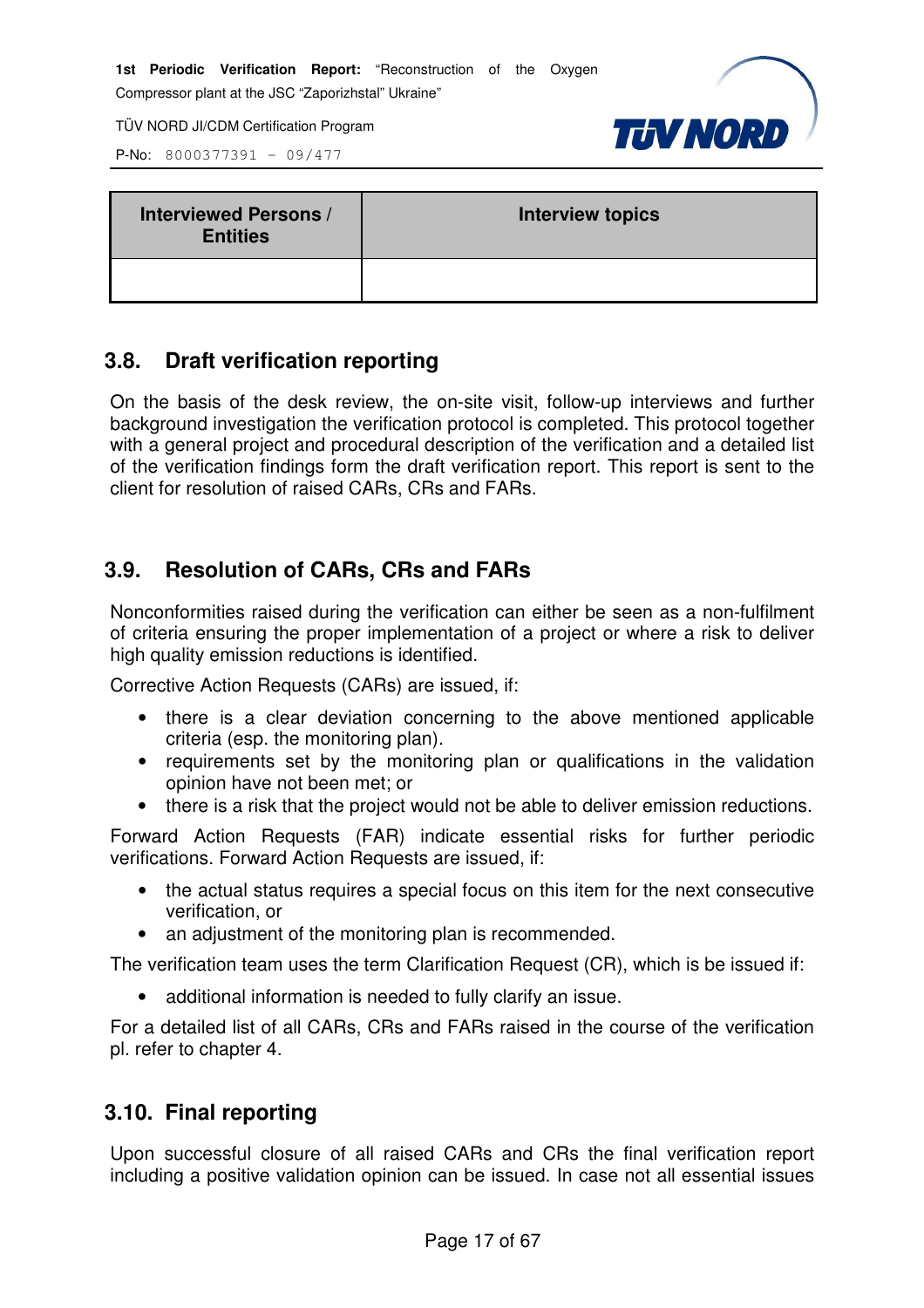P-No: 8000377391 – 09/477



could finally be resolved, a final report including a negative validation opinion is issued.

The final report summarizes the final assessments w.r.t. all applicable criteria.

# **3.11. Technical review**

Before submission of the final verification report a technical review of the whole verification procedure is carried out. The technical reviewer is a competent GHG auditor being appointed for the scope this project falls under. The technical reviewer is not considered to be part of the verification team and thus not involved in the decision making process up to the technical review.

As a result of the technical review process the verification opinion and the topic specific assessments as prepared by the verification team leader may be confirmed or revised. Furthermore reporting improvements might be achieved.

# **3.12. Final approval**

After successful technical review an overall (esp. procedural) assessment of the complete verification will be carried out by a senior assessor located in the accredited premises of TÜV NORD.

After this step the request for issuance can be started.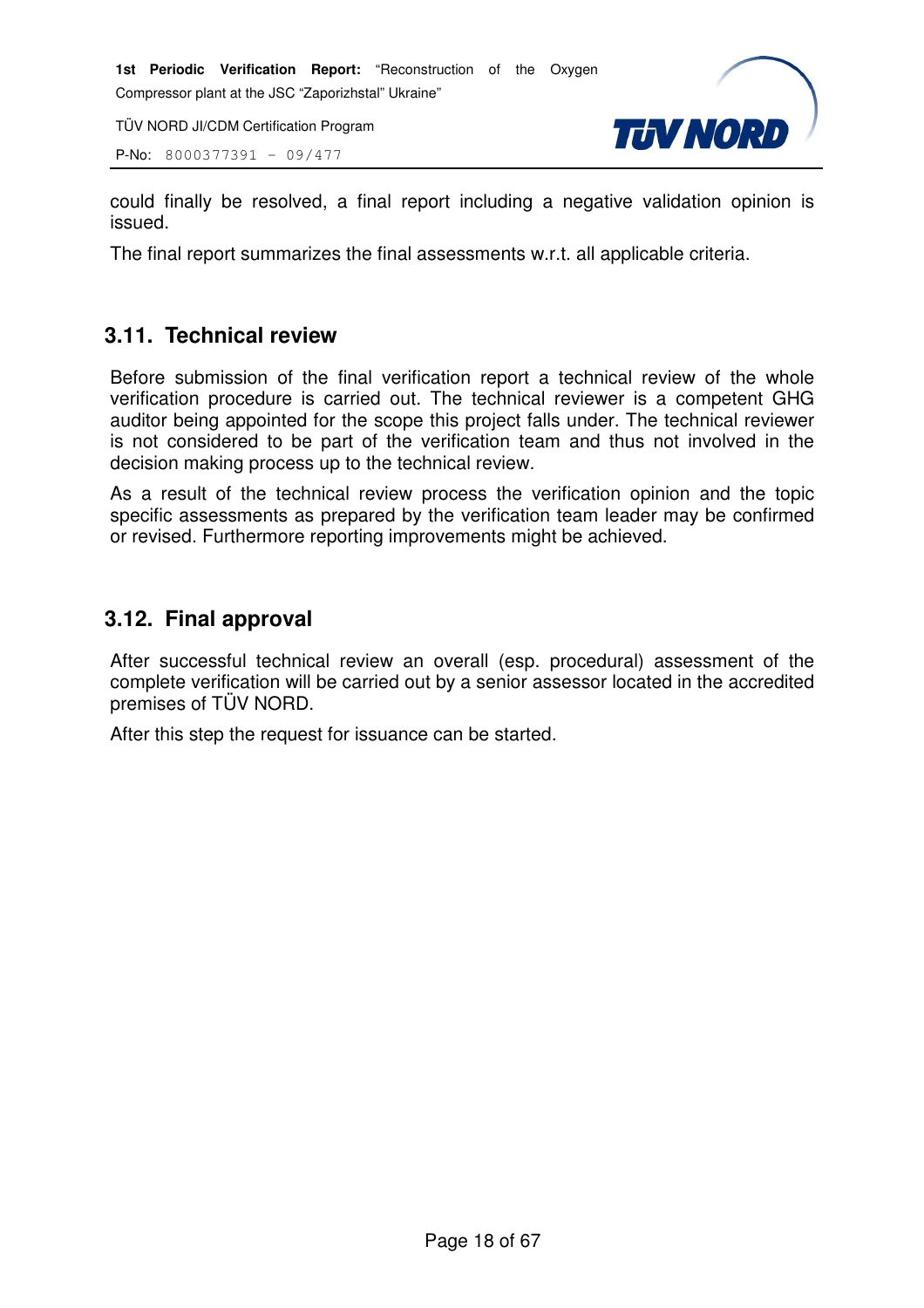TÜV NORD JI/CDM Certification Program



P-No: 8000377391 – 09/477

# **4. VERIFICATION FINDINGS**

In the following paragraphs the findings from the desk review of the monitoring report<sup>/MR/</sup>, the calculation spreadsheet<sup>/XLS/</sup>, PDD<sup>/PDD/</sup>, the Validation Report<sup>/VAL/</sup> and other supporting documents, as well as from the on-site assessment and the interviews are summarised.

The summary of CAR, FAR and CR issued are shown in Table 4-1:

|  | Table 4-1: Summary of CAR, CR and FAR |  |
|--|---------------------------------------|--|
|--|---------------------------------------|--|

| <b>Verification topic</b>           | <b>No. of CAR</b> | No. of CR | <b>No. of FAR</b> |
|-------------------------------------|-------------------|-----------|-------------------|
| H - Project history                 | $\Omega$          | $\Omega$  | O                 |
| U - Update on Changes and Incidents | O                 | $\Omega$  | O                 |
| R - Monitoring Report - General     | 3                 | $\Omega$  | O                 |
| P - Monitoring Parameters           | 2                 | 2         |                   |
| C - Emission Reduction Calculation  | 0                 | 0         | O                 |
| Q - Quality Management              | 7                 | n         | $\mathcal{P}$     |
| <b>SUM</b>                          | 12                | 2         | 3                 |

The following tables include all raised CARs, CRs and FARs and the assessments of the same by the verification team. For an in depth evaluation of all verification items it should be referred to the verification protocols (see Annex).

| <b>Monitoring Report</b> | <b>CAR R1</b>                                                                                                                                                                                         |            |           |                                                                      |  |
|--------------------------|-------------------------------------------------------------------------------------------------------------------------------------------------------------------------------------------------------|------------|-----------|----------------------------------------------------------------------|--|
| Classification           | CAR                                                                                                                                                                                                   | <b>FAR</b> | <b>CR</b> | None                                                                 |  |
| <b>Findings</b>          |                                                                                                                                                                                                       |            |           | Please include the date of the monitoring report (day, months, year) |  |
| <b>Corrective Action</b> | Provided                                                                                                                                                                                              |            |           |                                                                      |  |
| <b>Assessment AIE</b>    | The revised monitoring report clearly indicates the data of its<br>issuance.                                                                                                                          |            |           |                                                                      |  |
| Conclusion               | To be checked during next periodic verification<br>Appropriate action was taken<br>MR was corrected correspondingly<br>Appropriate action was not taken<br>The project complies with the requirements |            |           |                                                                      |  |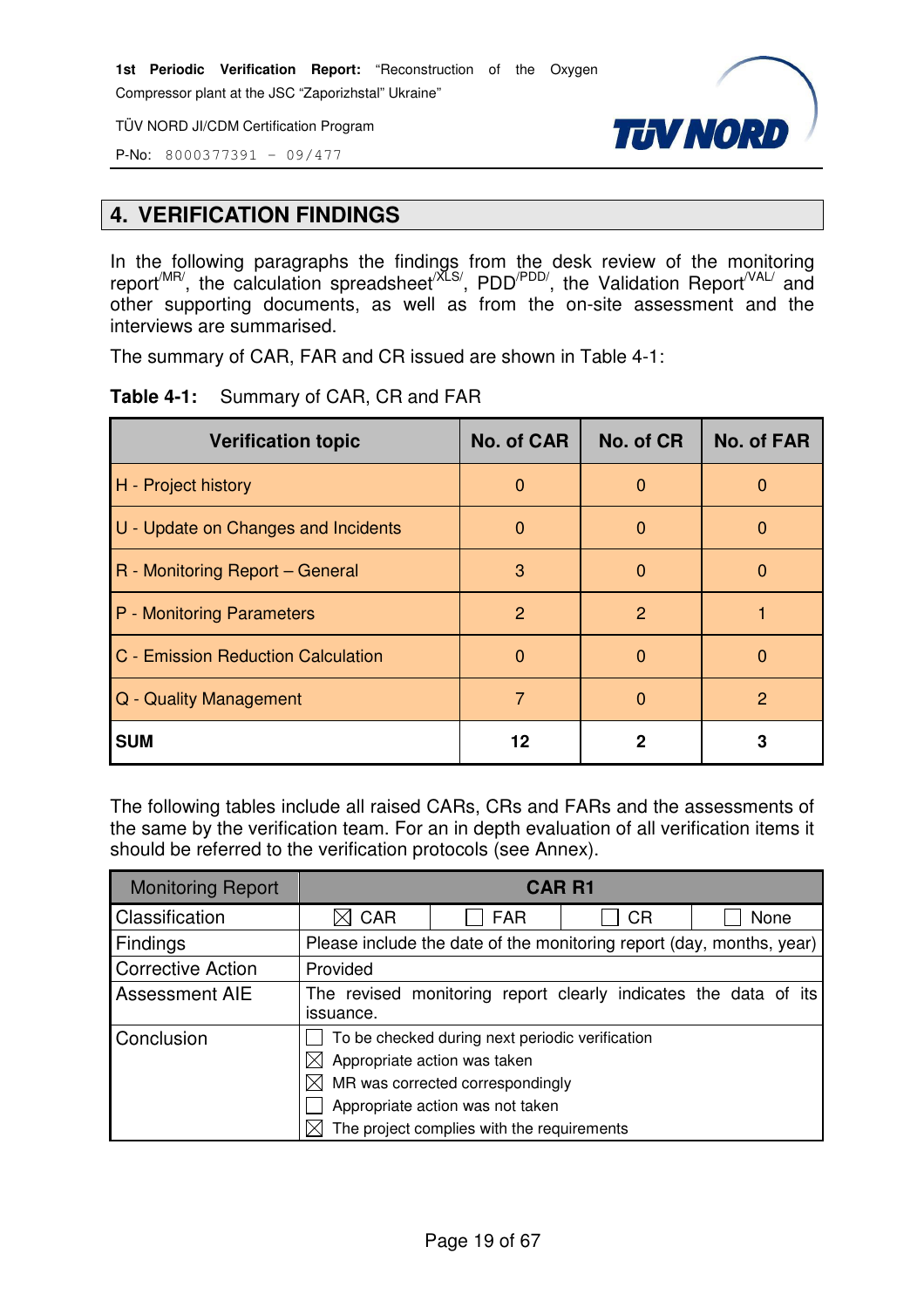Compressor plant at the JSC "Zaporizhstal" Ukraine"

TÜV NORD JI/CDM Certification Program



| <b>Monitoring Report</b>   | <b>CAR R2</b>                                                                                                                                                                                                                                                                                                                                                                                                                                                        |  |  |  |
|----------------------------|----------------------------------------------------------------------------------------------------------------------------------------------------------------------------------------------------------------------------------------------------------------------------------------------------------------------------------------------------------------------------------------------------------------------------------------------------------------------|--|--|--|
| Classification             | $\boxtimes$ CAR<br><b>FAR</b><br><b>CR</b><br>None                                                                                                                                                                                                                                                                                                                                                                                                                   |  |  |  |
| Findings                   | Please revise in the monitoring report the description of the date<br>collecting and monitoring. Please indicate the structure and<br>functions that were valid within the monitoring period (2008).<br>Please include information about double check of the reported<br>figures and about archiving of the collected data.<br>Please revise the Fig. B.1. In particular the name of department of<br>environmental and radiation protection deemed to be incorrect. |  |  |  |
| <b>Corrective Action 1</b> | The description of the date collecting and monitoring, the structure<br>and functions of department in monitoring, information about<br>double check are revised in accordance with the monitoring period<br>2008 and provided in section B.2. of Monitoring report.<br>The Fig. B.1. is revised.                                                                                                                                                                    |  |  |  |
| <b>Assessment AIE 1</b>    | The Fig. B 2-1 has some minor inconsistencies. Please revise.                                                                                                                                                                                                                                                                                                                                                                                                        |  |  |  |
| <b>Corrective Action 2</b> | The Fig. B.2-1 is revised: Deputy Chief Power Engineer is added to<br>the Scheme of collecting and carrying of monitoring data (Fig. B.2-<br>$1$ ).<br>The table B.2.-1 is revised: The primary recording data on oxygen<br>production and distribution are daily prepared by Recording bureau<br>of Chief Power Engineer department based on measured data of<br>flow meters in oxygen-compressor plant.                                                            |  |  |  |
| <b>Assessment AIE 2</b>    | The monitoring report has been appropriately corrected<br>and<br>description of operational structure for data collecting<br>and<br>monitoring has been duly described. The same could be verified<br>during the on-site visit.                                                                                                                                                                                                                                      |  |  |  |
| Conclusion                 | To be checked during next periodic verification<br>$\boxtimes$ Appropriate action was taken<br>$\boxtimes$ MR was corrected correspondingly<br>Appropriate action was not taken<br>$\boxtimes$ The project complies with the requirements                                                                                                                                                                                                                            |  |  |  |

| <b>Monitoring Report</b>   | <b>CAR R3</b>                                                                                                                                       |                                                                                                                                                                                                   |           |                        |
|----------------------------|-----------------------------------------------------------------------------------------------------------------------------------------------------|---------------------------------------------------------------------------------------------------------------------------------------------------------------------------------------------------|-----------|------------------------|
| Classification             | $\boxtimes$ CAR                                                                                                                                     | $\sqcap$ FAR                                                                                                                                                                                      | <b>CR</b> | None                   |
| Findings                   | indicate<br>Please                                                                                                                                  | the exact date<br>calibration/verification for all relevant monitoring equipment.<br>Please indicate all relevant monitoring equipment the last and<br>previous date of calibration/verification. |           | of<br>(day/month/year) |
| <b>Corrective Action 1</b> | The exact dates of previous, last and next verification are provided<br>for all relevant monitoring equipment in section B of monitoring<br>report. |                                                                                                                                                                                                   |           |                        |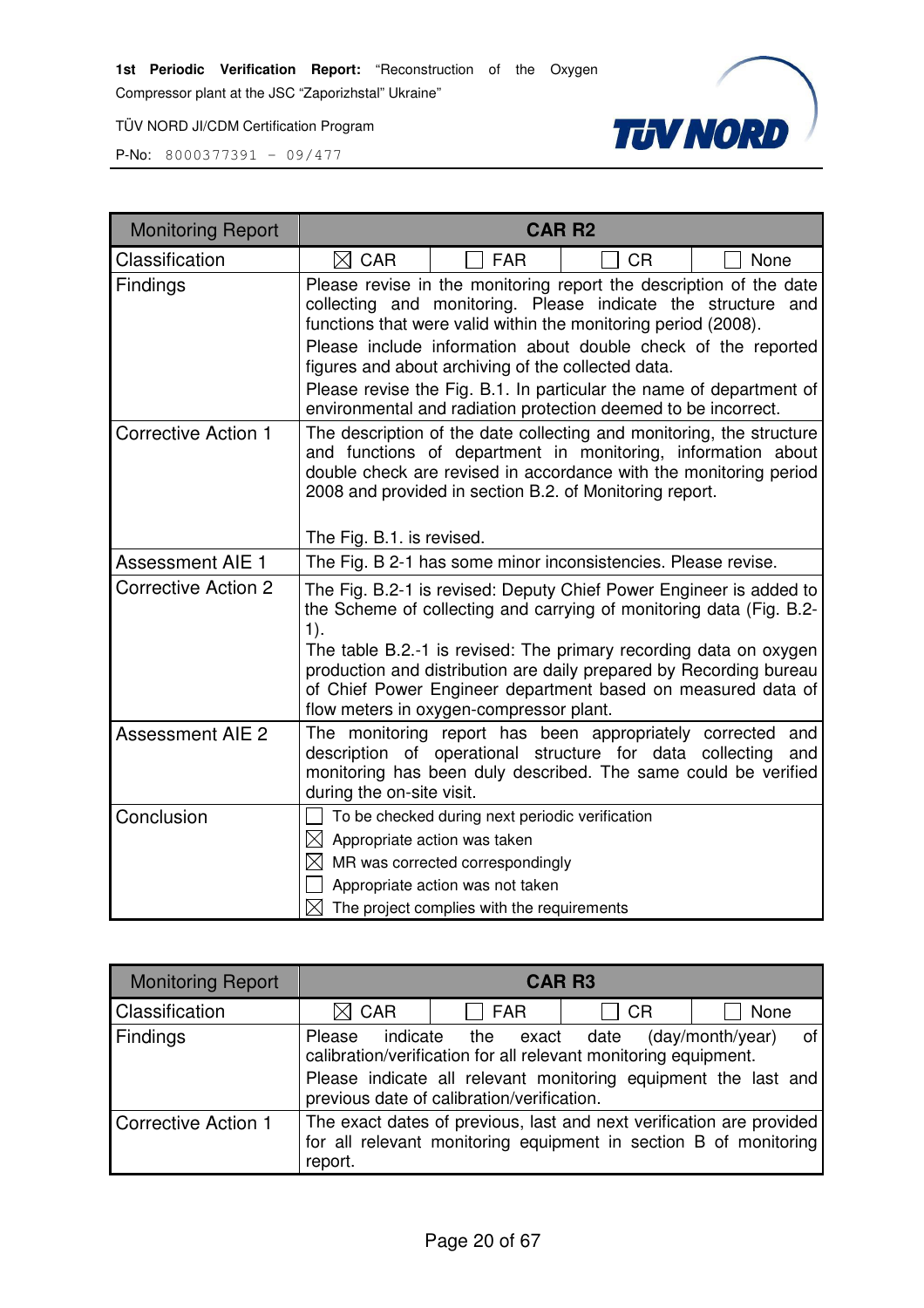Compressor plant at the JSC "Zaporizhstal" Ukraine"

**TUV NORD** 

TÜV NORD JI/CDM Certification Program

| <b>Monitoring Report</b>   | <b>CAR R3</b>                                                                                                                                                                                         |  |  |  |
|----------------------------|-------------------------------------------------------------------------------------------------------------------------------------------------------------------------------------------------------|--|--|--|
| <b>Assessment AIE 1</b>    | The date of verification for electricity meter $N2$ 01112353 in the<br>version 4 deviates from that in version 3. Please clarify.                                                                     |  |  |  |
| <b>Corrective Action 2</b> | Date of SIT Euro Alfa # 01112353 verification is 04.03.2005.<br>Verification's certificate for SIT Euro Alfa # 01112353 is attached.                                                                  |  |  |  |
| <b>Assessment AIE 2</b>    | The Monitoring report has been revised. Verification evidences<br>have been provided and the verification date (04.03.2005) could be<br>verified <sup>/EL-M/</sup>                                    |  |  |  |
| Conclusion                 | To be checked during next periodic verification<br>Appropriate action was taken<br>MR was corrected correspondingly<br>Appropriate action was not taken<br>The project complies with the requirements |  |  |  |

| <b>Monitoring Report</b> | <b>CARP1</b>                                                                                                                                                                                          |            |                                                              |      |
|--------------------------|-------------------------------------------------------------------------------------------------------------------------------------------------------------------------------------------------------|------------|--------------------------------------------------------------|------|
| Classification           | CAR                                                                                                                                                                                                   | <b>FAR</b> | СR                                                           | None |
| <b>Findings</b>          |                                                                                                                                                                                                       |            | Please correct the electricity consumption for January 2008. |      |
| <b>Corrective Action</b> | The electricity consumption for January 2008 is corrected. The<br>change of results of GHGs emission reductions estimation is<br>provided in monitoring report.                                       |            |                                                              |      |
| Assessment AIE           | Yes, has been appropriately corrected.                                                                                                                                                                |            |                                                              |      |
| Conclusion               | To be checked during next periodic verification<br>Appropriate action was taken<br>MR was corrected correspondingly<br>Appropriate action was not taken<br>The project complies with the requirements |            |                                                              |      |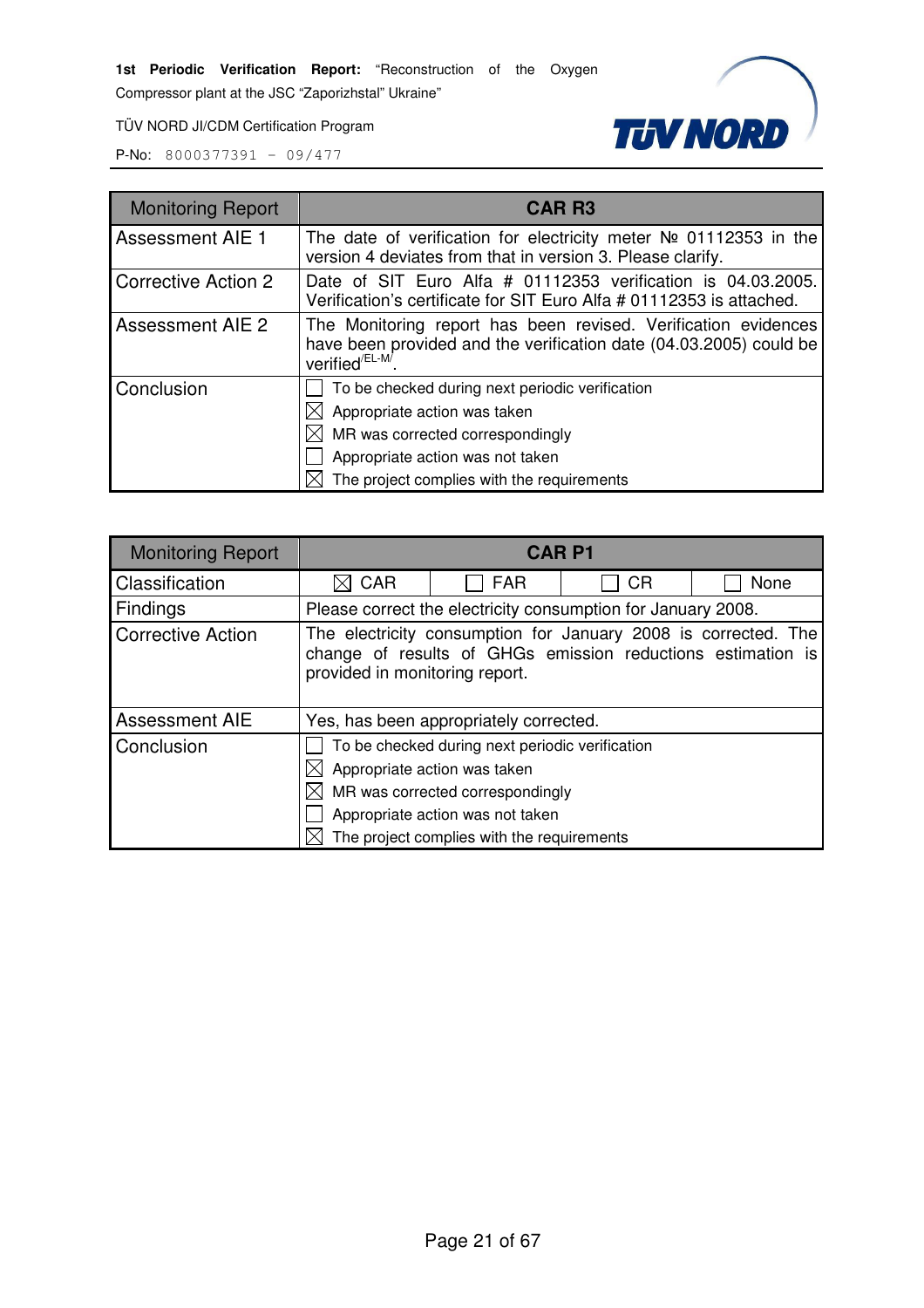Compressor plant at the JSC "Zaporizhstal" Ukraine"

TÜV NORD JI/CDM Certification Program



| <b>Monitoring Report</b> |                                                               |                                                                                                                                                                                                                                                                                                                                                                                                                                                                                                                                                                                                                                                                                                  | <b>FARP2</b>     |                                         |
|--------------------------|---------------------------------------------------------------|--------------------------------------------------------------------------------------------------------------------------------------------------------------------------------------------------------------------------------------------------------------------------------------------------------------------------------------------------------------------------------------------------------------------------------------------------------------------------------------------------------------------------------------------------------------------------------------------------------------------------------------------------------------------------------------------------|------------------|-----------------------------------------|
| Classification           | <b>CAR</b>                                                    | $\boxtimes$ FAR                                                                                                                                                                                                                                                                                                                                                                                                                                                                                                                                                                                                                                                                                  | <b>CR</b>        | None                                    |
| <b>Findings</b>          |                                                               | Please provide the appropriate data source for barometric value<br>used for determination of oxygen generation/distribution volumes.                                                                                                                                                                                                                                                                                                                                                                                                                                                                                                                                                             |                  |                                         |
| <b>Corrective Action</b> | The<br>insignificantly.<br>transparency the<br>"Zaporizhgaz". | For the monitoring of fuel and energy resources (including oxygen)<br>are used barometric pressure data.<br>barometric pressure data are daily provided for JSC<br>"Zaporizhstal" by JSC "Zaporizhgaz" and also the barometric<br>pressure are measured on the territory of JSC "Zaporizhstal".<br>Average daily barometric pressure data from JSC "Zaporizhgaz"<br>and measured on territory of JSC "Zaporizhstal" may differ<br>In order to avoid possible errors in barometric<br>measurements in JSC "Zaporizhstal" and for the<br>barometric<br>generation/distribution monitoring will be taken in future from JSC<br>Appropriate changes will be included in the Manual for planimetrist. | pressure<br>data | pressure<br>sake of<br>for<br>oxygen    |
| <b>Assessment AIE</b>    | Barometric pressure                                           | monitoring will be taken in future from JSC "Zaporizhgaz" which is<br>considered to be an appropriate data source. During the on-site<br>visit it has been observed that the difference between average daily<br>barometric pressure data from JSC "Zaporizhgaz" and measured<br>on territory of JSC "Zaporizhstal" is negligible.                                                                                                                                                                                                                                                                                                                                                               |                  | data for oxygen generation/distribution |
| Conclusion               | $\boxtimes$ Appropriate action was taken                      | $\boxtimes$ To be checked during next periodic verification<br>$\boxtimes$ MR was corrected correspondingly<br>Appropriate action was not taken<br>The project complies with the requirements                                                                                                                                                                                                                                                                                                                                                                                                                                                                                                    |                  |                                         |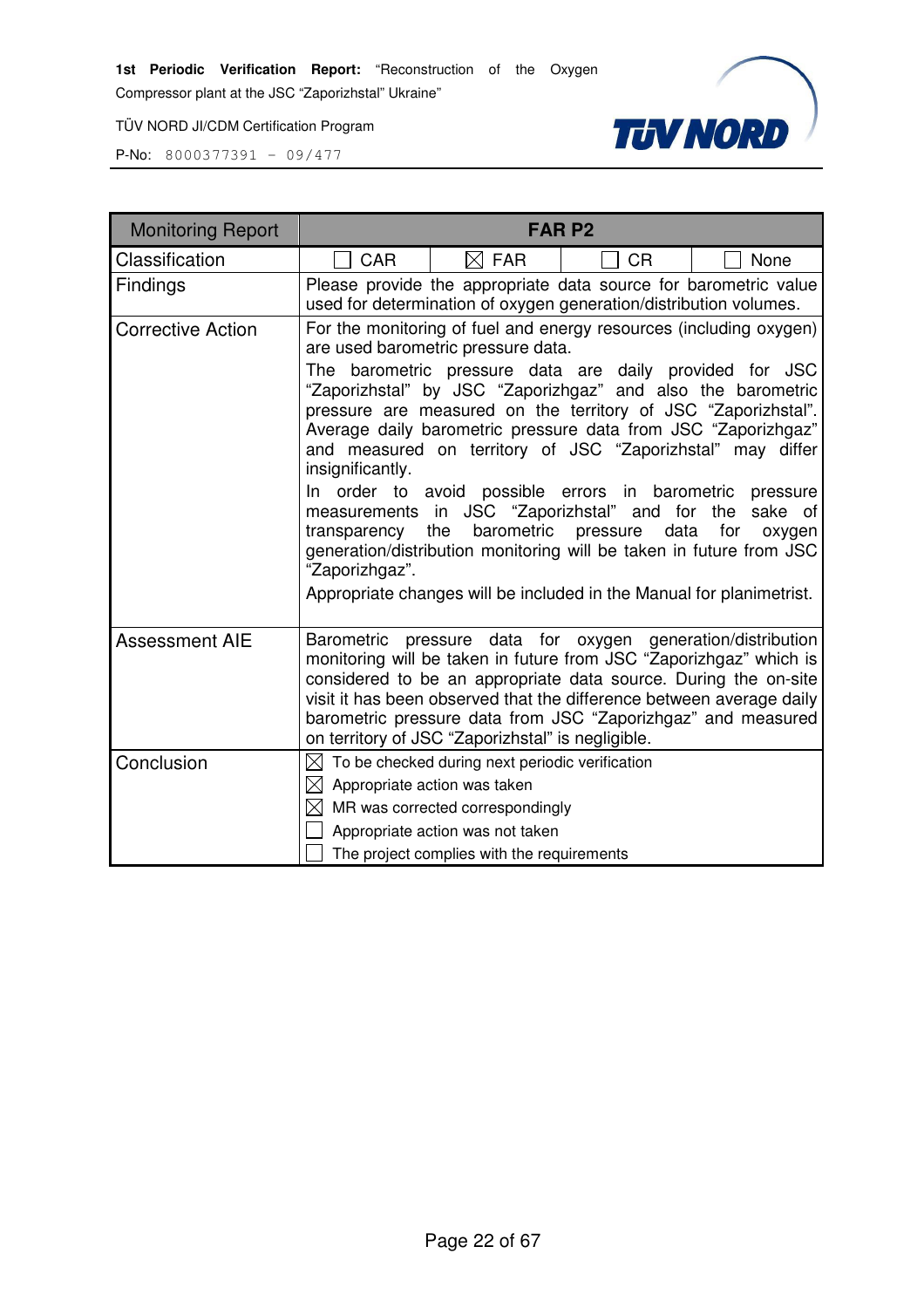Compressor plant at the JSC "Zaporizhstal" Ukraine"

**TUV NORD** 

TÜV NORD JI/CDM Certification Program

| <b>Monitoring Report</b> | CR <sub>P3</sub>                                                                                                                                                                                                                                                                                                                                 |                                                                                                                                                                                                       |                |      |  |
|--------------------------|--------------------------------------------------------------------------------------------------------------------------------------------------------------------------------------------------------------------------------------------------------------------------------------------------------------------------------------------------|-------------------------------------------------------------------------------------------------------------------------------------------------------------------------------------------------------|----------------|------|--|
| Classification           | <b>CAR</b>                                                                                                                                                                                                                                                                                                                                       | <b>FAR</b>                                                                                                                                                                                            | <b>CR</b><br>M | None |  |
| <b>Findings</b>          |                                                                                                                                                                                                                                                                                                                                                  | Table in the section please clarify whether the verification period for<br>electricity meter SIT Euro-Alfa is once in 8 years.                                                                        |                |      |  |
| <b>Corrective Action</b> | The verification period for electricity meter SIT Euro-Alfa is once in<br>6 years (determined by State Register of SIT of Ukraine). The<br>calibration period can not be more than the verification period. For<br>monitoring are used the electricity meter SIT Euro-Alfa that are<br>verified (table B.3.1, table B.3.4 of monitoring report). |                                                                                                                                                                                                       |                |      |  |
| <b>Assessment AIE</b>    | The indicated verification period for electricity meter SIT Euro-Alfa<br>6 years is in line Verification interval for electricity meters as per the<br>registration (reestr) of the Host Country <sup>EL-V/</sup>                                                                                                                                |                                                                                                                                                                                                       |                |      |  |
| Conclusion               |                                                                                                                                                                                                                                                                                                                                                  | To be checked during next periodic verification<br>Appropriate action was taken<br>MR was corrected correspondingly<br>Appropriate action was not taken<br>The project complies with the requirements |                |      |  |

| <b>Monitoring Report</b> |                                              |                                                                                                                                                                                                       | CR <sub>P3</sub> |                                                                   |
|--------------------------|----------------------------------------------|-------------------------------------------------------------------------------------------------------------------------------------------------------------------------------------------------------|------------------|-------------------------------------------------------------------|
| Classification           | <b>CAR</b>                                   | <b>FAR</b>                                                                                                                                                                                            | <b>CR</b>        | None                                                              |
| Findings                 |                                              | clarify whether the accuracy (1,0) has been appropriately indicated.                                                                                                                                  |                  | Accuracy as per the table in section B.3.1. Meter (KCФ-3) please  |
| <b>Corrective Action</b> |                                              | (Manual of KCФ-3) are attached.                                                                                                                                                                       |                  | The accuracy of Meter (KC $\Phi$ -3) is 1.0. Supporting materials |
| <b>Assessment AIE</b>    | and verification interval <sup>/KSF/</sup> . | Yes the indicated accuracy class is as per the<br>specification of KSF meter including the information about accuracy                                                                                 |                  | technical                                                         |
| Conclusion               |                                              | To be checked during next periodic verification<br>Appropriate action was taken<br>MR was corrected correspondingly<br>Appropriate action was not taken<br>The project complies with the requirements |                  |                                                                   |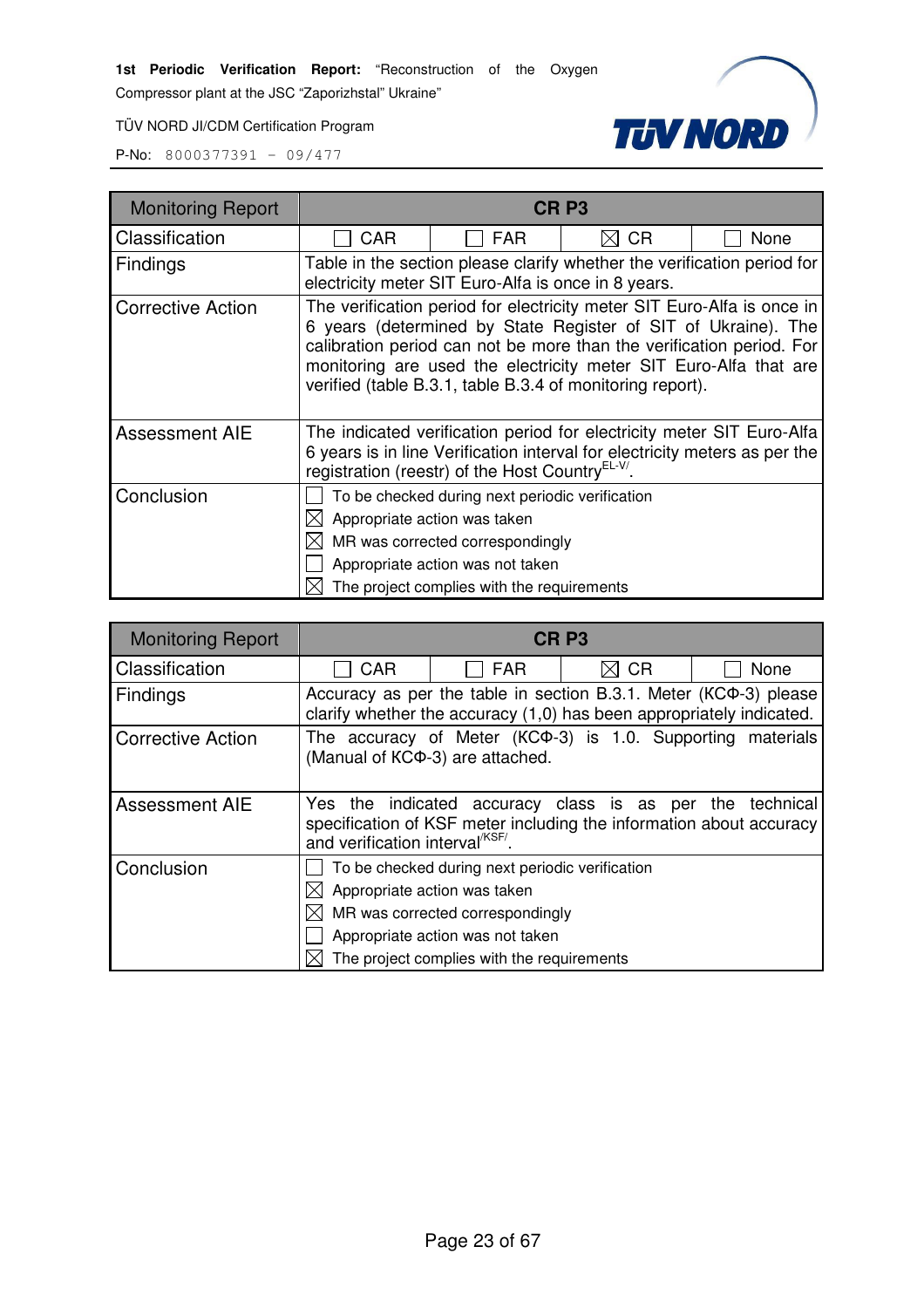Compressor plant at the JSC "Zaporizhstal" Ukraine"

TÜV NORD JI/CDM Certification Program



| <b>Monitoring Report</b> |                                                                                                                                                                                                                                                                   |                                            | <b>CAR P5</b> |      |  |  |
|--------------------------|-------------------------------------------------------------------------------------------------------------------------------------------------------------------------------------------------------------------------------------------------------------------|--------------------------------------------|---------------|------|--|--|
| Classification           | <b>CAR</b>                                                                                                                                                                                                                                                        | <b>FAR</b>                                 | СR            | None |  |  |
| Findings                 | As per the PDD verification period for electricity meters is 4 years<br>and for volume meters 1 year. As per the monitoring report<br>verification of the electricity meters is 8 years (control 6 years) and<br>that of volume meters 1-3 years. Please clarify. |                                            |               |      |  |  |
| <b>Corrective Action</b> | The verification periods of all meters are revised and provided in<br>table B.3.4 of monitoring report. All meters that are used for<br>monitoring will be verified.                                                                                              |                                            |               |      |  |  |
| <b>Assessment AIE</b>    | The verification period for electricity and volume meters has been<br>appropriately revised and included in the monitoring report.                                                                                                                                |                                            |               |      |  |  |
| Conclusion               | To be checked during next periodic verification                                                                                                                                                                                                                   |                                            |               |      |  |  |
|                          | Appropriate action was taken                                                                                                                                                                                                                                      |                                            |               |      |  |  |
|                          | MR was corrected correspondingly                                                                                                                                                                                                                                  |                                            |               |      |  |  |
|                          |                                                                                                                                                                                                                                                                   | Appropriate action was not taken           |               |      |  |  |
|                          |                                                                                                                                                                                                                                                                   | The project complies with the requirements |               |      |  |  |

| <b>Monitoring Report</b> | <b>CAR P6</b>                                                                                                                                                                    |                                            |           |      |  |  |
|--------------------------|----------------------------------------------------------------------------------------------------------------------------------------------------------------------------------|--------------------------------------------|-----------|------|--|--|
| Classification           | CAR                                                                                                                                                                              | <b>FAR</b>                                 | <b>CR</b> | None |  |  |
| <b>Findings</b>          | In the context of the quality assurance and verification of the<br>monitoring equipment please clarify the responsibility of the<br>department for metrology and automatisation. |                                            |           |      |  |  |
| <b>Corrective Action</b> | Department for metrology and automatisation of JSC "Zaporizhstal"<br>is responsibility for organization of monitoring meters verification.                                       |                                            |           |      |  |  |
| <b>Assessment AIE</b>    | Yes, this could be verified within the on-site-visit.                                                                                                                            |                                            |           |      |  |  |
| Conclusion               | To be checked during next periodic verification                                                                                                                                  |                                            |           |      |  |  |
|                          | $\boxtimes$ Appropriate action was taken                                                                                                                                         |                                            |           |      |  |  |
|                          | $\boxtimes$ MR was corrected correspondingly                                                                                                                                     |                                            |           |      |  |  |
|                          |                                                                                                                                                                                  | Appropriate action was not taken           |           |      |  |  |
|                          |                                                                                                                                                                                  | The project complies with the requirements |           |      |  |  |

| <b>Monitoring Report</b> | <b>CAR Q1</b>               |                                                                                                                                                                                                      |           |      |
|--------------------------|-----------------------------|------------------------------------------------------------------------------------------------------------------------------------------------------------------------------------------------------|-----------|------|
| Classification           | $\boxtimes$ CAR             | $\Box$ FAR                                                                                                                                                                                           | $\Box$ CR | None |
| Findings                 | department. Please clarify. | As per the PDD head of technical bureau of Plant of networks and<br>substations prepares the monthly reports. As per the monitoring<br>report this functions are carried out by the engineer of this |           |      |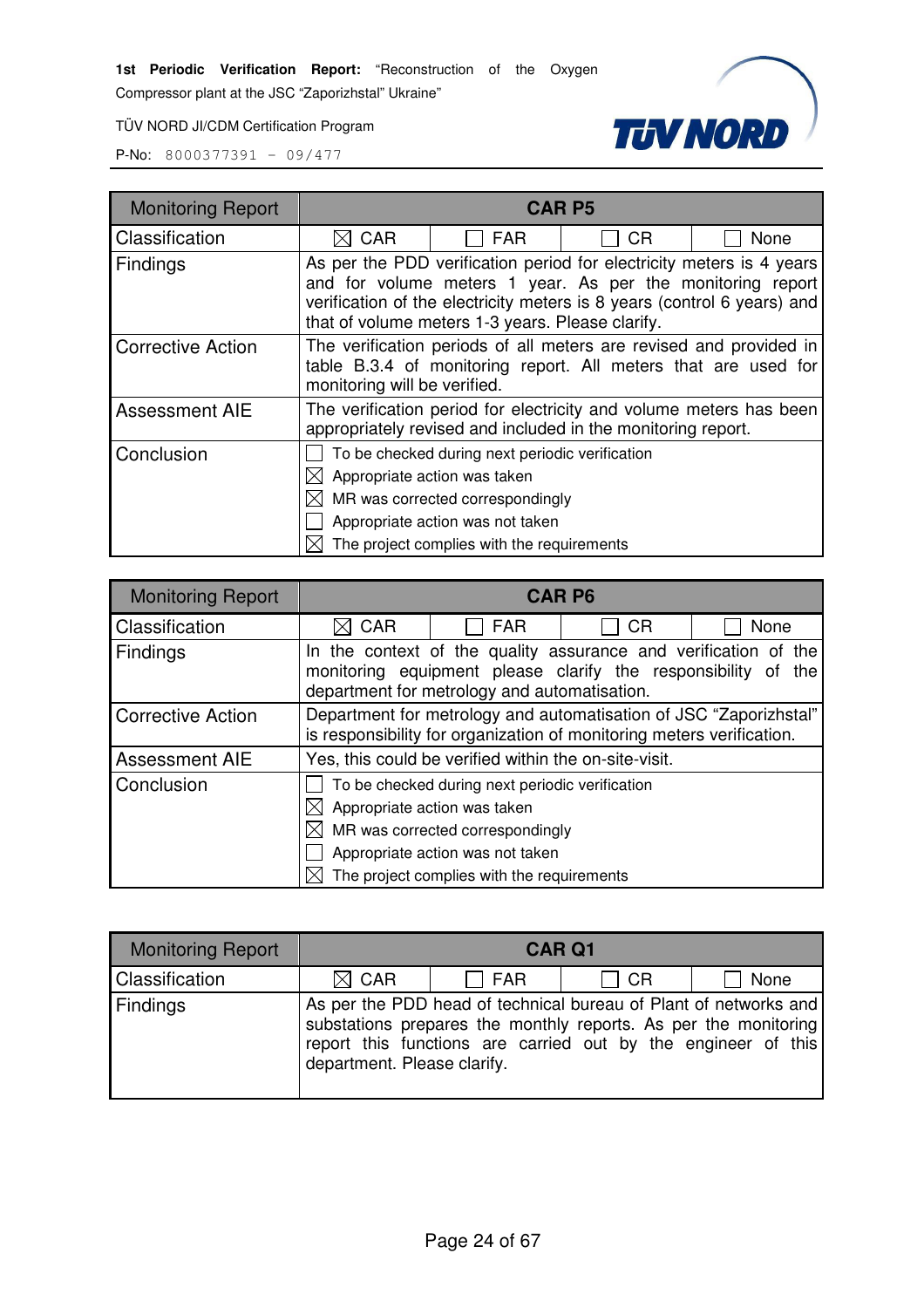Compressor plant at the JSC "Zaporizhstal" Ukraine"

TÜV NORD JI/CDM Certification Program



| <b>Monitoring Report</b> | <b>CAR Q1</b>                                                                                                                                                                                                                                                                                                                                                                                                                                                           |
|--------------------------|-------------------------------------------------------------------------------------------------------------------------------------------------------------------------------------------------------------------------------------------------------------------------------------------------------------------------------------------------------------------------------------------------------------------------------------------------------------------------|
| <b>Corrective Action</b> | The departments that are involved in monitoring and they function<br>are revised and clearly presented in Section B.2. of monitoring<br>report.                                                                                                                                                                                                                                                                                                                         |
|                          | The function of head of technical bureau of Plant of networks and<br>substations are:                                                                                                                                                                                                                                                                                                                                                                                   |
|                          | - Preparation of monthly reports of electricity consumption for<br>production in OCP (ID-1, $EC_{OCP, PJ, y}$ ) based on reading of<br>electricity meters at the beginning of month and the end of a<br>month received from the system of technical monitoring of<br>electricity consumption.                                                                                                                                                                           |
|                          | - Control and confirmation of monthly reports of electricity<br>consumption for production in OCP based on logs of daily<br>registration electricity consumption on substation of Plant of<br>networks and substations.                                                                                                                                                                                                                                                 |
|                          | - Delivery of controlled and confirmed monthly reports of<br>electricity consumption for production in OCP in energetic<br>bureau of Chief Energetic department.                                                                                                                                                                                                                                                                                                        |
|                          | - Storage of monthly reports of electricity consumption for<br>production in OCP and reading of electricity meters at the<br>beginning of month and the end of a month received from the<br>system of technical monitoring of electricity consumption on the<br>paper and electronic files.                                                                                                                                                                             |
|                          | Storage of logs of daily registration electricity consumption on<br>substation of Plant of networks and substations on the paper<br>files.                                                                                                                                                                                                                                                                                                                              |
|                          | The engineer of technical bureau of Plant of networks and<br>substations isn't involved in monitoring.                                                                                                                                                                                                                                                                                                                                                                  |
| <b>Assessment AIE</b>    | All involved departments and their functions have been clearly<br>described in the monitoring report. The same could be verified and<br>observed during the on-site-visit. The operational structure of the<br>monitoring complies with requirements of the validated monitoring<br>plan. In particular it provides appropriate procedures for collection<br>of initial data and double check procedures to ensure the high<br>quality of reported emission reductions. |
| Conclusion               | To be checked during next periodic verification                                                                                                                                                                                                                                                                                                                                                                                                                         |
|                          | Appropriate action was taken<br>⊠<br>MR was corrected correspondingly                                                                                                                                                                                                                                                                                                                                                                                                   |
|                          | Appropriate action was not taken                                                                                                                                                                                                                                                                                                                                                                                                                                        |
|                          | The project complies with the requirements<br>IХI                                                                                                                                                                                                                                                                                                                                                                                                                       |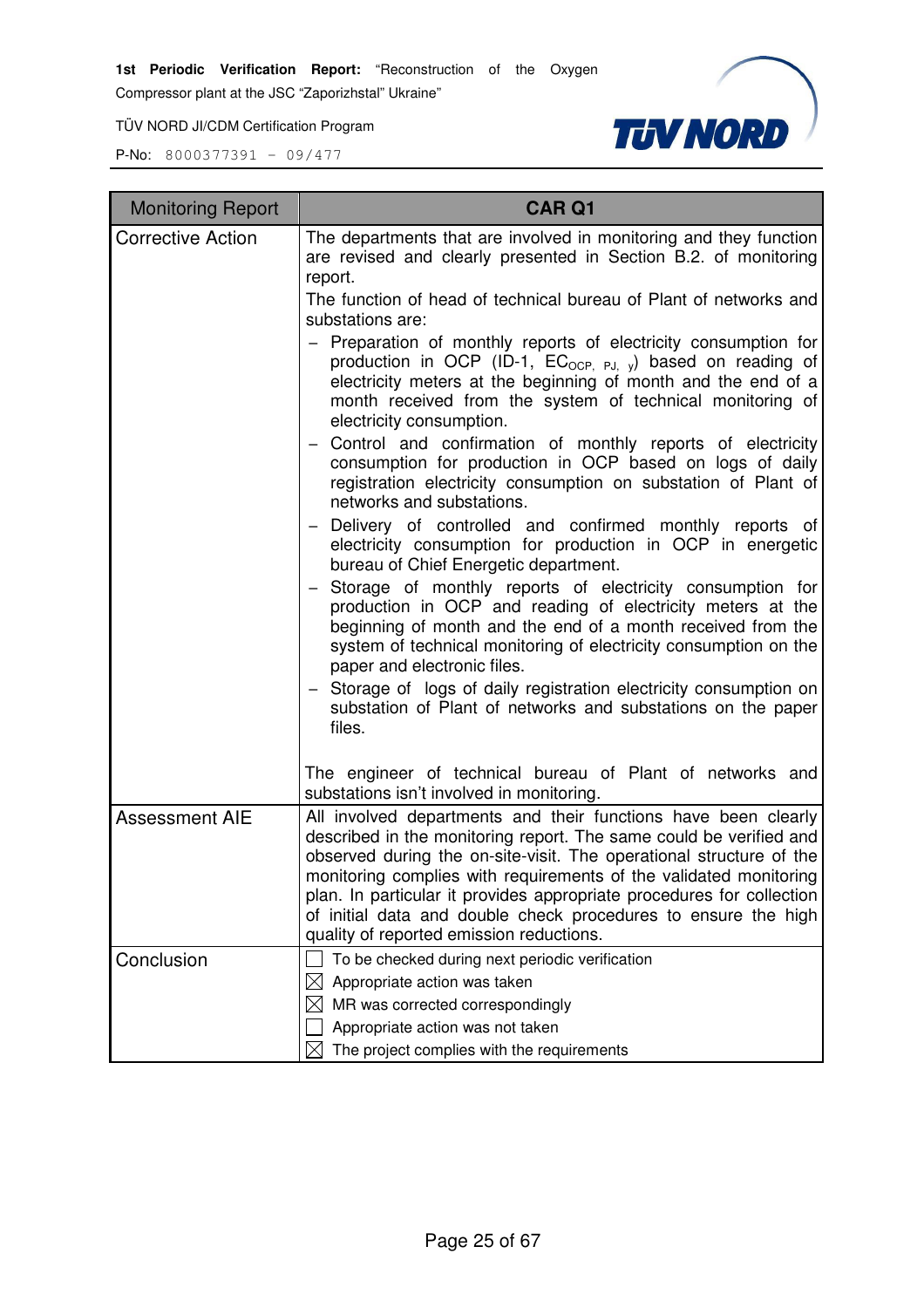Compressor plant at the JSC "Zaporizhstal" Ukraine"

**TUV NORD** 

TÜV NORD JI/CDM Certification Program

| <b>Monitoring Report</b> | <b>CAR Q2</b>                                                                                                                             |                                                                                        |    |      |  |  |
|--------------------------|-------------------------------------------------------------------------------------------------------------------------------------------|----------------------------------------------------------------------------------------|----|------|--|--|
| Classification           | $\boxtimes$ CAR                                                                                                                           | <b>FAR</b>                                                                             | CR | None |  |  |
| Findings                 |                                                                                                                                           | Please correct in section B.3.1. the uncertainty level for WFS and<br>DISk-250 meters. |    |      |  |  |
| <b>Corrective Action</b> | The uncertainty level for WFS and DISk-250 meters is corrected in<br>Section B.3.1. of monitoring report.                                 |                                                                                        |    |      |  |  |
| <b>Assessment AIE</b>    | The uncertainty level has been revised and is in line with technical<br>specification of WFS and DISk-250 meters <sup>/WFS//DISK/</sup> . |                                                                                        |    |      |  |  |
| Conclusion               | To be checked during next periodic verification                                                                                           |                                                                                        |    |      |  |  |
|                          | Appropriate action was taken                                                                                                              |                                                                                        |    |      |  |  |
|                          | MR was corrected correspondingly                                                                                                          |                                                                                        |    |      |  |  |
|                          |                                                                                                                                           | Appropriate action was not taken                                                       |    |      |  |  |
|                          |                                                                                                                                           | The project complies with the requirements                                             |    |      |  |  |

| <b>Monitoring Report</b> | <b>CAR Q3</b>                                                                                                                                                                                         |                                                                        |    |      |  |
|--------------------------|-------------------------------------------------------------------------------------------------------------------------------------------------------------------------------------------------------|------------------------------------------------------------------------|----|------|--|
| Classification           | $\boxtimes$ CAR                                                                                                                                                                                       | <b>FAR</b>                                                             | CR | None |  |
| Findings                 | and for ARG 31.2 meters.                                                                                                                                                                              | Please correct in section B.3.2. the verification interval for SPG-762 |    |      |  |
| <b>Corrective Action</b> | The verification interval for SPG-762 and for ARG 31.2 meters are<br>corrected in section B.3.2. of monitoring report.                                                                                |                                                                        |    |      |  |
| <b>Assessment AIE</b>    | The uncertainty level has been revised and is in line with technical<br>specification of SPG-762 and for ARG 31.2 meters <sup>/SPG-762//ARG/</sup>                                                    |                                                                        |    |      |  |
| Conclusion               | To be checked during next periodic verification<br>Appropriate action was taken<br>MR was corrected correspondingly<br>Appropriate action was not taken<br>The project complies with the requirements |                                                                        |    |      |  |

| <b>Monitoring Report</b> | <b>CAR Q4</b>                                                                                                                                                                                             |            |           |      |  |
|--------------------------|-----------------------------------------------------------------------------------------------------------------------------------------------------------------------------------------------------------|------------|-----------|------|--|
| Classification           | $\boxtimes$ CAR                                                                                                                                                                                           | $\Box$ FAR | $\Box$ CR | None |  |
| Findings                 | The verification of the meter (ARG 31.2) has not been carried out<br>within two years as per the technical specification. Please explain<br>how the correctness of the reported figures has been ensured. |            |           |      |  |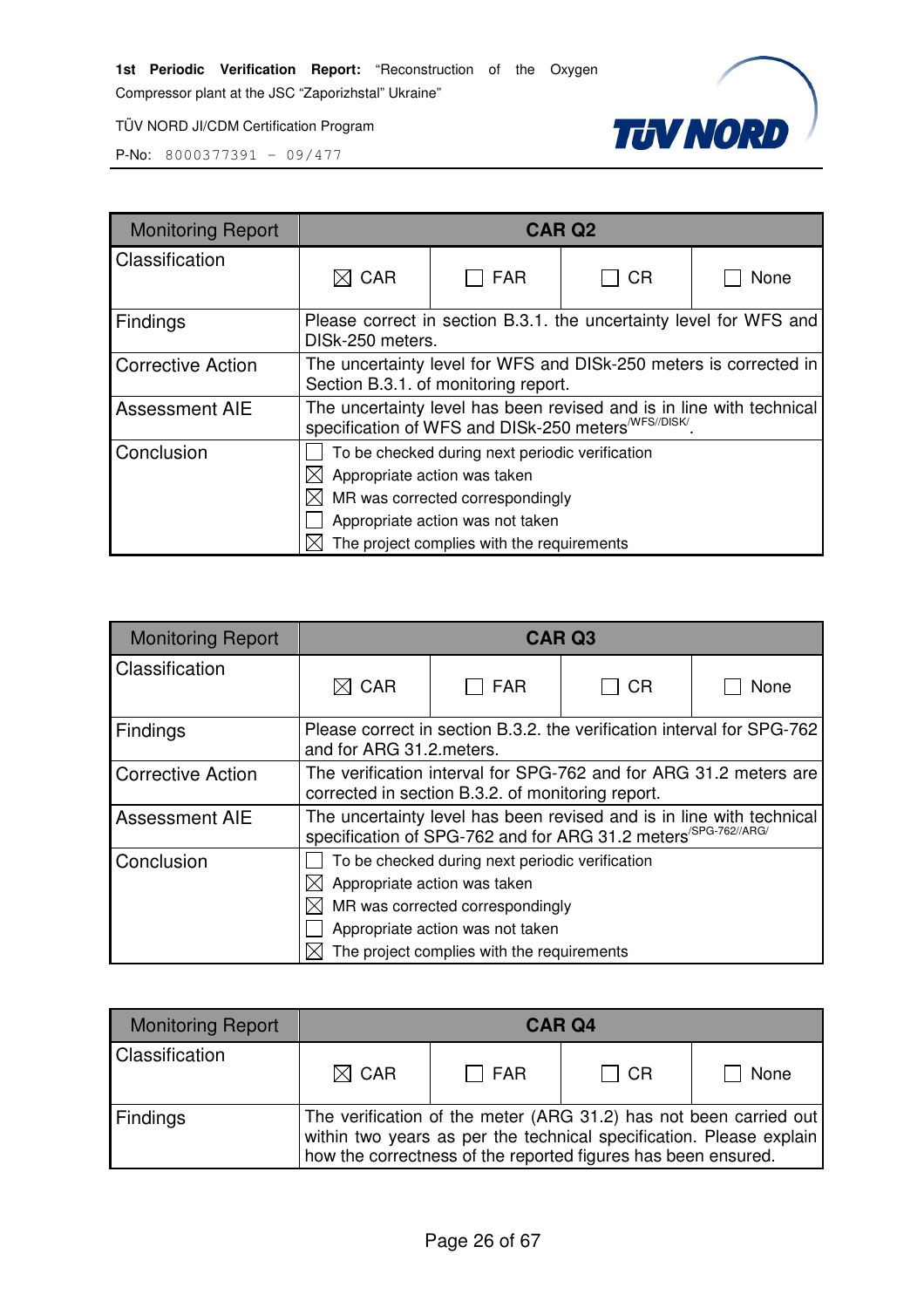Compressor plant at the JSC "Zaporizhstal" Ukraine"

TÜV NORD JI/CDM Certification Program



| <b>Monitoring Report</b>   | <b>CAR Q4</b>                                                                                                                                                                                                                                                                                                                                                                                                                                                                                                                                                                                                                                                                                                                                                                                                                                                                                                                                                                                                                                                                                                                                                                                                        |
|----------------------------|----------------------------------------------------------------------------------------------------------------------------------------------------------------------------------------------------------------------------------------------------------------------------------------------------------------------------------------------------------------------------------------------------------------------------------------------------------------------------------------------------------------------------------------------------------------------------------------------------------------------------------------------------------------------------------------------------------------------------------------------------------------------------------------------------------------------------------------------------------------------------------------------------------------------------------------------------------------------------------------------------------------------------------------------------------------------------------------------------------------------------------------------------------------------------------------------------------------------|
| <b>Corrective Action 1</b> | (ARG 31.2) is used for monitoring of oxygen<br>The<br>meter<br>consumption in heat and power plant. The data from this meter is<br>summarized with data from meters of oxygen consumption by other<br>consumers (table B.3.2. of monitoring report) so we find the value<br>of distributed oxygen (ID-4, D <sub>oxygen,PJ,day</sub> ). The data of distributed<br>oxygen is used for determination of Specific oxygen production in<br>ASUs KAAr-32 (SP <sub>oxygen,BL</sub> ) (see Table D.1-1. of PDD "The<br>operation of OCP in Baseline scenario").<br>In period as the meter (ARG 31.2) was not verified: 26.10.2008-<br>31.12.2008 the value of oxygen production in baseline scenario<br>was on minimal of possible level (60 000 $\mathrm{m}^3$ /hour), so the possible<br>deviation in reading of meter (ARG 31.2) has not an influence on<br>results of GHG emission reductions monitoring. The use of minimal<br>oxygen production data for Baseline scenario ensures the<br>conservative estimation of GHG emissions calculation (Annex 4 of<br>monitoring report).                                                                                                                                     |
| <b>Assessment AIE 1</b>    | According to the technical specification the verification the first<br>verification has been carried out in 25.10.2006 and the next in<br>09.11.09. However the verification has to be carried out every two<br>years, so that the next verification had to be carried out in 25.10.08.<br>However it has been carried out on 09.11.09. Hence the<br>appropriateness of the figures recorded in the time period between<br>26.10.2008 and 31.12.2008 is affected.<br>Verification team has proved the oxygen consumption and it could<br>be proved in the time period between 25.10.2008 and 31.12.2008<br>the oxygen generation and consequently distribution was at a<br>minimum level and significantly below of the technically feasible<br>level. In particular the average oxygen distribution was 592 848 $m3$<br>$O_2$ and the highest daily oxygen distribution was 792 892 m <sup>3</sup> $O_2$ ,<br>which is significantly below 1 368 000 $m^3$ O <sub>2</sub> defined as highest<br>value for operation condition Taking this into account operation<br>condition Nr. 1 can be with sufficient confidence assumed for the<br>considered time period and baseline emissions reflects really<br>achieved. |
| Conclusion                 | To be checked during next periodic verification<br>Appropriate action was taken                                                                                                                                                                                                                                                                                                                                                                                                                                                                                                                                                                                                                                                                                                                                                                                                                                                                                                                                                                                                                                                                                                                                      |
|                            | MR was corrected correspondingly                                                                                                                                                                                                                                                                                                                                                                                                                                                                                                                                                                                                                                                                                                                                                                                                                                                                                                                                                                                                                                                                                                                                                                                     |
|                            | Appropriate action was not taken                                                                                                                                                                                                                                                                                                                                                                                                                                                                                                                                                                                                                                                                                                                                                                                                                                                                                                                                                                                                                                                                                                                                                                                     |
|                            | The project complies with the requirements                                                                                                                                                                                                                                                                                                                                                                                                                                                                                                                                                                                                                                                                                                                                                                                                                                                                                                                                                                                                                                                                                                                                                                           |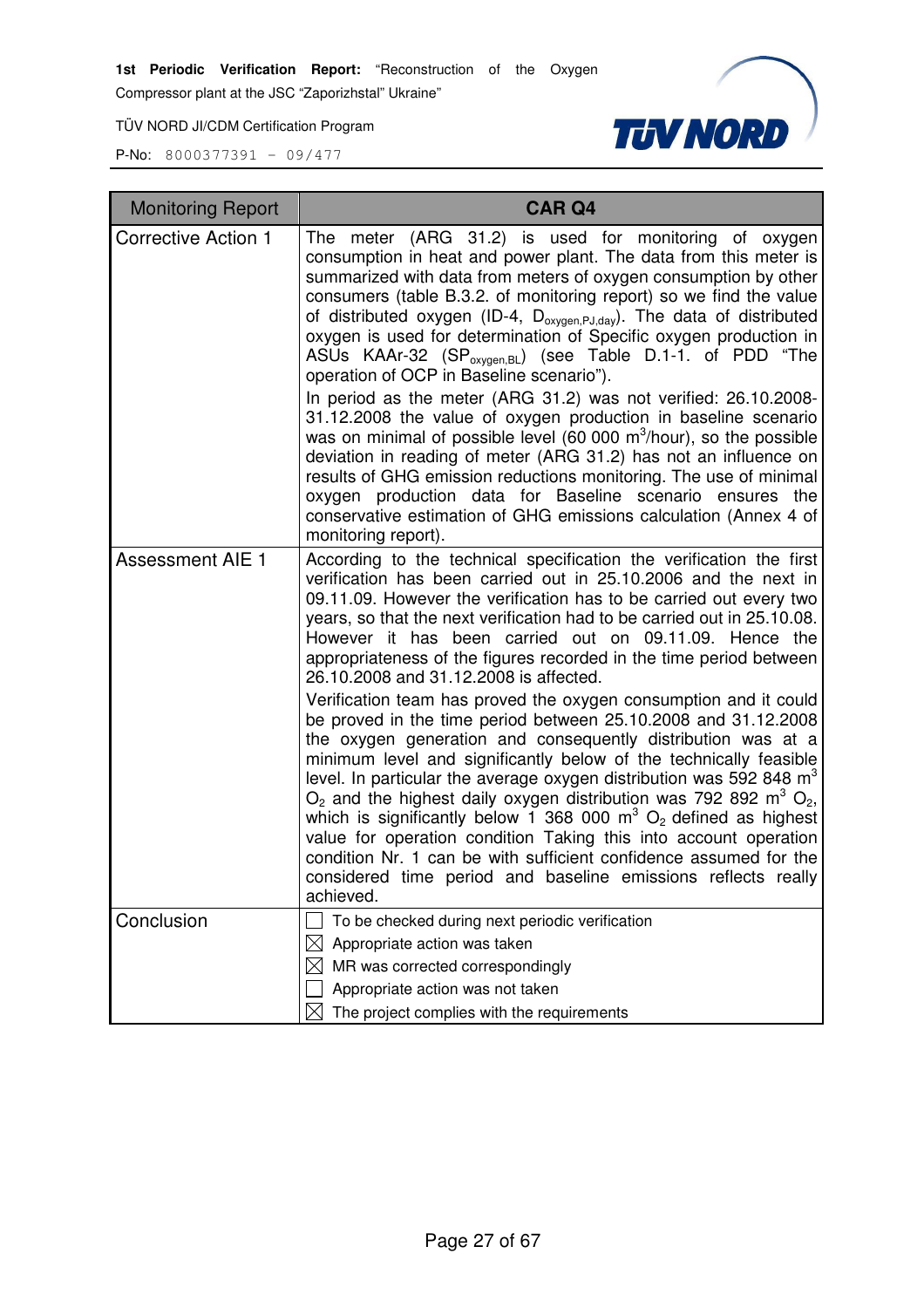Compressor plant at the JSC "Zaporizhstal" Ukraine"

TÜV NORD JI/CDM Certification Program



| <b>Monitoring Report</b> |                                                                                                                                                                                                                                                                                                                                                                                                                                                                                                                                                                                                                                                                                                                                                                                                                                                                                                                                                                                                                                                                                                                                                                                                                                  |                                                                                                                                       | <b>CAR Q5</b> |      |  |
|--------------------------|----------------------------------------------------------------------------------------------------------------------------------------------------------------------------------------------------------------------------------------------------------------------------------------------------------------------------------------------------------------------------------------------------------------------------------------------------------------------------------------------------------------------------------------------------------------------------------------------------------------------------------------------------------------------------------------------------------------------------------------------------------------------------------------------------------------------------------------------------------------------------------------------------------------------------------------------------------------------------------------------------------------------------------------------------------------------------------------------------------------------------------------------------------------------------------------------------------------------------------|---------------------------------------------------------------------------------------------------------------------------------------|---------------|------|--|
| Classification           | $\boxtimes$ CAR                                                                                                                                                                                                                                                                                                                                                                                                                                                                                                                                                                                                                                                                                                                                                                                                                                                                                                                                                                                                                                                                                                                                                                                                                  | <b>FAR</b>                                                                                                                            | ∃ CR          | None |  |
| Findings                 | the Rosemount meter.                                                                                                                                                                                                                                                                                                                                                                                                                                                                                                                                                                                                                                                                                                                                                                                                                                                                                                                                                                                                                                                                                                                                                                                                             | Please provide information about previous calibration/verification of                                                                 |               |      |  |
| <b>Corrective Action</b> | The Rosemount meters (# 8066805, 8066806) were calibrated<br>12.03.2007 (Protocols of calibration are attached) by Laboratory of<br>JSC "Zaporizhstal" (Attestation certificate for this period is<br>attached). Date of calibration preceded date of Oxygen compressor<br>plant commissioning (27.12.2007).<br>The calibration/verification period for Rosemount meters as<br>determined by State Register of SIT of Ukraine is 2 years (the<br>extract of State Register of SIT of Ukraine is attached).<br>The verification of Rosemount meters (# 8066805, 8066806) was                                                                                                                                                                                                                                                                                                                                                                                                                                                                                                                                                                                                                                                      |                                                                                                                                       |               |      |  |
| <b>Assessment AIE</b>    | provided 27.08.08 (SIT certificates are attached).<br>It could be also verified that Rosemount have been calibrated in<br>2007 by Laboratory of JSC "Zaporizhstal". The<br>attestation<br>certificate of laboratory for this period has been provided and could<br>be verified <sup>/AL/</sup> . Though the laboratory is not certified to carry out<br>calibration for meters with accuracy 0,075% a sufficient confidence<br>has been gained that Rosemount meter have been appropriately<br>calibrated. Furthermore PP has carried out verification by an<br>independent official organization on 27.08.08 <sup>/Rosemt/</sup> . Based on<br>provided verification certificates <sup>/Rosemt/</sup> it could be verified that<br>verification of Rosemount meters (# 8066805, 8066806) has been<br>carried out on 27.08.08 and 13.08.2009 and hence in line with the<br>calibration/verification period for Rosemount meters as determined<br>by State Register of SIT of Ukraine <sup>/Rosemt-2/*</sup><br>Taking this into account verification team is of the opinion that PP<br>has spent a sufficient effort to ensure accurateness of the<br>monitored values and the monitored parameters deemed to be<br>appropriate. |                                                                                                                                       |               |      |  |
| Conclusion               | $\boxtimes$ Appropriate action was taken                                                                                                                                                                                                                                                                                                                                                                                                                                                                                                                                                                                                                                                                                                                                                                                                                                                                                                                                                                                                                                                                                                                                                                                         | △ To be checked during next periodic verification<br>$\boxtimes$ MR was corrected correspondingly<br>Appropriate action was not taken |               |      |  |
|                          |                                                                                                                                                                                                                                                                                                                                                                                                                                                                                                                                                                                                                                                                                                                                                                                                                                                                                                                                                                                                                                                                                                                                                                                                                                  | $\boxtimes$ The project complies with the requirements                                                                                |               |      |  |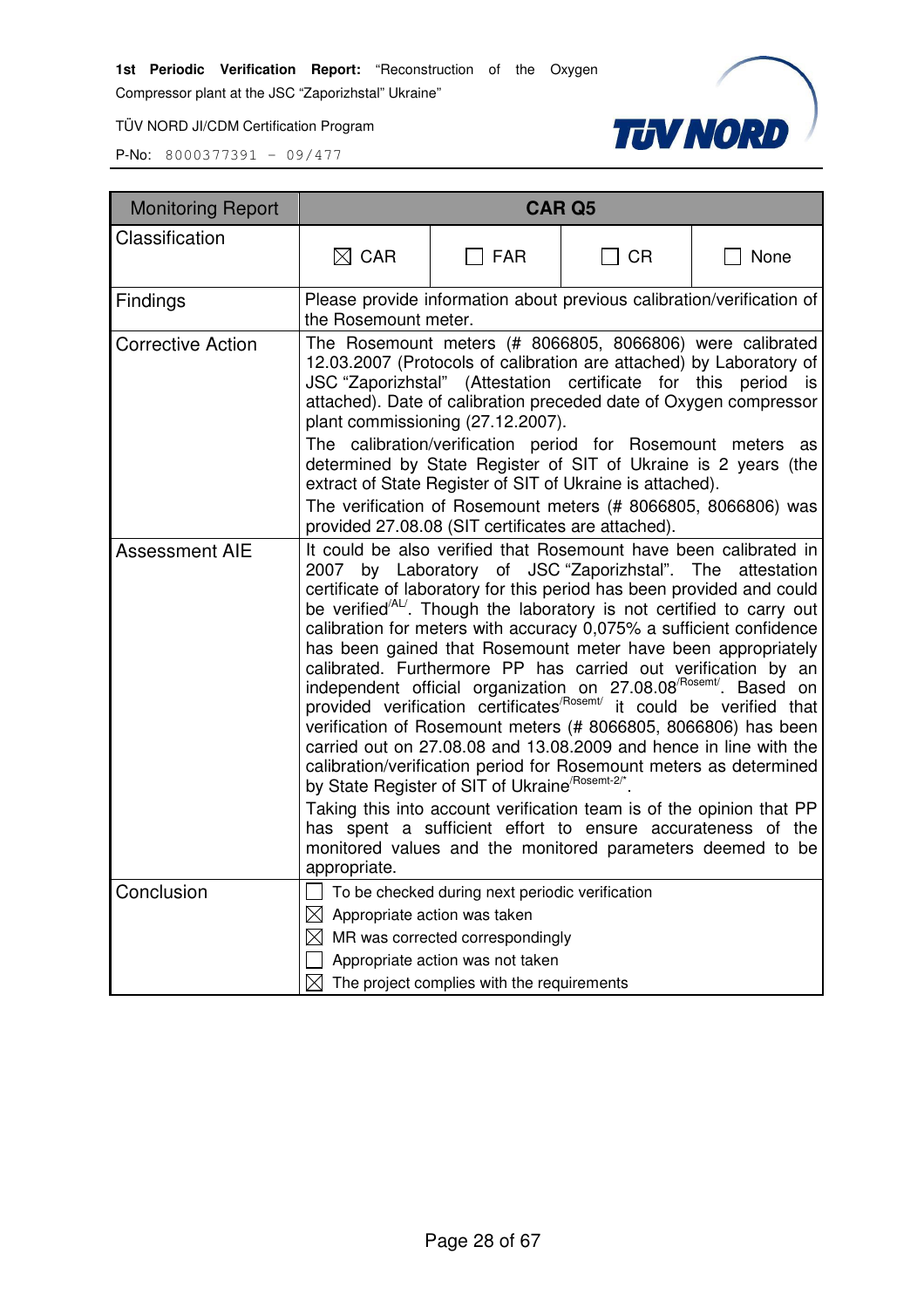Compressor plant at the JSC "Zaporizhstal" Ukraine"

TÜV NORD JI/CDM Certification Program



| <b>Monitoring Report</b> | <b>CAR Q6</b>                                                                                                                                                                                                                                                                                                                                                                                                                                                                                                                                            |                                                                                                                                                                       |    |                                                                                                                                                                                                                 |
|--------------------------|----------------------------------------------------------------------------------------------------------------------------------------------------------------------------------------------------------------------------------------------------------------------------------------------------------------------------------------------------------------------------------------------------------------------------------------------------------------------------------------------------------------------------------------------------------|-----------------------------------------------------------------------------------------------------------------------------------------------------------------------|----|-----------------------------------------------------------------------------------------------------------------------------------------------------------------------------------------------------------------|
| Classification           | $\boxtimes$ CAR                                                                                                                                                                                                                                                                                                                                                                                                                                                                                                                                          | <b>FAR</b>                                                                                                                                                            | СR | None                                                                                                                                                                                                            |
| <b>Findings</b>          |                                                                                                                                                                                                                                                                                                                                                                                                                                                                                                                                                          | of the monitored parameters has been ensured.                                                                                                                         |    | The calibration/verification of the DM-3583, WFS, KSD-250 meters<br>has been delayed for few days. Please explain how the correctness                                                                           |
| <b>Corrective Action</b> | The DM-3583 meters (# 12215, 5690, 2913, 58848), WFS (# 3539,<br>15506), KSD-250 (# 68584, 68583) for registration of oxygen<br>production in air-separation units KtK-35-3 and BR-2 were not<br>calibrated/verified in period 11.04.2008-17.04.2008. In this period<br>the air-separation units KtK-35-3 and BR-2 were not in operation<br>(Annex 1 of monitoring report) so the delay of verification for a few<br>days for DM-3583, WFS, KSD-250 meters has not an influence on<br>correctness of the monitored parameters and results of monitoring. |                                                                                                                                                                       |    |                                                                                                                                                                                                                 |
| <b>Assessment AIE</b>    |                                                                                                                                                                                                                                                                                                                                                                                                                                                                                                                                                          | accurateness of the achieved emission reductions.                                                                                                                     |    | It could be verified that in the considered time period air-separation<br>units KtK-35-3 and BR-2 were not in operation. Hence it could be<br>concluded that the delay in the verification has no impact on the |
| Conclusion               | $\boxtimes$ Appropriate action was taken                                                                                                                                                                                                                                                                                                                                                                                                                                                                                                                 | To be checked during next periodic verification<br>MR was corrected correspondingly<br>Appropriate action was not taken<br>The project complies with the requirements |    |                                                                                                                                                                                                                 |

| Monitoring Report | <b>CAR Q7</b>                                                                                                                                                                                                                                                           |            |           |      |
|-------------------|-------------------------------------------------------------------------------------------------------------------------------------------------------------------------------------------------------------------------------------------------------------------------|------------|-----------|------|
| Classification    | $\boxtimes$ CAR                                                                                                                                                                                                                                                         | $\Box$ FAR | $\Box$ CR | None |
| <b>Findings</b>   | The calibration/verification interval for electricity meters is 4 years.<br>As per the documentation the calibration/verification of these<br>meters has been delayed for few days. Please explain how the<br>correctness of the monitored parameters has been ensured. |            |           |      |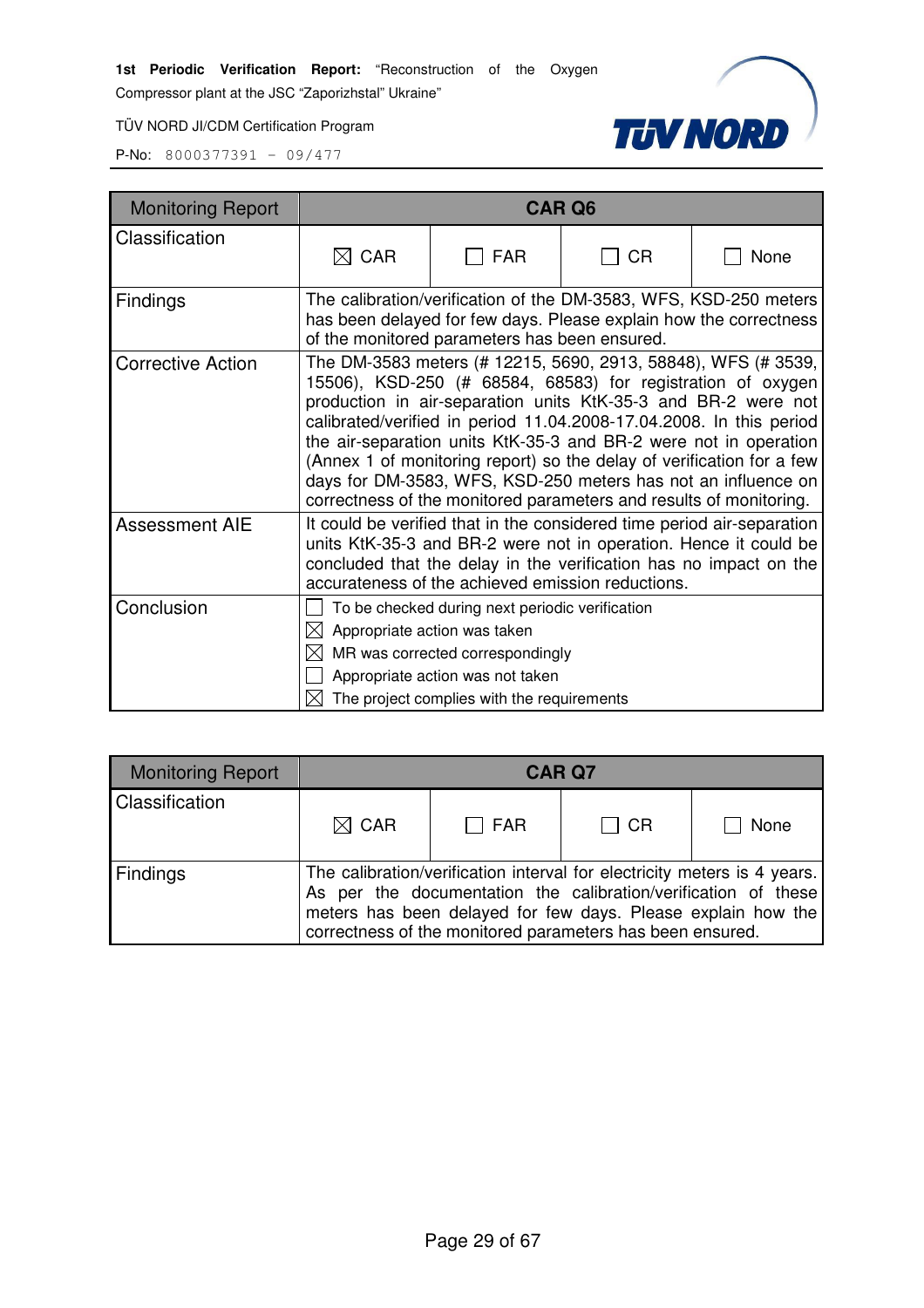Compressor plant at the JSC "Zaporizhstal" Ukraine"

TÜV NORD JI/CDM Certification Program



| <b>Monitoring Report</b> | <b>CAR Q7</b>                                                                                                                                                                                                                                                                                                                                                                                                                                                                                                                                                                                                                                                                                                                                                                                                                                                                                                              |
|--------------------------|----------------------------------------------------------------------------------------------------------------------------------------------------------------------------------------------------------------------------------------------------------------------------------------------------------------------------------------------------------------------------------------------------------------------------------------------------------------------------------------------------------------------------------------------------------------------------------------------------------------------------------------------------------------------------------------------------------------------------------------------------------------------------------------------------------------------------------------------------------------------------------------------------------------------------|
| <b>Corrective Action</b> | The verification period for electricity meter SIT Euro-Alfa is once in<br>6 years (determined by State Register of SIT of Ukraine). The<br>calibration period can not be more than the verification period. For<br>monitoring are used the electricity meter SIT Euro-Alfa that are<br>verified (table B.3.1, table B.3.4 of monitoring report).<br>The verification was delayed for few days for electricity meters<br>(#01059594, 01050766, and 0159531). November 2009 these<br>electricity meters were verified. The results of verification make it<br>clearly that the above electricity meters had at a point of verification<br>the accuracy in the range of admissible accuracy (Table B.3.3 of<br>monitoring report). The confirmed documentation (verification<br>certificates) is attached.<br>The low uncertainty level of electricity meters reading ensures the<br>correctness of the monitored parameters. |
| <b>Assessment AIE</b>    | Project participant has carried out verification of the electricity<br>meters and provided verification certificates <sup>/EL-C/</sup> . Within the<br>verification the measurement accuracy has been determined.<br>According to the provided evidences the accuracy of the applied<br>meters is in line with uncertainty level as per the manufacturer data<br>$(\pm (0.5-1.0)\%$ . To further support the accuracy of the carried out<br>measurements project participant has provided information about<br>the measurement accuracy of the electricity meters as provided by<br>the manufacturer <sup>/EL-Ac/</sup> . Taking into account provided evidences a<br>sufficient confidence could be gained that uncertainty level of the<br>electricity meters was in line with manufacturer data and the<br>electricity consumption has measured accurately and in line with<br>provisions of the monitoring plan.       |
| Conclusion               | To be checked during next periodic verification<br>$\boxtimes$ Appropriate action was taken<br>$\boxtimes$ MR was corrected correspondingly<br>Appropriate action was not taken<br>$\boxtimes$ The project complies with the requirements                                                                                                                                                                                                                                                                                                                                                                                                                                                                                                                                                                                                                                                                                  |

| <b>Monitoring Report</b> | FAR Q8                                                                                                                                                                                                                                                                                                    |                 |           |             |
|--------------------------|-----------------------------------------------------------------------------------------------------------------------------------------------------------------------------------------------------------------------------------------------------------------------------------------------------------|-----------------|-----------|-------------|
| Classification           | $\Box$ CAR                                                                                                                                                                                                                                                                                                | $\boxtimes$ FAR | $\Box$ CR | None        |
| Findings                 |                                                                                                                                                                                                                                                                                                           |                 |           |             |
| <b>Corrective Action</b> | Please ensure the verification of the SPG-762 meter.<br>The SPG-762 meter was verified 14.10.2006, the next date of<br>was determined on 14.10.2010<br>verification<br>documentation is attached). Since 2008 verification of the SPG-762<br>meter will be provided yearly (SIT certificate is attached). |                 |           | (confirming |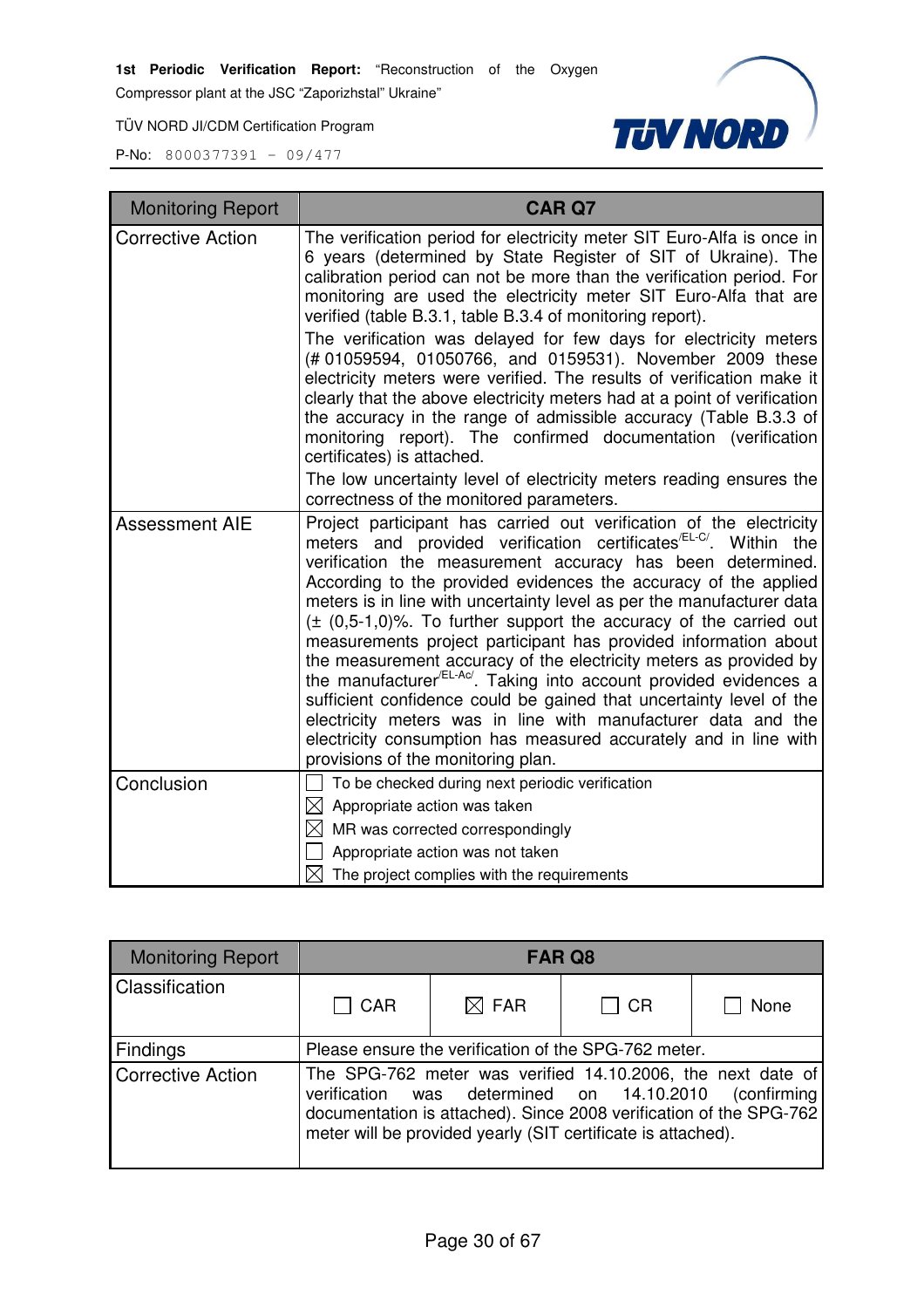Compressor plant at the JSC "Zaporizhstal" Ukraine"

TÜV NORD JI/CDM Certification Program



| <b>Monitoring Report</b> | <b>FAR Q8</b>                                                                                                                                                                                                                                                                                                                                                                                                                                                                                                                 |
|--------------------------|-------------------------------------------------------------------------------------------------------------------------------------------------------------------------------------------------------------------------------------------------------------------------------------------------------------------------------------------------------------------------------------------------------------------------------------------------------------------------------------------------------------------------------|
| <b>Assessment AIE</b>    | Based on provided technical specification of SPG-762 meter<br>including the information about accuracy and verification interval <sup>(SPG-162/</sup> it could be verified that the next date of verification<br>was determined on 14.10.2010. Taking this into account the<br>appropriateness of the monitored values deemed to be provided.<br>Taking into account that since 2008 verification of the SPG-762<br>meter will be provided yearly the raised forward action request<br>deemed to be satisfactorily responded. |
| Conclusion               | $\boxtimes$ To be checked during next periodic verification<br>$\boxtimes$ Appropriate action was taken<br>MR was corrected correspondingly<br>Appropriate action was not taken<br>The project complies with the requirements                                                                                                                                                                                                                                                                                                 |

| <b>Monitoring Report</b> |                                                                                                                                                             |                                                                                                                                                                                                                                                                                                                                                                                                                                                                                                                                                                                                | FAR <sub>Q9</sub> |                                                                             |
|--------------------------|-------------------------------------------------------------------------------------------------------------------------------------------------------------|------------------------------------------------------------------------------------------------------------------------------------------------------------------------------------------------------------------------------------------------------------------------------------------------------------------------------------------------------------------------------------------------------------------------------------------------------------------------------------------------------------------------------------------------------------------------------------------------|-------------------|-----------------------------------------------------------------------------|
| Classification           | <b>CAR</b>                                                                                                                                                  | $\boxtimes$ FAR                                                                                                                                                                                                                                                                                                                                                                                                                                                                                                                                                                                | CR                | None                                                                        |
| <b>Findings</b>          | mentioned standard.                                                                                                                                         | During the on-site-visit it has been understood that new "Company"<br>standard" will be issued in the nearest future. This standard might<br>have an impact on procedures for data collecting, monitoring and<br>archiving. Please ensure the appropriateness of the data collecting<br>and monitoring taking into account requirements of the above                                                                                                                                                                                                                                           |                   |                                                                             |
| <b>Corrective Action</b> | emission reductions monitoring:<br>date collection,<br>date aggregation,<br>date archiving,<br>$\blacksquare$<br>$\overline{\phantom{a}}$<br>in JI project. | The Company standard is elaborated for the<br>organisation of emission reductions regular monitoring in JSC<br>"Zaporizhstal's" Joint Implementation projects.<br>emission reductions calculation,<br>quality control and quality assurance procedures,<br>monitoring report preparation,<br>monitoring report verification.<br>All positions of Company standard will be in accordance with<br>international and national requirements for JI projects and<br>obligatory for implementation. The elaboration of Company<br>standard will ensure the quality of emission reductions monitoring |                   | purpose<br>of<br>The Company standard will regulate the following action in |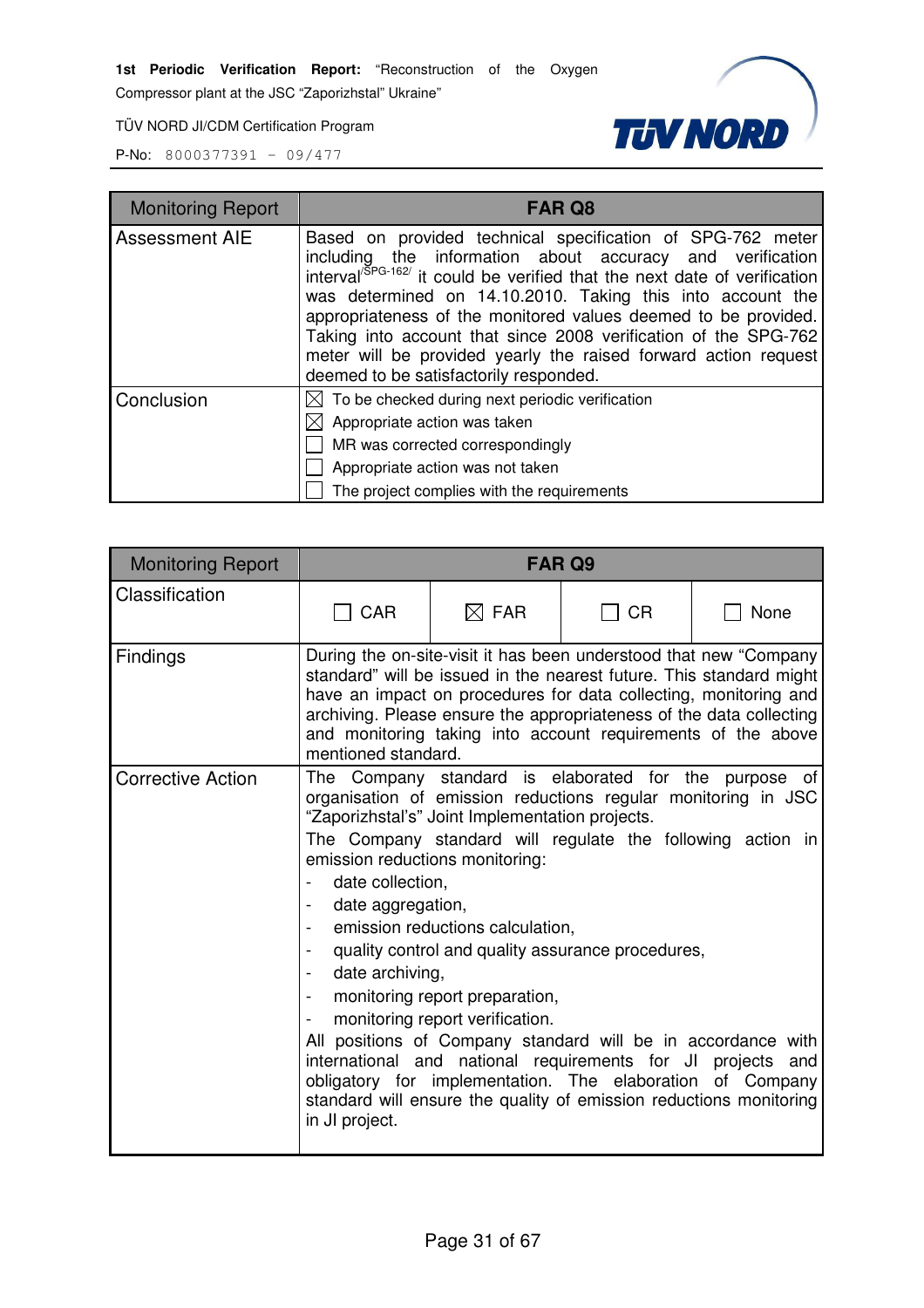Compressor plant at the JSC "Zaporizhstal" Ukraine"

**TUV NORD** 

TÜV NORD JI/CDM Certification Program

| <b>Monitoring Report</b> | FAR Q9                                                                                                                                                                                                                        |
|--------------------------|-------------------------------------------------------------------------------------------------------------------------------------------------------------------------------------------------------------------------------|
| <b>Assessment AIE</b>    | During the on-site visit a sufficient confidence has been gained that<br>new "Company standard" will improve procedures for data<br>collecting, monitoring and archiving and ensure their quality.                            |
| Conclusion               | To be checked during next periodic verification<br>$\times$<br>$\times$<br>Appropriate action was taken<br>MR was corrected correspondingly<br>Appropriate action was not taken<br>The project complies with the requirements |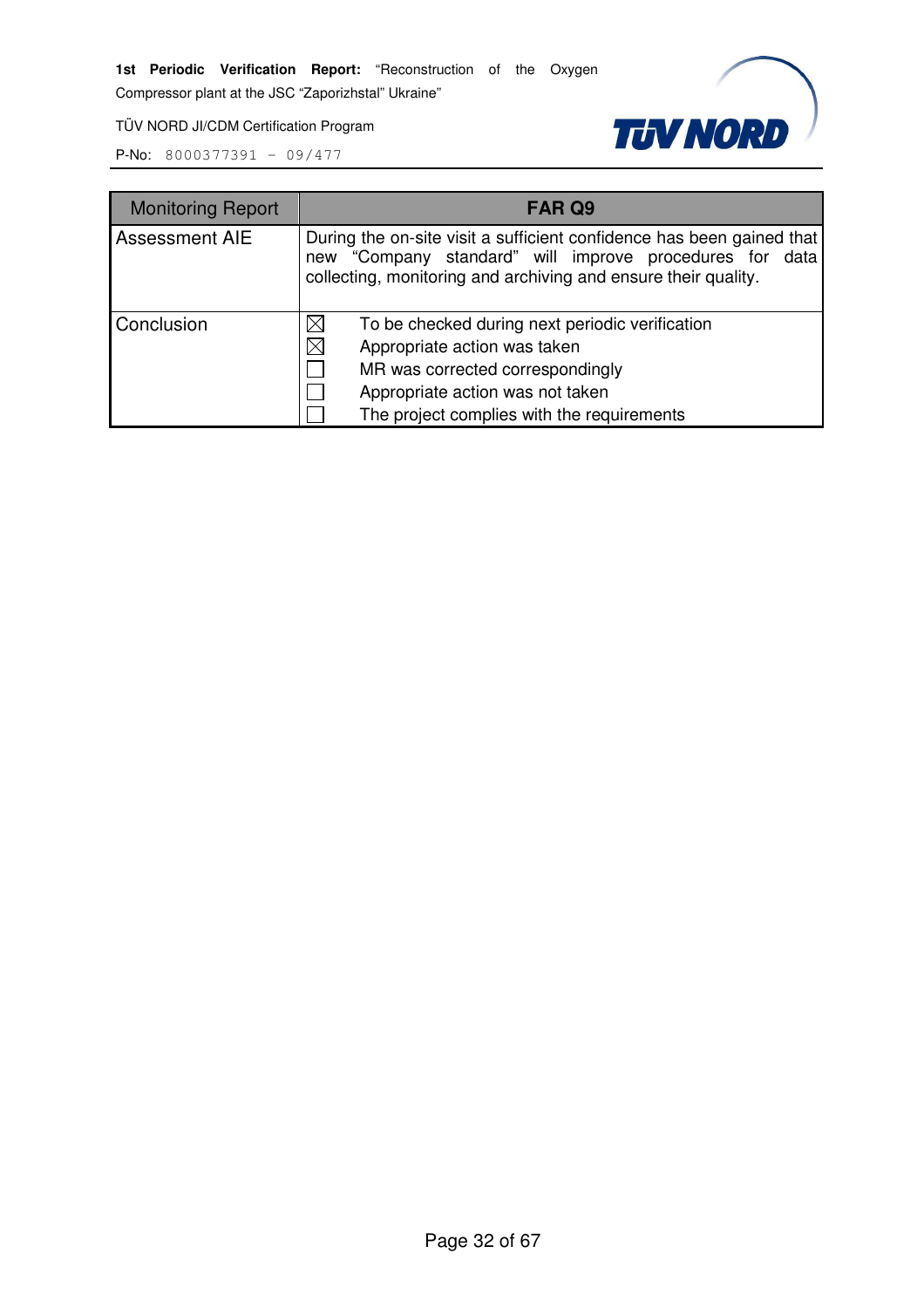Compressor plant at the JSC "Zaporizhstal" Ukraine"

TÜV NORD JI/CDM Certification Program



P-No: 8000377391 – 09/477

# **5. SUMMARY OF VERIFICATION ASSESSMENTS**

The following paragraphs include the summary of the final verification assessments after all CARs and CRs are closed out. For details of the assessments pl. refer to the discussion of the verification findings in chapter 4 and the verification protocol (Annex 1).

# **5.1. Implementation of the project**

During the verification a site visit was carried out. On the basis of this site visit and the reviewed project documentation it can be confirmed that w.r.t. the realized technology, the project equipments, as well as the monitoring and metering equipment, the project has been implemented and operated as described in the validated project design documents, monitoring plans and the relevant baseline studies.

# **5.2. Project history**

During the determination PDD process, the AIE might have raised a forward action request to highlight issues related to project implementation that require review during the first verification of the project activity. However for this project, there was no FAR raised in the determination PDD process.

# **5.3. Special events**

No special events with effect on the monitoring of the project have been observed during the monitoring period.

# **5.4. Compliance with the monitoring plan**

The monitoring system and all applied procedures have been reviewed. It has been verified that the monitoring system and all applied procedures are completely in compliance to the validated monitoring plan. Some minor deviations within the operational structure have been observed and CAR R2, CR P3 and CAR Q1 have been raised and successfully closed.

The validated monitoring plan specifies procedures for data collecting and reporting. These procedures have been appropriately followed by the project participant within the monitoring. In particular it has been verified that appropriate measurement equipment has been used. Also the collection and recording of the monitoring parameters has been duly carried out by the responsible personnel.

Furthermore the monitoring plan provides an Excel calculation spreadsheet. The completing of the spreadsheet is an integral part of the monitoring. This has been appropriately carried out by the responsible personnel.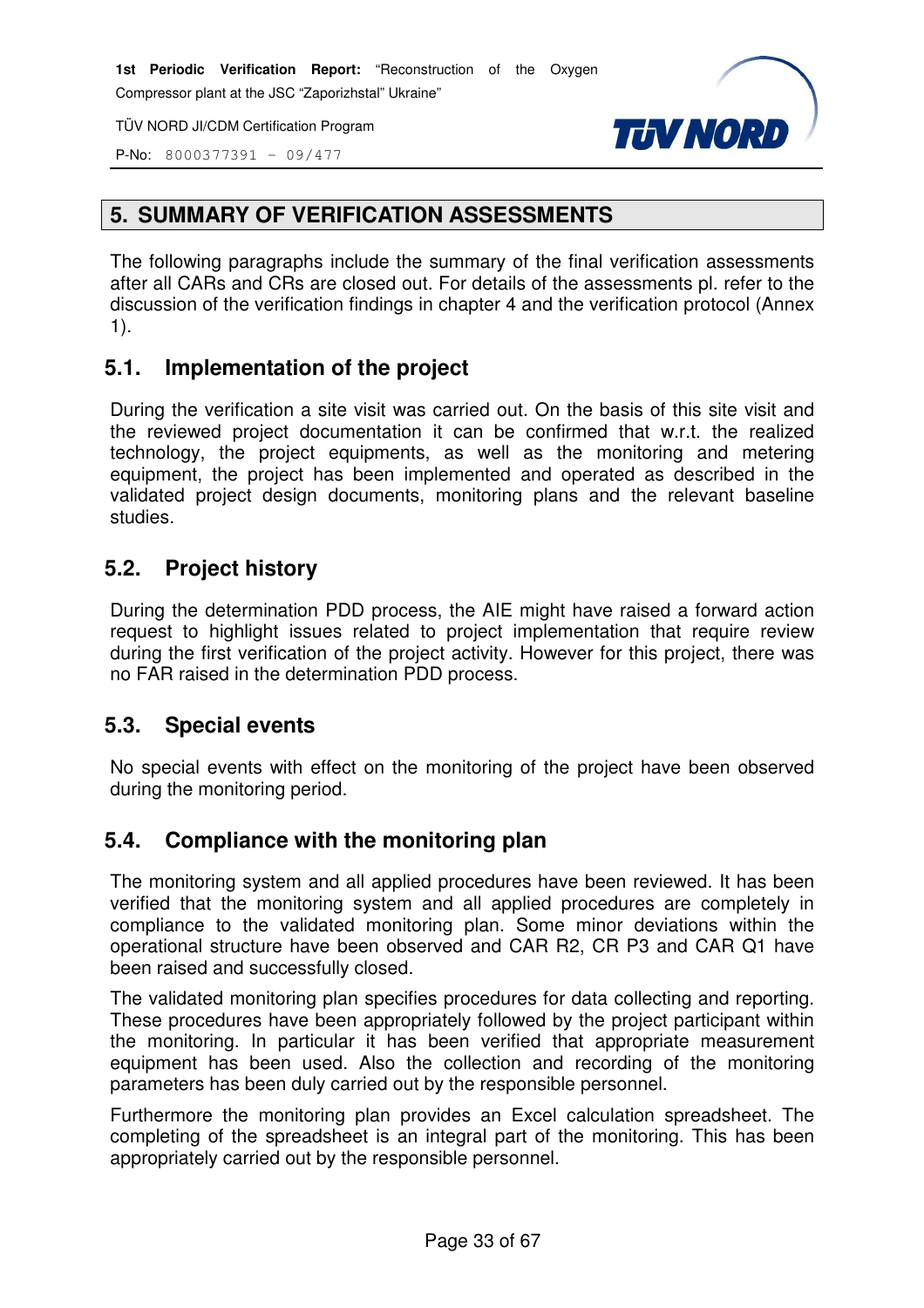TÜV NORD JI/CDM Certification Program

P-No: 8000377391 – 09/477



For changes changes during project implementation from a determined project design please refer to the section 5.5.

# **5.5. Changes during project implementation from the determined project design**

The project participant has prepared a detailed description of all changes that have occurred since the determination was deemed final and provided justification for these changes. This has been done in a separate document Revision of the monitoring plan (Addition to the first monitoring report)<sup>MR-Ch/</sup>. The provided document has been reviewed by the determination team. Please find below the list of all revisions to the project design and the corresponding determination opinion

#### **Revision No.1**

#### - **Revision of the starting date of the crediting period**

The monitoring plan has been changed with regard to the starting date of the crediting period. The revised starting date of the crediting period is the 01.01.2008. The starting date of the crediting period stated in the registered PDD<sup>/PDD/</sup> version 03 dated 03.08.2009 is indicated as 19.02.2008.

#### - **Determination opinion on the revision of the starting date of the crediting period**

According to the JI guidelines<sup>2</sup> the crediting period for issuance of ERUs may start only after the beginning of 2008 and should not extend the operational lifetime of the project. Since the starting date is the 1<sup>st</sup> January 2008 it is after the beginning of  $2008$  and thus in line with JI guidelines<sup>3</sup>.

Furthermore project becomes operational on 27.12.2007. This has been evidenced by the Decision of Executive Committee of Zaporizhzhya City Rada # 552/6 dated on  $27.12.2007^{ESD}$ . Thus the starting date of the crediting period taken as 01.01.2008 is after the date on which the project becomes operational.

#### **Revision No.2**

#### - **Revision of the description of monitoring plan chosen**.

Following has been added in the revised monitoring plan:

The chosen approach for monitoring plan is based on Guidance on criteria for baseline setting and monitoring. The approach chosen includes the following procedures:

− The collection and archiving of all relevant data necessary for estimating or measuring anthropogenic emissions by sources of GHGs occurring within the project boundary during the crediting period;

 2 http://unfccc.int/resource/docs/2005/cmp1/eng/08a02.pdf#page=2 3 http://unfccc.int/resource/docs/2005/cmp1/eng/08a02.pdf#page=2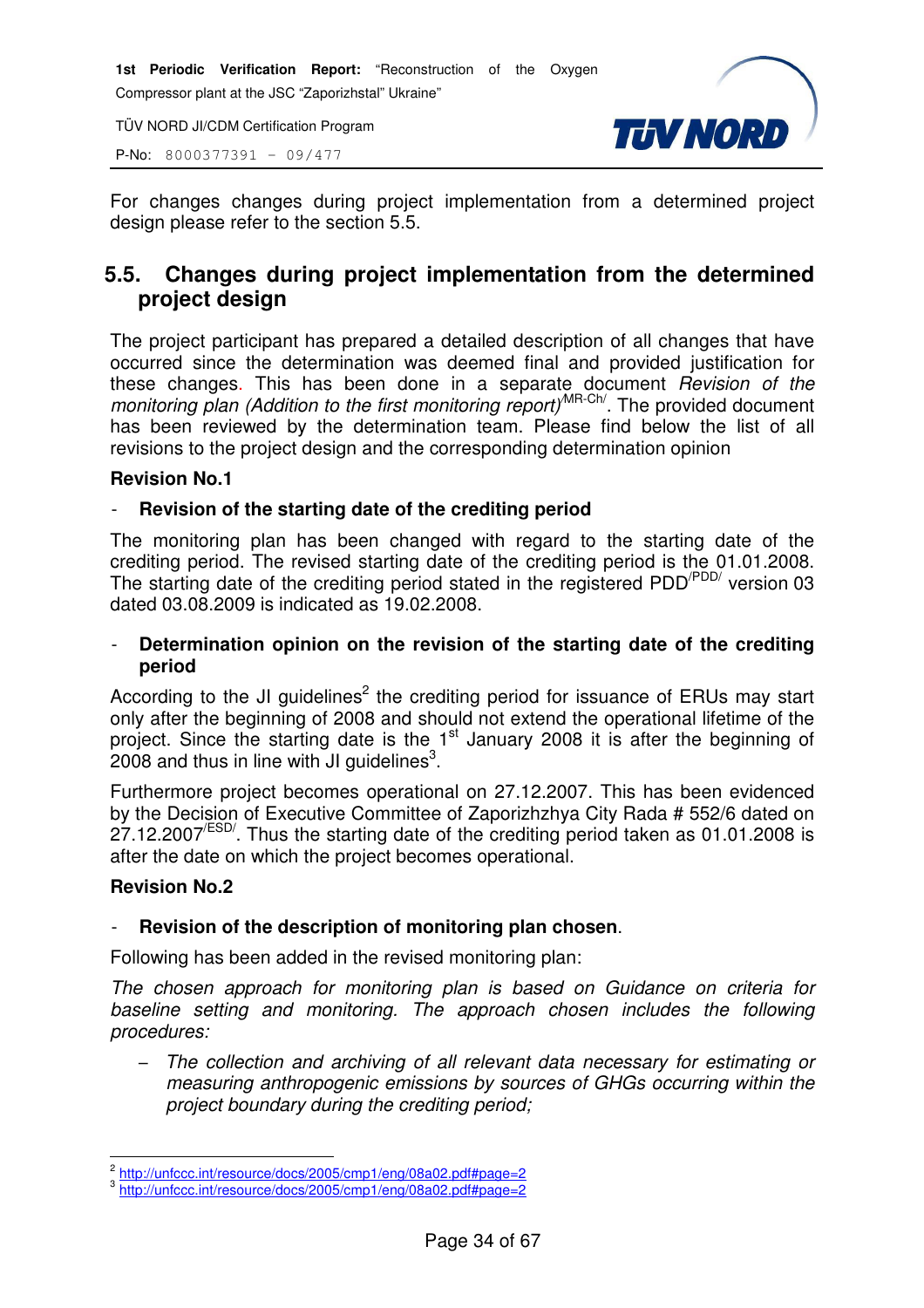TÜV NORD JI/CDM Certification Program



P-No: 8000377391 – 09/477

- − The collection and archiving of all relevant data necessary for determining the baseline of anthropogenic emissions by sources of GHGs within the project boundary during the crediting period;
- − The identification of all potential sources of, and the collection and archiving of data on increased anthropogenic emissions by sources of GHGs outside the project boundary that are significant and reasonably attributable to the project during the crediting period;
- − The collection and archiving of information on environmental impacts, in accordance with procedures as required by the host Party;
- − Quality assurance and control procedures for the monitoring process;
- − Procedures for the periodic calculation of the reductions of anthropogenic emissions by sources by the proposed JI project, and for leakage effects.

The application of the above described approach is provided below.

#### - **Determination opinion on the revision of the description of monitoring plan chosen**

The main goal of this additional explanation is to provide a clarity that chosen approach for the monitoring plan is based on Guidance on criteria for baseline setting and monitoring. The inclusion follows the provisions of the Guidelines for users of the joint implementation project design document form Version 04.

The included additional explanation does not change the monitoring procedure but provides a better understanding of the chosen approach of the monitoring plan. The additional provisions have been checked and it could be verified that they are in line with Guidance on criteria for baseline setting and monitoring.

#### **Revision No.3**

#### - **Revision of the formula for determination the total oxygen production in the baseline scenario**.

Following has been added in the revised monitoring plan:

In case the oxygen production in the baseline scenario ( $P_{oxygen, BL, y}$ ) calculated on the conservative provisions of the monitoring plan will be less than the measured oxygen production in the project scenario ( $P_{oxygen,VRU-60,y}$ ) than the oxygen production in the baseline  $(P_{oxygen, BL, y})$  will be equal to the oxygen production in the project scenario  $(P_{oxven, VRI-60v})$ . This is a conservative assumption as that provides to the zero emission reductions.

- **Determination opinion on the revision of the formula for determination the total oxygen production in the baseline scenario** 

This additional provision has been included in order to ensure the conservativeness of the approach for calculation the emission reductions. Since the project activity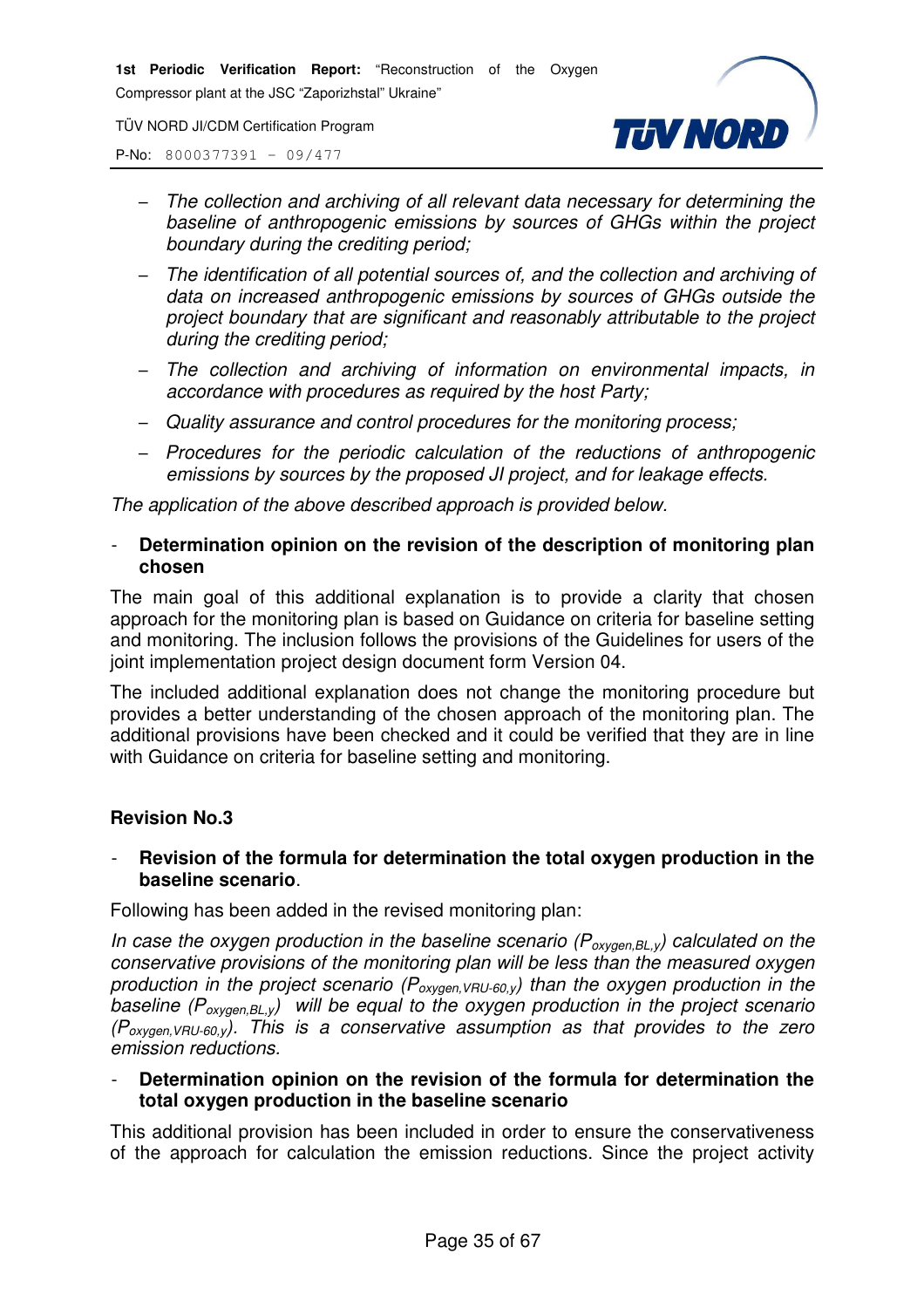TÜV NORD JI/CDM Certification Program

P-No: 8000377391 – 09/477



aims to reduce the unnecessary oxygen production this additional provision deemed to be appropriate and in line with the entire monitoring procedure.

#### **Revision No.4**

#### - **Revision of the estimated emission reductions**

The project participant has shown the impact of the revised crediting period on the amount of the estimated emission reduction as this was presented in the registered PDD.

#### - **Determination opinion on the revision of the estimated emission reductions**

The impact has been duly elaborated and presented in a transparent manner in the Revision of the monitoring plan (Addition to the first monitoring report)<sup>/MR-Ch/</sup>. In essence the project participant has included the emission reductions for the time period between 01.01.2008 till 18.02.2008.

Summarizing the above mentioned the determination team can confirm that the conditions defined by paragraph 33 of the JI guidelines<sup>4</sup> are still met for the project, and that the changes do not alter the original determination opinion for the project.

Specifically, the determination team can confirm that:

- (a) The physical location of the project has not changed;
- (b) the emission sources have not changed
- (c) Baseline scenario has not changed;

(d) The changes are consistent with the the JI specific approach upon which the determination was prepared for the project.

(e) the starting date of the crediting period has been duly changed and appropriately iustified.

(f) The amount of the emission reductions estimated in the registered PDD<sup>(PDD/</sup> has been duly revised and correctly calculated as  $542,850$  tonnes  $CO<sub>2</sub>$  within the time period between 01.01.2008 and 31.12.2012.

In addition it should be noted that the changes have been duly justified in accordance with provisions of the "Procedures regarding changes during project implementation from a determined project design" JISC 22 Annex 2

# **5.6. Compliance with the monitoring methodology**

A project specific methodology developed for the considered project activity is has been applied. No deviation have been observed.

 4 http://unfccc.int/resource/docs/2005/cmp1/eng/08a02.pdf#page=2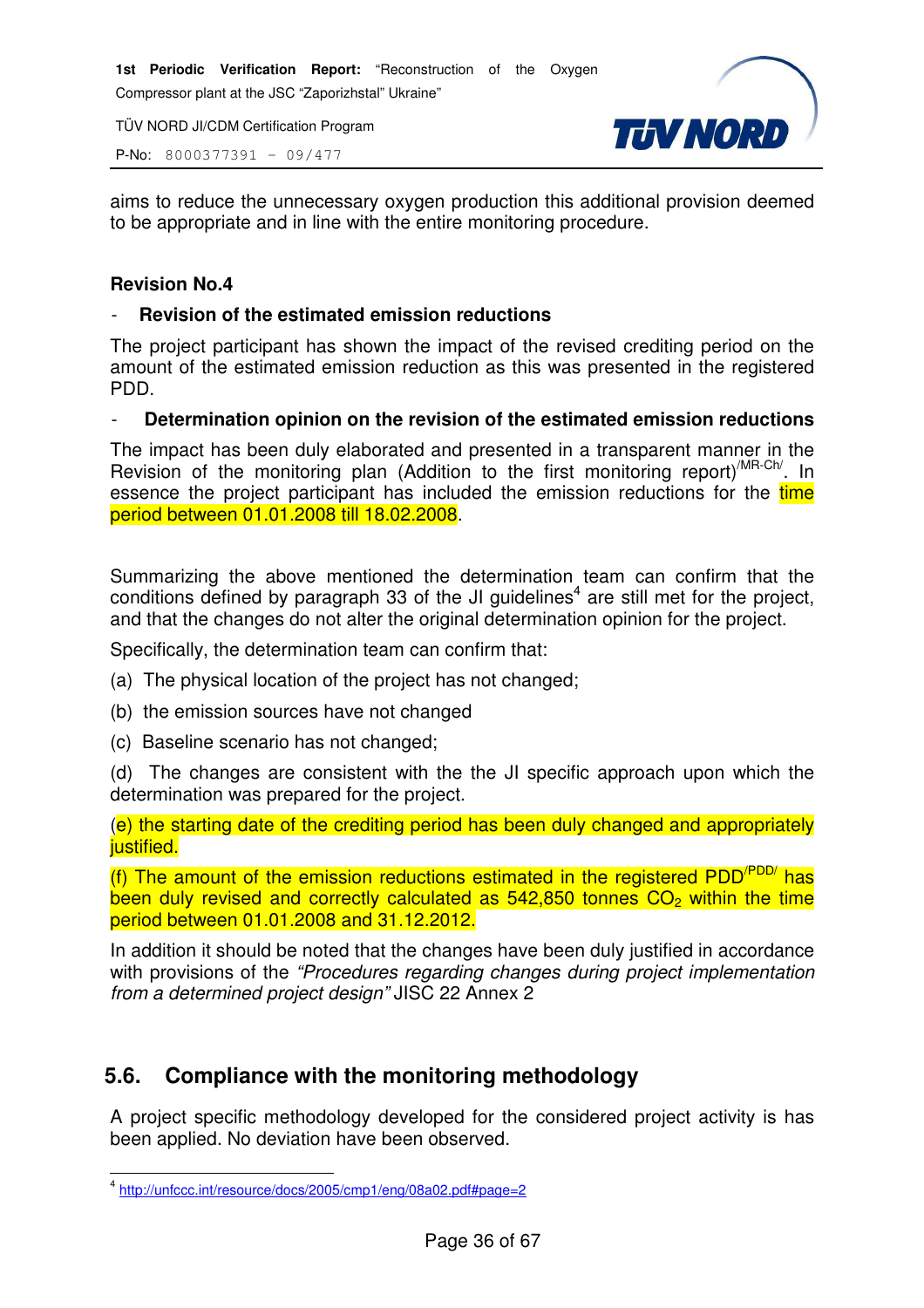TÜV NORD JI/CDM Certification Program





# **5.7. Monitoring parameters**

During the verification all relevant monitoring parameters have been verified with regard to the appropriateness of the applied measurement / determination method, the correctness of the values applied for ER calculation, the accuracy, and applied QA/QC measures. The results as well as the verification procedure are described in the project specific verification checklist.

After appropriate corrections were carried out by the project participant it can be confirmed that all monitoring parameters have been measured / determined without material misstatements and in line with all applicable standards and relevant requirements.

# **5.8. Monitoring report**

A draft monitoring report was submitted to the verification team by the project participants.

During the verification, mistakes and needs for clarification were identified. The PP has carried out the requested corrections so that it can be confirmed that the Monitoring report is complete and transparent and in accordance with the registered PDD and other relevant requirements.

# **5.9. ER Calculation**

During the verification no mistakes in the ER calculation were identified. Thus it is confirmed that the ER calculation is overall correct.

# **5.10. Quality Management**

Quality Management procedures for measurements, collection and compilation of data, data storage and archiving, calibration/verification, maintenance and training of personnel in the framework of this JI project activity have been defined. The procedures defined can be assessed as appropriate for the purpose. As already indicated some minor deviations within the operational structure have been observed and CAR R2 and CAR Q1 have been raised and successfully closed.

# **5.11. Overall Aspects of the Verification**

All necessary and requested documentation was provided by the project participants so that a complete verification of all relevant issues could be carried out.

Access was granted to all installations of the plant which are relevant for the project performance and the monitoring activities.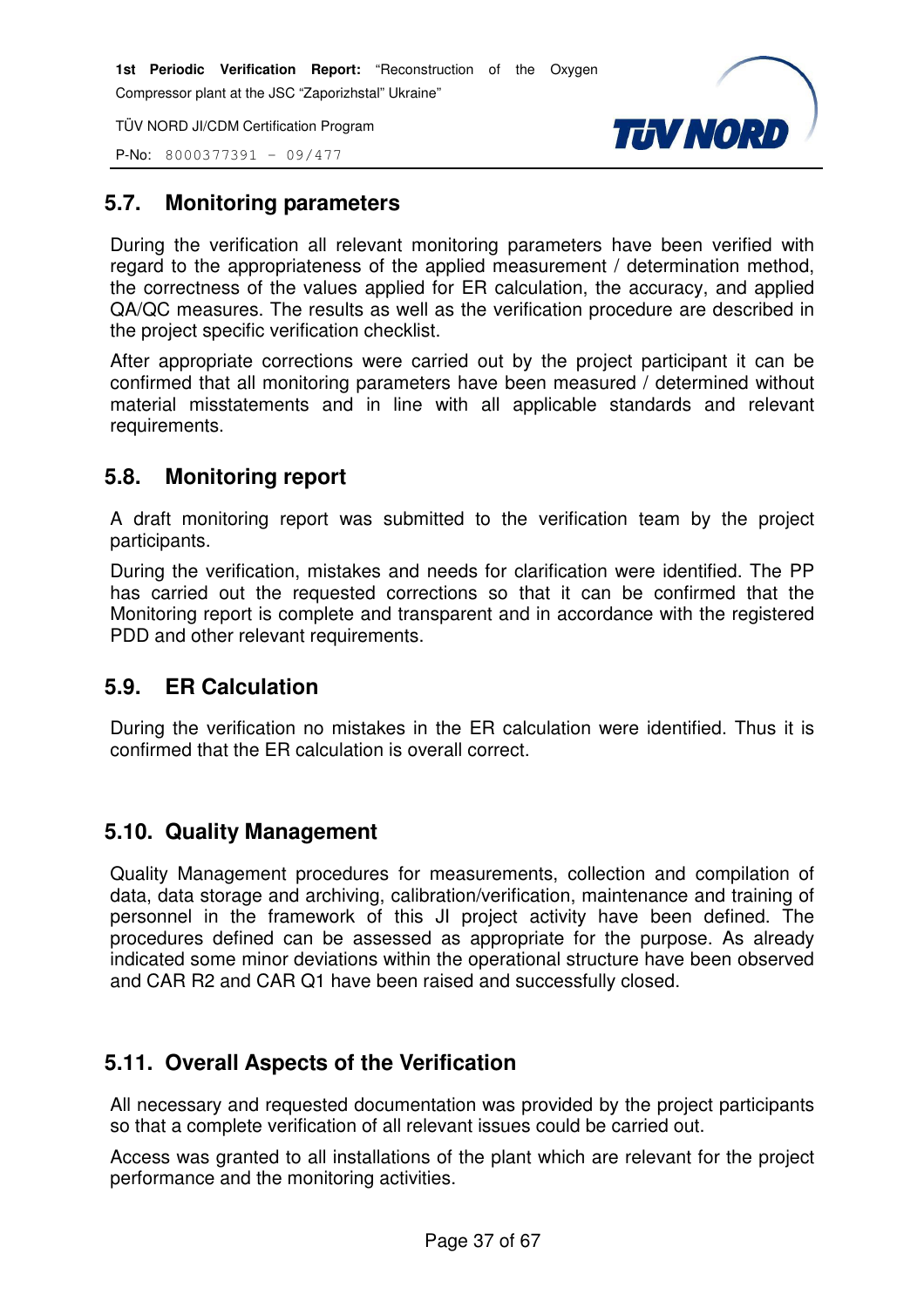TÜV NORD JI/CDM Certification Program

P-No: 8000377391 – 09/477



No issues have been identified indicating that the implementation of the project activity and the steps to claim emission reductions are not compliant with the applicable UNFCCC criteria and relevant guidance provided by the COP/CMP and the JISC (clarifications and/or guidance).

# **5.12. Hints for next Periodic Verification**

FAR P2, FAR Q8 and FAR Q9 have been raised.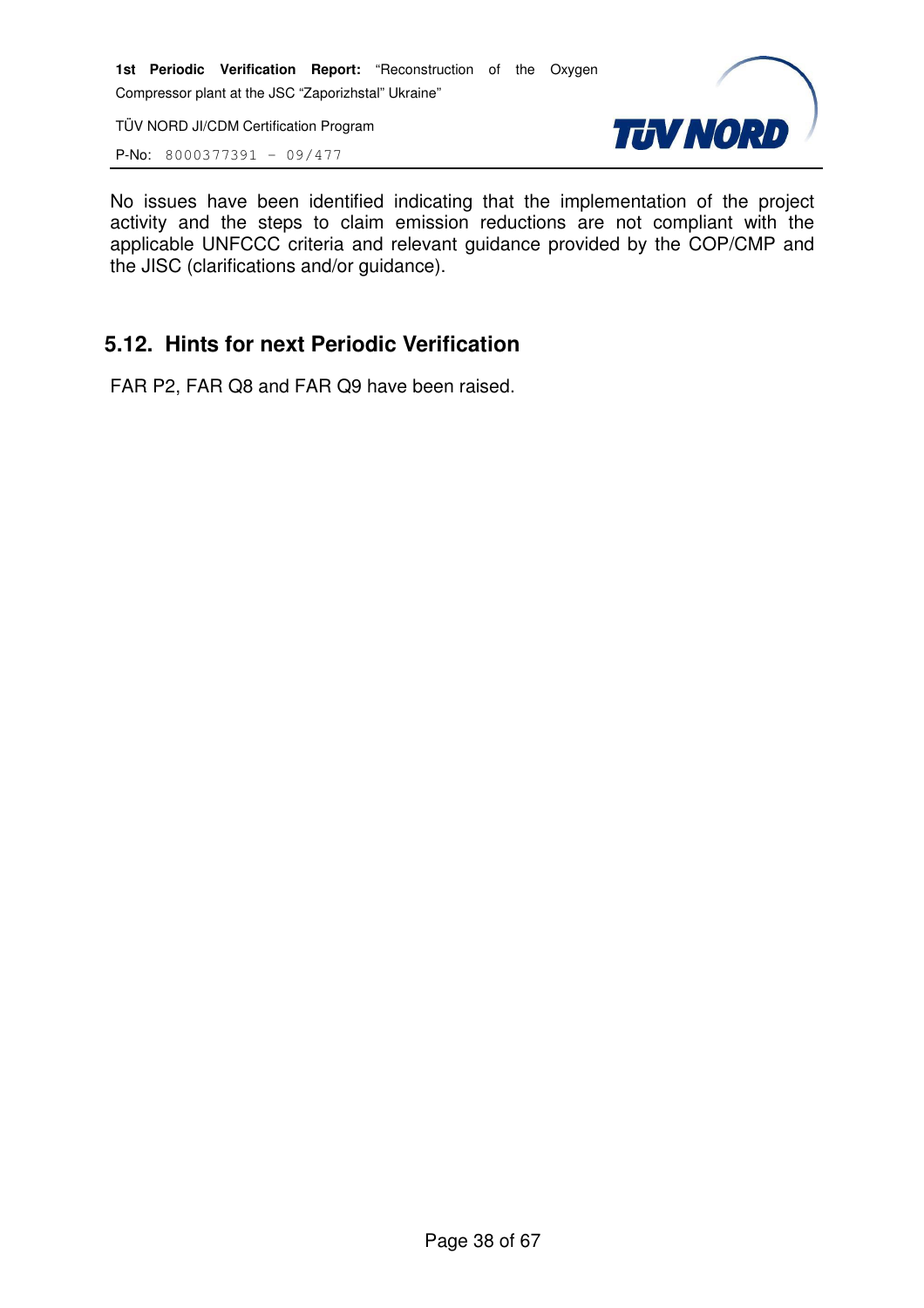Compressor plant at the JSC "Zaporizhstal" Ukraine"

TÜV NORD JI/CDM Certification Program



P-No: 8000377391 – 09/477

# **6. VERIFICATION OPINION**

JSC "Zaporizhstal" has commissioned the TÜV NORD JI/CDM Certification Program (CP) to carry out the 1st periodic verification of the project "Reconstruction of the Oxygen Compressor plant at the JSC "Zaporizhstal" Ukraine" with regard to the relevant requirements for JI project activities. This verification covers the period from 2008-01-01 to 2008-12-31 (including both days).

The project activity involves reconstruction of the air oxygen compressor plant. The reconstruction resulted in the decrease of the electricity consumption and the corresponding amount of the GHG emissions as compared to the situation that would occur otherwise.

In the course of the verification 12 Corrective Action Requests (CAR) and 3 Clarification Requests (CR) were raised and successfully closed. 3 Forward Action Requests (FAR) have been raised to improve the monitoring system in the future.

The verification is based on the monitoring report (dated:  $2009-09-29^{MR-2}$ ), final monitoring report (dated: 2009-11-27<sup>/MR/</sup>) the monitoring plan as set out in the registered PDD, the revision of the monitoring plan<sup>/MR-Ch/</sup> Version 01 dated 15/09/2010, the determination report<sup>/VAL/</sup>, emission reduction calculation spreadsheet<sup>/XLS/</sup> and supporting documents made available to the TÜV NORD JI/CDM CP by the project participant.

As a result of this verification, the verification confirms that:

- all operations of the project are implemented and installed as planned and described in the validated project design document
- the monitoring plan is in accordance with the validated project specific monitoring plan developed for this project activity
- the installed equipment essential for measuring parameters required for calculating emission reductions are verified appropriately
- the monitoring system is in place and functional. The GHG emission reductions were measured accurately.

As the result of the  $1<sup>st</sup>$  periodic verification, the verifier confirms that the GHG emission reductions are calculated without material misstatements in a conservative and appropriate manner. TÜV NORD JI/CDM CP herewith confirms that the project has achieved emission reductions in the above mentioned reporting period as follows:  $Boseolino omiscionov = 547,342 + CO$ 

| $341.340 \cup 1026$          |              |
|------------------------------|--------------|
| 397,392 t $CO_{2e}$          |              |
|                              | $-t CO_{2p}$ |
| 149,951 $\frac{1000e}{1000}$ |              |
|                              |              |

Essen 2010-01-09 Essen, 2010-01-09

| Eric Krupp                            | <b>Rainer Winter</b>                  |
|---------------------------------------|---------------------------------------|
| TÜV NORD JI/CDM Certification Program | TÜV NORD JI/CDM Certification Program |
| <b>Verification Team Leader</b>       | <b>Final Approver</b>                 |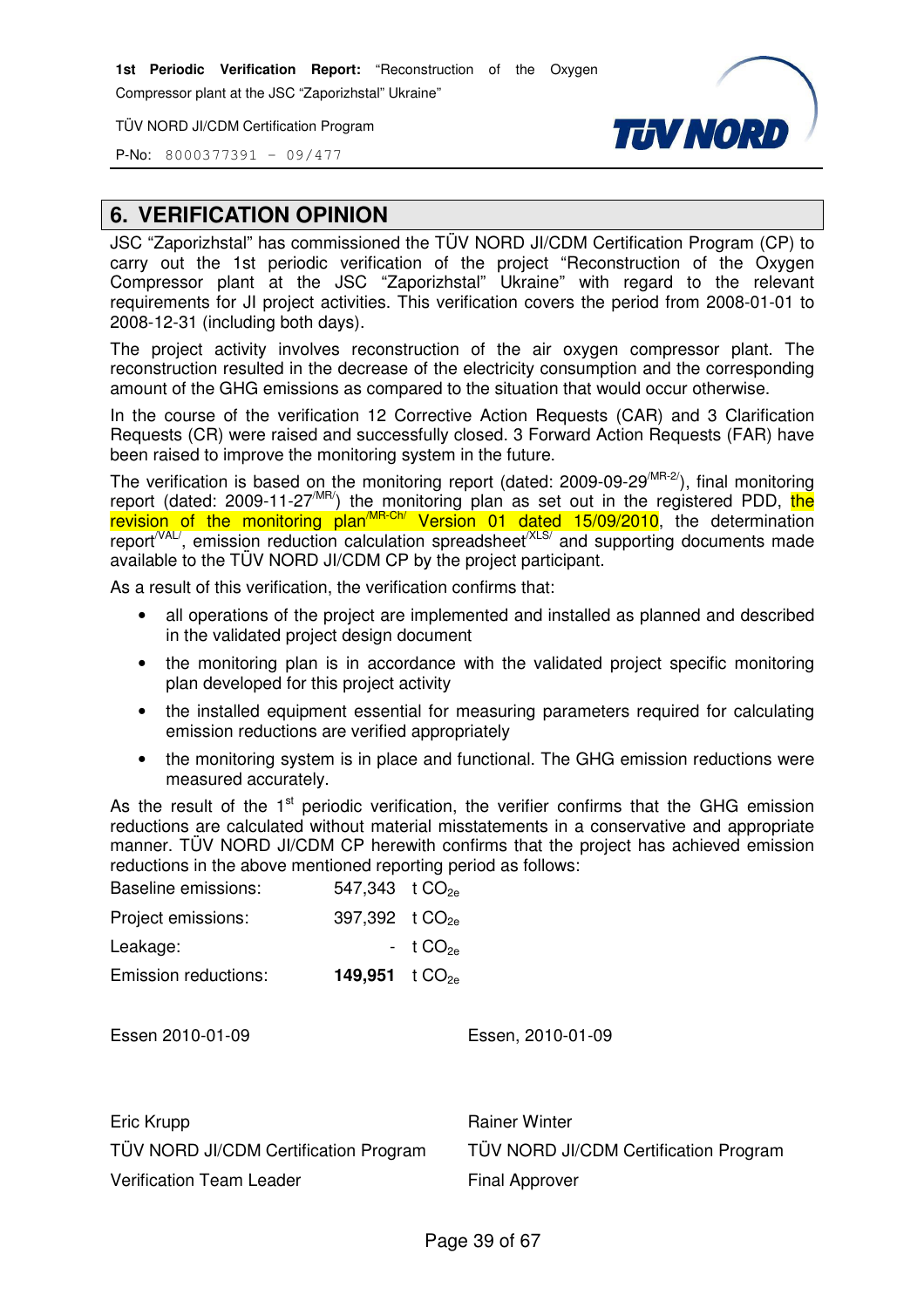P-No: 8000377391 – 09/477



# **7. REFERENCES**

| <b>Table 7-1:</b> Documents provided by the project participant(s) |  |  |  |  |  |
|--------------------------------------------------------------------|--|--|--|--|--|
|--------------------------------------------------------------------|--|--|--|--|--|

| <b>Reference</b> | <b>Document</b>                                                                                                                     |
|------------------|-------------------------------------------------------------------------------------------------------------------------------------|
| /AC/             | Acceptance certificate for recinstruction of the ASU at Zaporozhstal                                                                |
| /AL/             | Attestation certificate of the laboratory                                                                                           |
| /APG/            | Technical specification of APG meter including the information about<br>accuracy and verification interval.                         |
| /CC/             | Certificate of conformity of the air separation unit                                                                                |
| /DISK-250/       | Technical specification of DISK-250 meter including the information<br>about accuracy and verification interval.                    |
| /DM-3583/        | Technical specification of DM-3583 meter including the information<br>about accuracy and verification interval.                     |
| /DCS/            | Draft Company standard on the procedures for data collecting<br>recording, reporting and approval.                                  |
| /EF/             | Standardized emission factors for the Ukrainian electricity grid as<br>determined by the Global Carbon B.V. and verified by TUV SUD |
| /EL-Ac/          | Information about the measurement accuracy of the electricity meters<br>as provided by the manufacturer                             |
| $/EL-C/$         | Verification certificates for the electricity meters                                                                                |
| /EL-M/           | Technical specification of the applied electricity meters, including the<br>dates of the initial verification                       |
| $/EL-V/$         | Verification interval for electricity meters as determined by State<br>Register of SIT of Ukraine                                   |
| $/EL-1/$         | Initial data for daily electricity consumption.                                                                                     |
| /EL-2/           | Monthly reports on electricity consumption.                                                                                         |
| /ESD/            | Decision of Executive Committee of Zaporizhzhya City Rada # 552/6 dated<br>on 27.12.2007                                            |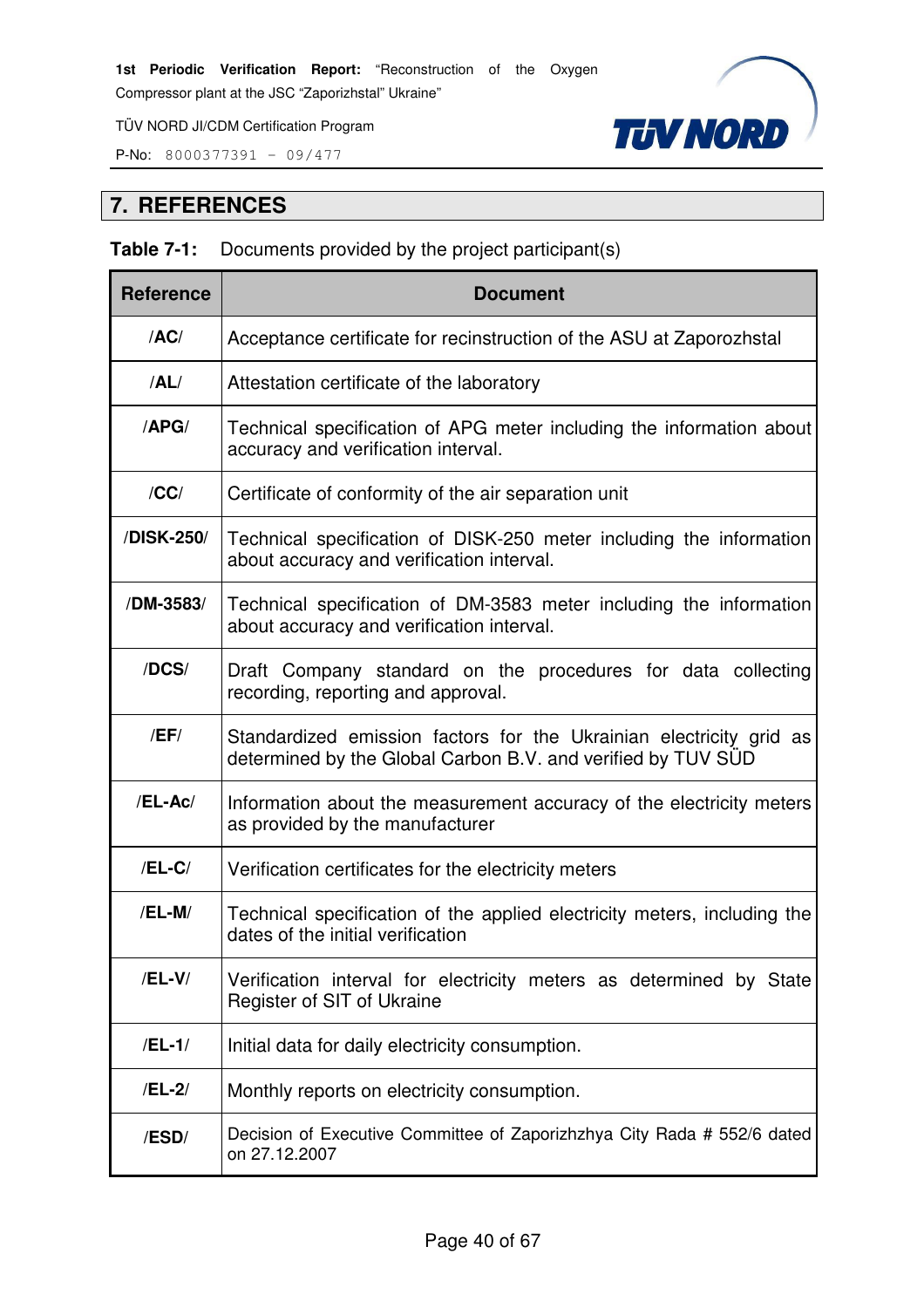Compressor plant at the JSC "Zaporizhstal" Ukraine"



TÜV NORD JI/CDM Certification Program

| <b>Reference</b> | <b>Document</b>                                                                                                     |
|------------------|---------------------------------------------------------------------------------------------------------------------|
| /Flowm-1/        | Flowmeters commissioning dated 17.05.2007 and 14.06.2007                                                            |
| /Flowm2/         | Certificates for the flowmeters as per the test reports of independent<br>technical experts                         |
| /KSF/            | Technical specification of KSF meter including the information about<br>accuracy and verification interval          |
| /Rosemt/         | Technical specification of Rosemount meter including the information<br>about accuracy and verification interval.   |
| /Rosemt-2/       | The calibration/verification period for Rosemount<br>meters<br>as<br>determined by State Register of SIT of Ukraine |
| /O&M/            | Plan for operating and maintenance works for 2008 and corresponding<br>reports.                                     |
| $/OX-1/$         | Daily recordings on the oxygen generation and distribution.                                                         |
| $/OX-2/$         | Monthly reports on oxygen generation and distribution                                                               |
| /OX&EL/          | Combined monthly reports on oxygen generation, distribution and<br>electricity consumption.                         |
| $/Pr-D/$         | Software program for determination of the oxygen volumes                                                            |
| $/Pr-D/$         | Expert conclusion on the appropriateness of the software program for<br>determination of the oxygen volumes         |
| /SAFIR/          | Technical specification of SAFIR meter including the information about<br>accuracy and verification interval.       |
| /SPG-762/        | Technical specification of SPG-762 meter including the information<br>about accuracy and verification interval.     |
| $T$ r $Pr/$      | Training procedure for involved personnel.                                                                          |
| /WFS/            | Technical specification of WFS meter including the information about<br>accuracy and verification interval.         |
| /MR/             | Emissions Reduction Report Version 5 dated 27.11.2009 1st Monitoring<br>period 01.01.2008 - 31.12.2008              |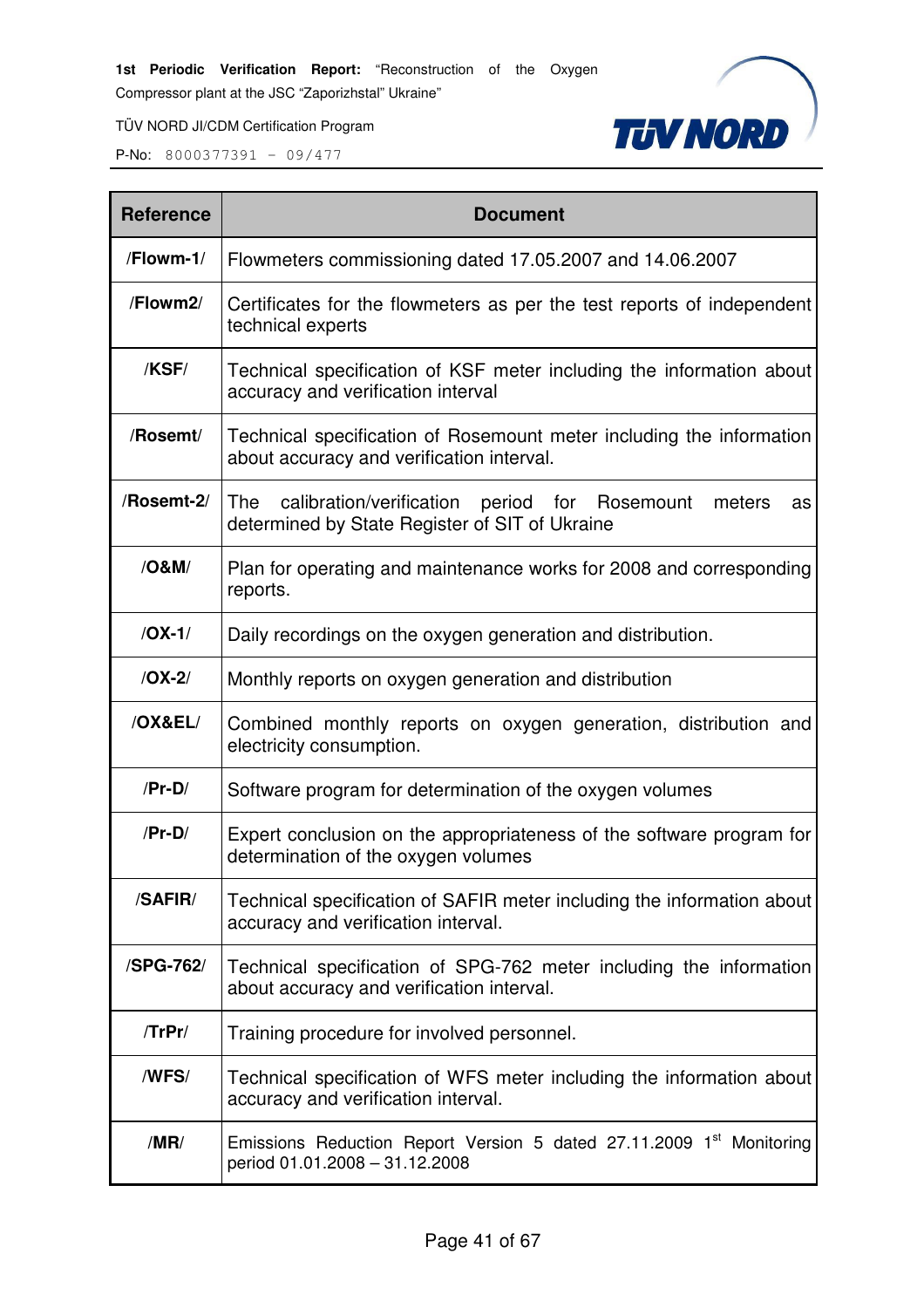Compressor plant at the JSC "Zaporizhstal" Ukraine"



TÜV NORD JI/CDM Certification Program

P-No: 8000377391 – 09/477

| <b>Reference</b>                                                                                                             | <b>Document</b>                                      |  |  |  |  |
|------------------------------------------------------------------------------------------------------------------------------|------------------------------------------------------|--|--|--|--|
| Emissions Reduction Report Version 2 dated 29.09.2009 1 <sup>st</sup> Monitoring<br>/MR-2/<br>period 01.01.2008 - 31.12.2008 |                                                      |  |  |  |  |
| /MR-Ch/<br>Revision of the monitoring plan (Addition to the first monitoring report)<br>Version 01 dated 15/09/2010          |                                                      |  |  |  |  |
| /XLS/                                                                                                                        | Emission reduction MS-Excel calculation spread sheet |  |  |  |  |

# **Table 7-2:** Background investigation and assessment documents

| <b>Reference</b> | Document,                                                                                                                                                                                                                                                                           |  |  |  |  |  |
|------------------|-------------------------------------------------------------------------------------------------------------------------------------------------------------------------------------------------------------------------------------------------------------------------------------|--|--|--|--|--|
| $/BI-1/$         | Integrated Pollution Prevention and Control (IPPC) Reference Document on<br>Best Available Techniques in the Ferrous Metals Processing Industry,<br>December 2001                                                                                                                   |  |  |  |  |  |
| $/BI-2/$         | Integrated Pollution Prevention and Control (IPPC) Reference Document on<br>Best Available Techniques in the Ferrous Metals Processing Industry<br>December 2001                                                                                                                    |  |  |  |  |  |
| $/BI-3/$         | StahlFibel published by German Iron and Steel Institute 2007                                                                                                                                                                                                                        |  |  |  |  |  |
| $/BI-4/$         | Operation of an open-hearth furnace with oxygen injection, V.I. Grankovskii,<br>B.L. Yupko, P.M. Shchastnyi and E.Ya.Shvets. Zaporozh'e Branch of the<br>Dnepropetrovsk Metallurgical Institute. Zaporozhstal' Plant. Translated from<br>Metallurg, No. 1, pp. 18-21, January, 1971 |  |  |  |  |  |
| $/BI-4/$         | Air Separation Units, Design and Future Development A. R. Smith, J. C.<br>Sorensen and V. E. Stein Air Products and Chemicals, Inc.                                                                                                                                                 |  |  |  |  |  |
| /CT/             | Combined tool to identify the baseline scenario and demonstrate additionality<br>(Version 02.1)                                                                                                                                                                                     |  |  |  |  |  |
| /DR/             | Final Determination Report Version 0 "Reconstruction of the Oxygen<br>Compressor plant at the JSC "Zaporizhstal" Ukraine", dated 18.09.2009                                                                                                                                         |  |  |  |  |  |
| /DVM/            | JOINT IMPLEMENTATION DETERMINATION AND<br><b>VERIFICATION</b><br>MANUAL (Version 01) JISC 19                                                                                                                                                                                        |  |  |  |  |  |
| $/JI-G/$         | JI Guidelines: UNFCCC/Kyoto Protocol requirements, in particular, the<br>requirements of the JI as set out in decision 9/CMP.1 (Marrakech Accords),<br>the present annex, and relevant decisions by COP/MOP & JI Supervisory<br>Committee                                           |  |  |  |  |  |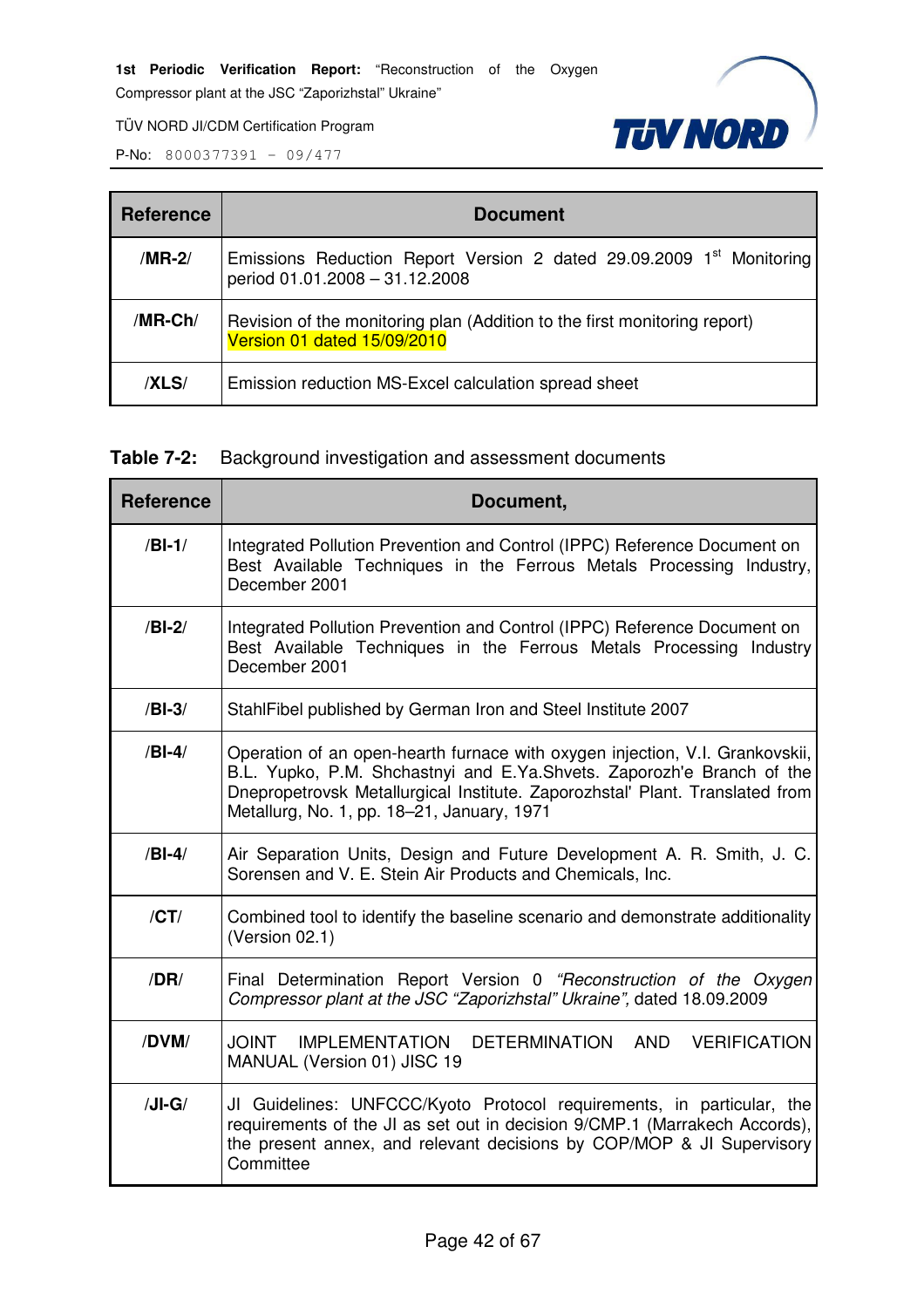Compressor plant at the JSC "Zaporizhstal" Ukraine"

TÜV NORD JI/CDM Certification Program



P-No: 8000377391 – 09/477

| <b>Reference</b> | Document,                                                                                                                                                                                                                                                                                                                                                               |  |  |  |
|------------------|-------------------------------------------------------------------------------------------------------------------------------------------------------------------------------------------------------------------------------------------------------------------------------------------------------------------------------------------------------------------------|--|--|--|
| $/H-1/$          | Order Nr. 718, dated 10 August 2008.<br>On Approval of the Procedure of Drafting, Review, Approval and<br>Implementation of Projects Aimed at Reduction of Anthropogenic Emissions<br>of Greenhouse Gases.                                                                                                                                                              |  |  |  |
| $/H-2/$          | Order Nr. 341, dated 17.07.2006<br>On approval of the Requirements to the documents in which the volumes of<br>anthropogenic emissions and absorption of greenhouse gases are<br>substantiated for the receiving of the Letter of Endorsement by the owner of<br>the emissions source, where the implementation of the joint introduction<br>project is intended to be. |  |  |  |
| $/H-3$           | Order Nr. 342, dated 17.07.2006<br>On approval of requirements to preparation of the joint implementation<br>projects.                                                                                                                                                                                                                                                  |  |  |  |
| $/H-4/$          | Decree Nr. 206, dated February 22, 2006<br>Cabinet of Ministers of Ukraine, "On Approval of the Procedure of Drafting,<br>Review, Approval and Implementation of Projects Aimed at Reduction of<br>Anthropogenic Emissions of Greenhouse Gases"                                                                                                                         |  |  |  |
| $/H-5/$          | Order Nr. 33, dated June 25, 2008<br>National Environmental Investment Agency of Ukraine, "On approval of<br>Requirements to preparation of the joint implementation projects"                                                                                                                                                                                          |  |  |  |
| /PDD/            | Project Design Document "Reconstruction of the Oxygen Compressor plant<br>at the JSC "Zaporizhstal" Ukraine version 03 dated on 03.08.2009                                                                                                                                                                                                                              |  |  |  |
| /VVM/            | IETA, PCF Validation and Verification Manual (V. 4)                                                                                                                                                                                                                                                                                                                     |  |  |  |

## **Table 7-3:** Websites used

| <b>Reference</b> | Link                                                                           | Organisation                                                                             |
|------------------|--------------------------------------------------------------------------------|------------------------------------------------------------------------------------------|
| /unfccc/         | http://unfccc.int/2860.php                                                     | United Nations Framework Convention on<br>Climate Change                                 |
| /dna-ukr/        | <b>National Environmental</b><br><b>Investment Agency of</b><br><b>Ukraine</b> | National Environmental Investment Agency of<br>Ukraine                                   |
| /euro-alfa/      | http://www.eu.sama.ru/meter-<br>ea.html                                        | specification of the electricity<br>Technical<br>meters as per manufacturer information. |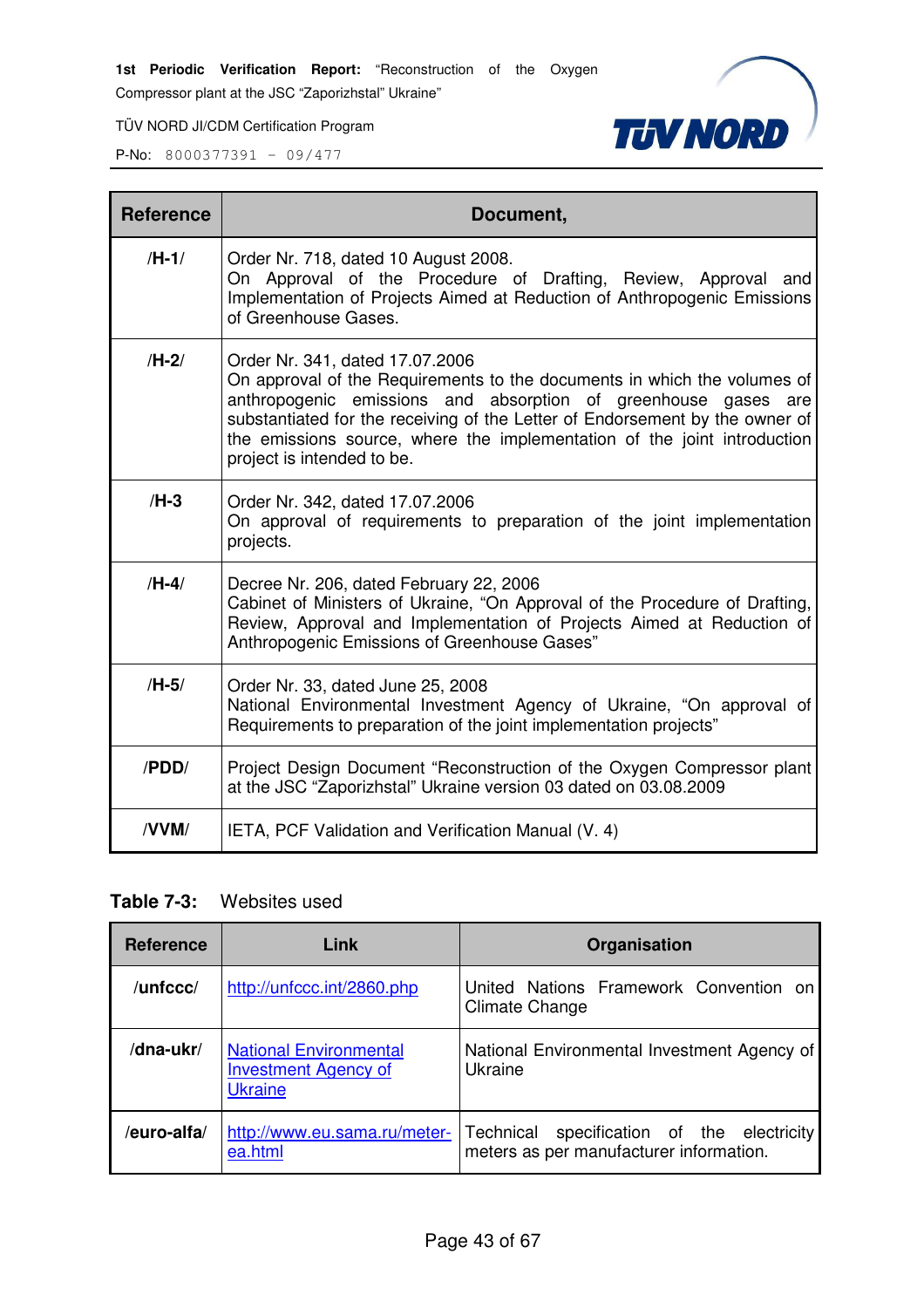

P-No: 8000377391 – 09/477

| Link<br>Reference |                          | Organisation                     |  |
|-------------------|--------------------------|----------------------------------|--|
| /steel-ua/        | http://metallurgy.at.ua/ | Iron and steel sector of Ukraine |  |

|  | <b>Table 7-4:</b> List of interviewed persons |
|--|-----------------------------------------------|
|--|-----------------------------------------------|

| <b>Reference</b> | Mol <sup>1</sup> |                                             | <b>Name</b>       | <b>Organisation / Function</b>                                                 |  |
|------------------|------------------|---------------------------------------------|-------------------|--------------------------------------------------------------------------------|--|
| /IM01/           | $\vee$           | $\square$ Mr.<br>$\overline{\boxtimes}$ Ms. | Holina I.W.       | of<br>Head<br>of<br>laboratory<br>environment protection                       |  |
| /IM01/           | $\vee$           | $\boxtimes$ Mr.<br>Ms.<br>П                 | Shejgus R.W.      | chief<br>Deputy<br>power<br>engineer                                           |  |
| /IM01/           | $\vee$           | $\boxtimes$ Mr.<br>$\Box$ Ms.               | Jarish W.N.       | Deputy chief of chief power<br>engineer department                             |  |
| /IM01/           | $\vee$           | $\boxtimes$ Mr.<br>Ms.                      | Grabko A.W.       | Head of automation<br>and<br>metrology department                              |  |
| /IM01/           | $\vee$           | $\boxtimes$ Mr.<br>$\Box$ Ms.               | Dronov A.W. (Mr.) | Deputy chief of industrial<br>control department                               |  |
| /IM01/           | $\vee$           | $\boxtimes$ Mr.<br>Ms.                      | Kozachenko M.P.   | Head of technical bureau of<br>plant<br>of<br>networks<br>and<br>substations   |  |
| /IM01/           | $\vee$           | $\boxtimes$ Mr.<br>Ms.                      | Nikituk M.W.      | Deputy chief of<br>foreign<br>trade<br><b>JSC</b><br>company<br>"Zaporizhstal" |  |
| /IM01/           | $\vee$           | $\boxtimes$ Mr.<br>Ms.                      | Kazakov R.A.      | Consultant<br>National<br>JI<br>Carbon<br>Sequestration<br>Foundation          |  |

1) Means of Interview: (**T**elephone, **E**-Mail, **V**isit)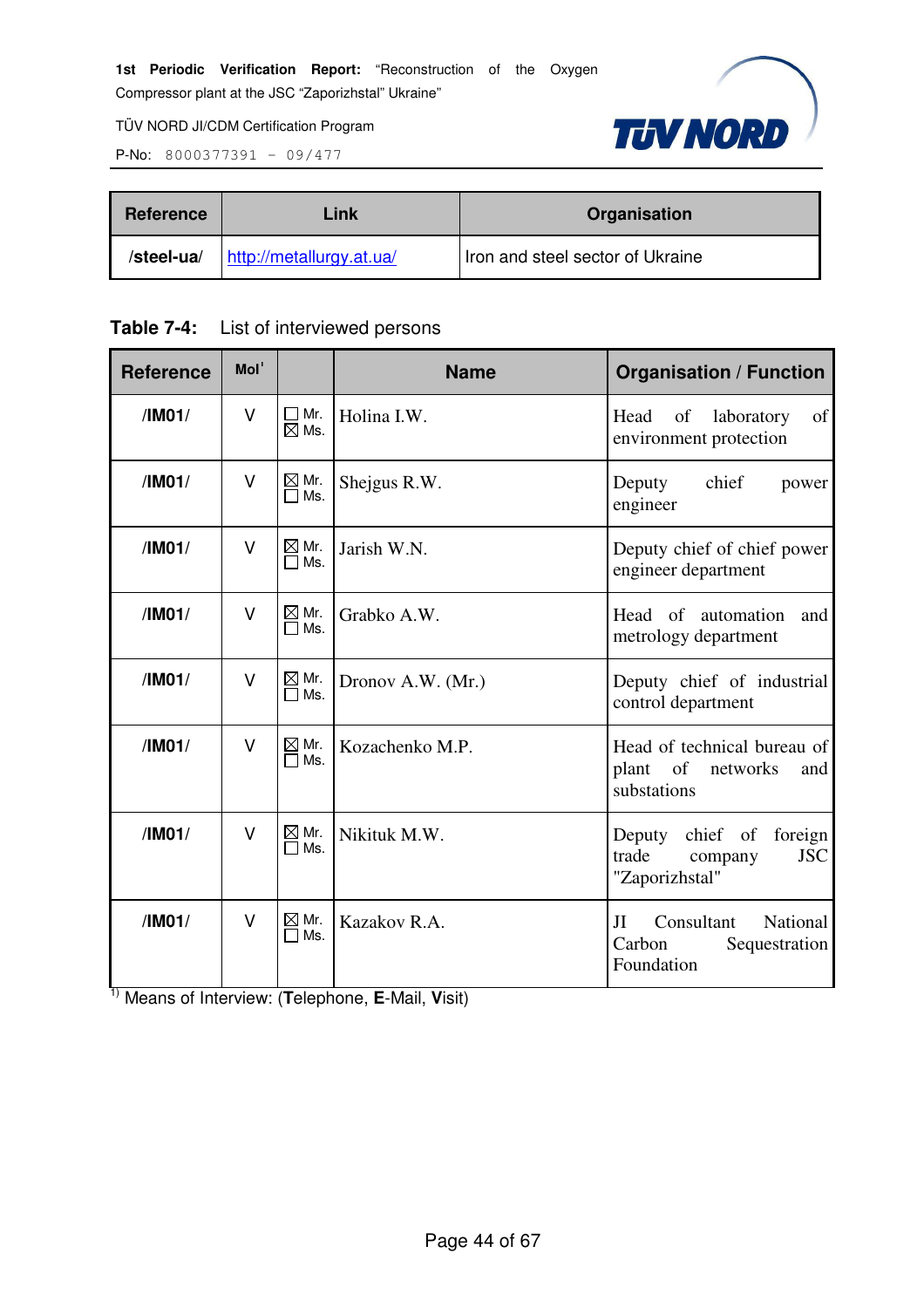P-No: 8000377391 – 09/477



# **ANNEX**

# **Verification Protocol**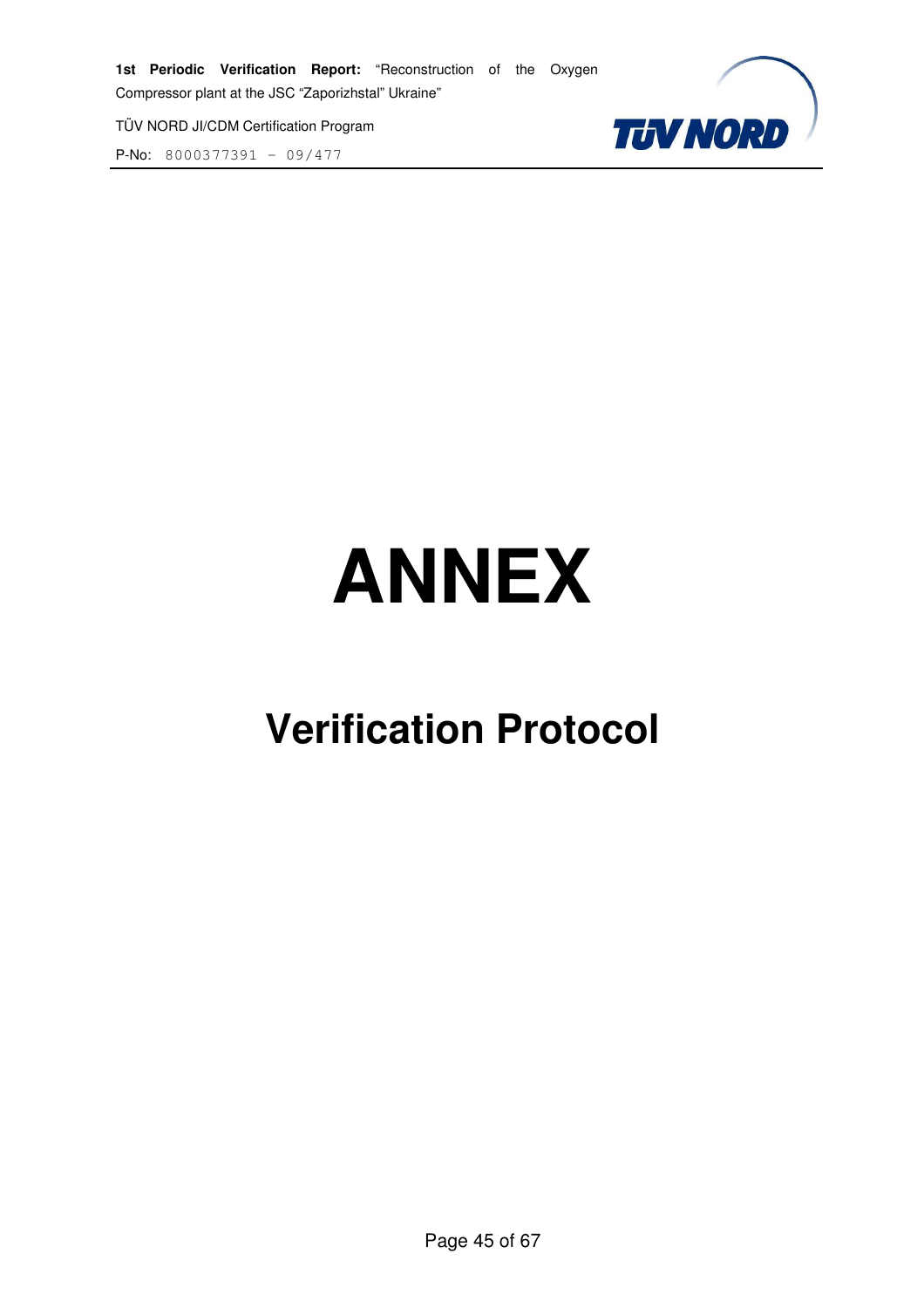

P-No: 8000377391 – 09/477

# **ANNEX: VERIFICATION PROTOCOL**

**Table A-1:** GHG calculation procedures and management control testing / detailed audit testing of residual risk areas and random testing

|                                                 | <b>Identification of</b><br>potential reporting risk                                                                                                                                                                                                                     | Identification,<br>assessment and testing<br>of management controls                                                                                                                                                                                                                                                                                                                          | Areas of residual risks                                                                                                                                                                                                                                                                                                                                                                                            | <b>Additional verification</b><br>testing                                                                                                                                                                                                                                                                                                                          | <b>Conclusions and</b><br><b>Areas Requiring</b><br>Improvement<br>(including Forward<br><b>Action Requests)</b> |
|-------------------------------------------------|--------------------------------------------------------------------------------------------------------------------------------------------------------------------------------------------------------------------------------------------------------------------------|----------------------------------------------------------------------------------------------------------------------------------------------------------------------------------------------------------------------------------------------------------------------------------------------------------------------------------------------------------------------------------------------|--------------------------------------------------------------------------------------------------------------------------------------------------------------------------------------------------------------------------------------------------------------------------------------------------------------------------------------------------------------------------------------------------------------------|--------------------------------------------------------------------------------------------------------------------------------------------------------------------------------------------------------------------------------------------------------------------------------------------------------------------------------------------------------------------|------------------------------------------------------------------------------------------------------------------|
|                                                 |                                                                                                                                                                                                                                                                          |                                                                                                                                                                                                                                                                                                                                                                                              | Raw data generation                                                                                                                                                                                                                                                                                                                                                                                                |                                                                                                                                                                                                                                                                                                                                                                    |                                                                                                                  |
| I۰<br>I۰<br>۰<br>l e<br>l o<br>l e<br>$\bullet$ | Installation of<br>measuring equipment<br>Dysfunction of<br>installed equipment<br>Maloperation by<br>operational personnel<br>Downtimes of<br>equipment<br>Exchange of<br>equipment<br>Change of<br>measurement<br>equipment<br>characteristic<br>Insufficient accuracy | Installation<br>modern<br>0f<br>the<br>and state<br>0f<br>art<br>equipment<br>Process<br>control<br>$\bullet$<br>automation.<br>Internal data review<br>$\bullet$<br>Regular visual inspect-<br>ions of installed equip-<br>ment<br>Only skilled and trained<br>personnel operates the<br>relevant equipment<br>Daily raw data checks<br>Immediate exchange of<br>dysfunctional<br>equipment | • Inadequate<br>installation<br>operation of the monitoring<br>equipment.<br>• Inadequate<br>exchange<br>0f<br>equipment.<br>• Change of personnel<br>• Undetected<br>measurement<br>errors<br>• Inappropriateness<br>0f<br>Management<br>system<br>procedures w.r.t. monitoring<br>requirements<br>(e.g.<br>plan<br>substitute value strategies)<br>• Non-application<br>of<br>management<br>system<br>procedures | $\bullet$ Site – visit<br>• Check of equipment<br>• Check of technical data<br>sheets<br>• Check<br>suppliers<br>0f<br>information<br>guarantees.<br>$\bullet$ Check<br>calibration<br>0f<br>records, if applicable<br>• Check of maintenance<br>records<br>$\bullet$ Export<br>and<br>countercheck<br>0f<br>raw<br>data in EXCEL.<br>• Counter-check<br>οf<br>raw | • See Table A-2                                                                                                  |
|                                                 | Change of                                                                                                                                                                                                                                                                | is<br>Stand-by<br>duty                                                                                                                                                                                                                                                                                                                                                                       | • Insufficient accuracy                                                                                                                                                                                                                                                                                                                                                                                            | data<br>and<br>commercial                                                                                                                                                                                                                                                                                                                                          |                                                                                                                  |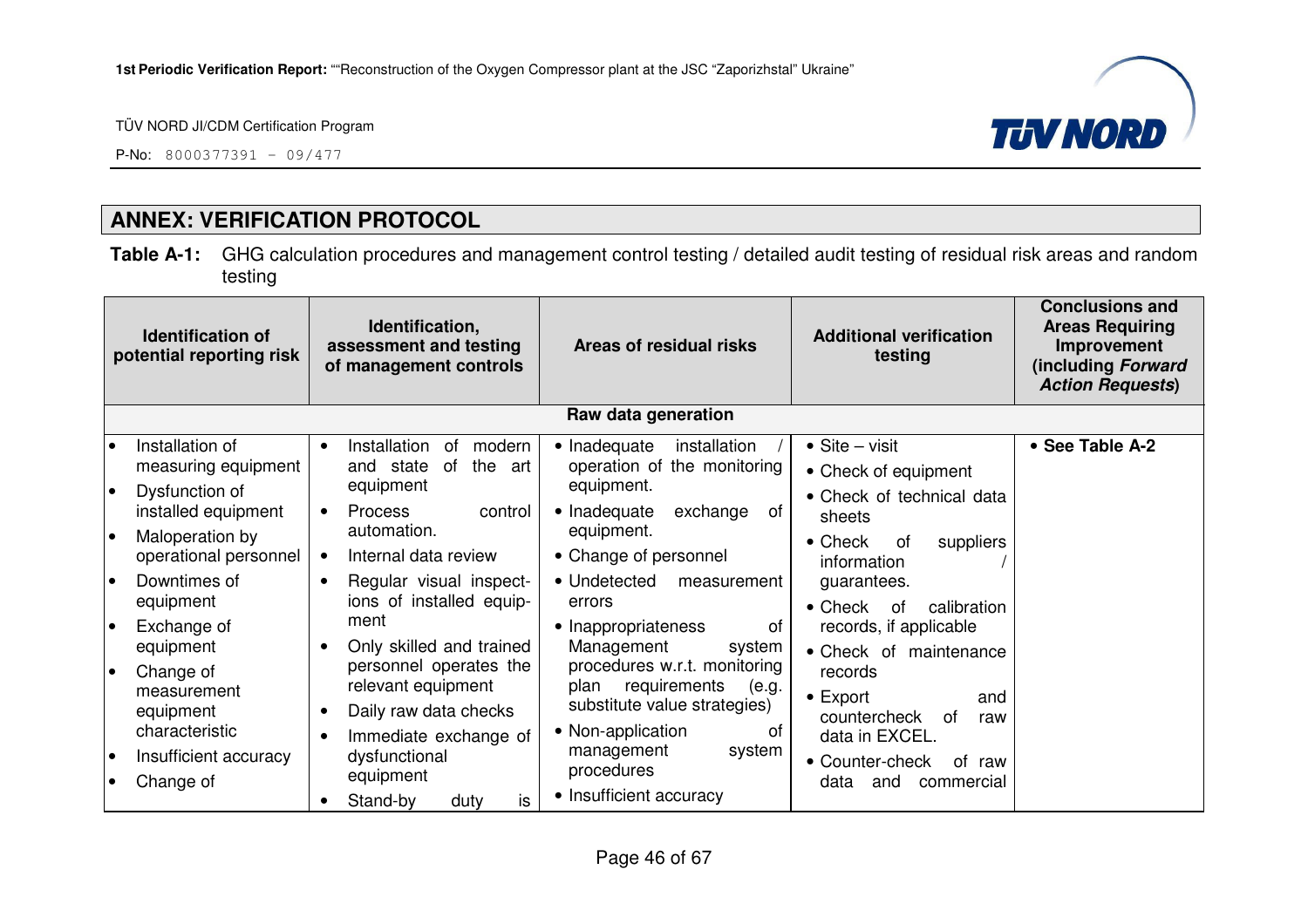

|                        | <b>Identification of</b><br>potential reporting risk                                                                               | Identification,<br>assessment and testing<br>of management controls                                                                                                                      | Areas of residual risks                                                                                                                                                                   | <b>Additional verification</b><br>testing                                                                                                                                                                                                                                                                                                              | <b>Conclusions and</b><br><b>Areas Requiring</b><br>Improvement<br>(including Forward<br><b>Action Requests)</b> |
|------------------------|------------------------------------------------------------------------------------------------------------------------------------|------------------------------------------------------------------------------------------------------------------------------------------------------------------------------------------|-------------------------------------------------------------------------------------------------------------------------------------------------------------------------------------------|--------------------------------------------------------------------------------------------------------------------------------------------------------------------------------------------------------------------------------------------------------------------------------------------------------------------------------------------------------|------------------------------------------------------------------------------------------------------------------|
| $\bullet$              | technology<br>Accuracy of values<br>supplied by Third<br>Parties                                                                   | organized<br>Training<br>$\bullet$<br>Internal<br>audit<br>$\bullet$<br>procedures<br>Internal<br>of<br>check<br>$\bullet$<br>QA/QC<br>of<br>measures<br>involved Third Parties          | QA/QC<br>• Inappropriate<br>measures of Third Parties                                                                                                                                     | data<br>JI<br>$\bullet$ Check<br><b>of</b><br>management system<br>JI related<br>• Check of<br>procedures<br><b>CDM</b><br>• Application<br>of<br>management<br>system<br>procedures<br>• Check of trainings<br>• Check of responsibilities<br>QA/QC<br>$\bullet$ Check<br><b>of</b><br>documentation /<br>eviden-<br>ces of involved Third<br>Parties |                                                                                                                  |
|                        |                                                                                                                                    |                                                                                                                                                                                          | Raw data collection and data aggregation                                                                                                                                                  |                                                                                                                                                                                                                                                                                                                                                        |                                                                                                                  |
| $\bullet$<br>$\bullet$ | Wrong data transfer<br>from raw data to daily<br>and monthly<br>aggregated reporting<br>forms<br><b>IT Systems</b><br>Spread sheet | Cross-check of data<br>$\bullet$<br>$\bullet$<br>Plausibility checks<br>of<br>various parameters.<br>Appropriate<br>archiving<br>system<br>Clear<br>allocation<br>of<br>responsibilities | · Unintended usage of old<br>data that has been revised<br>• Incomplete documentation<br>$\bullet$ Ex-post<br>corrections<br>of<br>records<br>of<br>• Ambiguous<br>sources<br>information | $\bullet$ Check<br>of<br>data<br>aggregation steps<br>• Counter-calculation<br>• Data integrity checks by<br>means of graphical data<br>analysis and calculation<br>of specific performance                                                                                                                                                            | • See Table A-2                                                                                                  |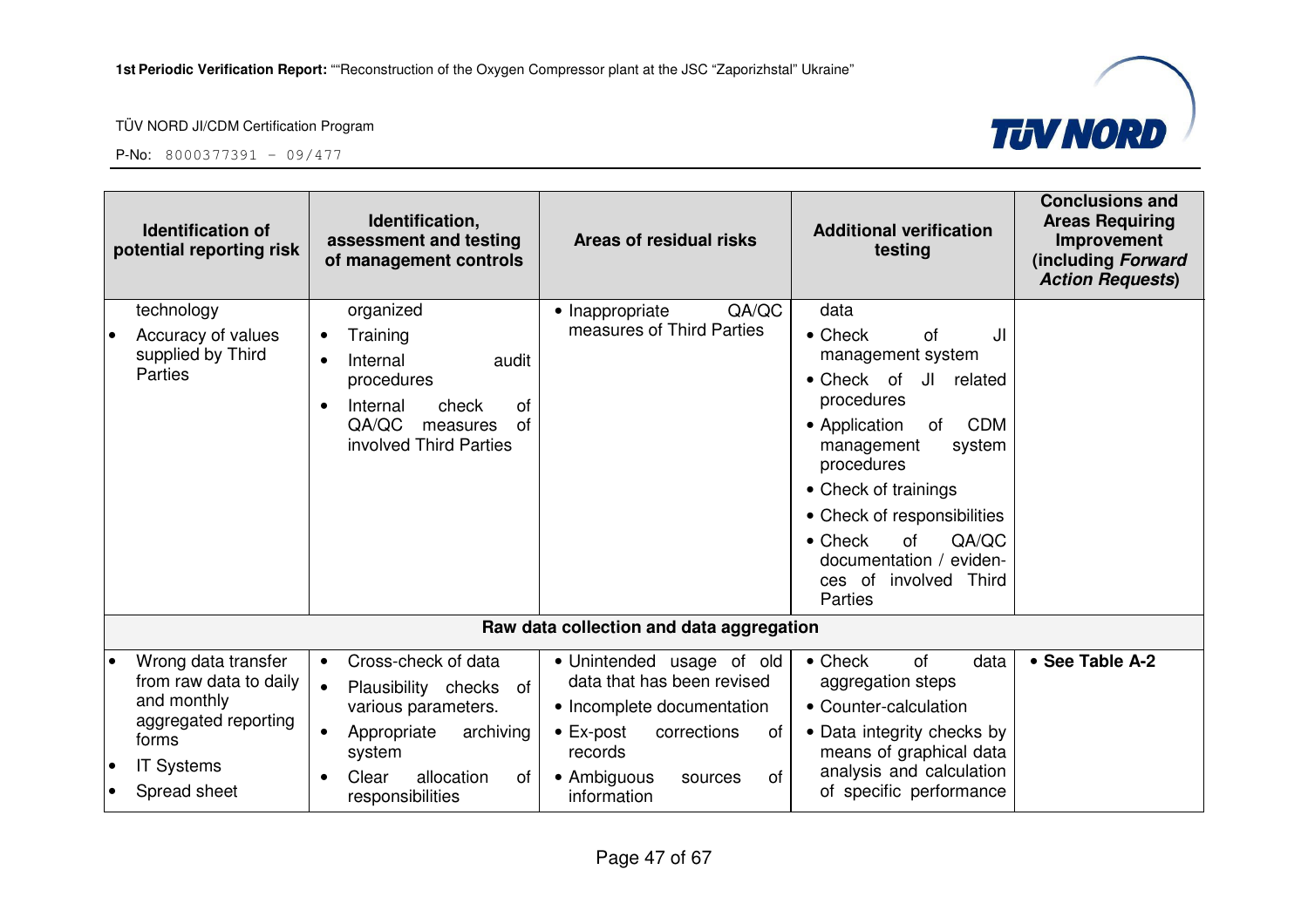



| <b>Identification of</b><br>potential reporting risk                                           | Identification,<br>assessment and testing<br>of management controls                                                                                                                                                                  | Areas of residual risks                                                                                                                                                                                                                                                                                 | <b>Additional verification</b><br>testing                                                                                                      | <b>Conclusions and</b><br><b>Areas Requiring</b><br>Improvement<br>(including Forward<br><b>Action Requests)</b> |
|------------------------------------------------------------------------------------------------|--------------------------------------------------------------------------------------------------------------------------------------------------------------------------------------------------------------------------------------|---------------------------------------------------------------------------------------------------------------------------------------------------------------------------------------------------------------------------------------------------------------------------------------------------------|------------------------------------------------------------------------------------------------------------------------------------------------|------------------------------------------------------------------------------------------------------------------|
| programming<br>Manual data<br>transmission<br>Data protection<br>$\bullet$<br>Responsibilities | of<br>JI<br>Application<br>$\bullet$<br>Management<br>system<br>procedures<br>Usage<br>standard<br>of<br>solutions<br>software<br>(Spreadsheets)<br>Limited access to IT<br>systems<br>Data<br>protection<br>$\bullet$<br>procedures | • Non-application<br>of<br>system<br>management<br>procedures<br>• Manual<br>data<br>transfer<br>mistakes<br>• Unintended<br>change<br>of<br>spread sheet programming<br>or data base entries<br>• Problems<br>caused<br>by<br>updating/upgrading<br>or<br>change of applied software                   | figures<br>• Check of data archiving<br>system<br>• Check of application of<br>Management<br>system<br>procedures                              |                                                                                                                  |
|                                                                                                |                                                                                                                                                                                                                                      | <b>Other calculation parameters</b>                                                                                                                                                                                                                                                                     |                                                                                                                                                |                                                                                                                  |
| Emission factors,<br>oxidation factors,<br>coefficients                                        | The values and<br>data<br>$\bullet$<br>applied<br>sources<br>are<br>defined in the PDD and<br>monitoring plan.                                                                                                                       | • Unintended<br>intended<br><b>or</b><br>Modification<br>of calculation<br>parameters.<br>• Wrong application of values<br>• Misinterpretations<br>of<br>the<br>applied methodology<br>and/<br>or the PDD<br>• Missing<br>0f<br>update<br>applicable<br>regulatory<br><b>IPCC</b><br>framework<br>(e.g. | • Update-check<br>of<br>regulatory framework<br>• Countercheck<br>0f<br>the<br>applied MP in the MR<br>against the methodology<br>and the PDD. | • See Table A-2                                                                                                  |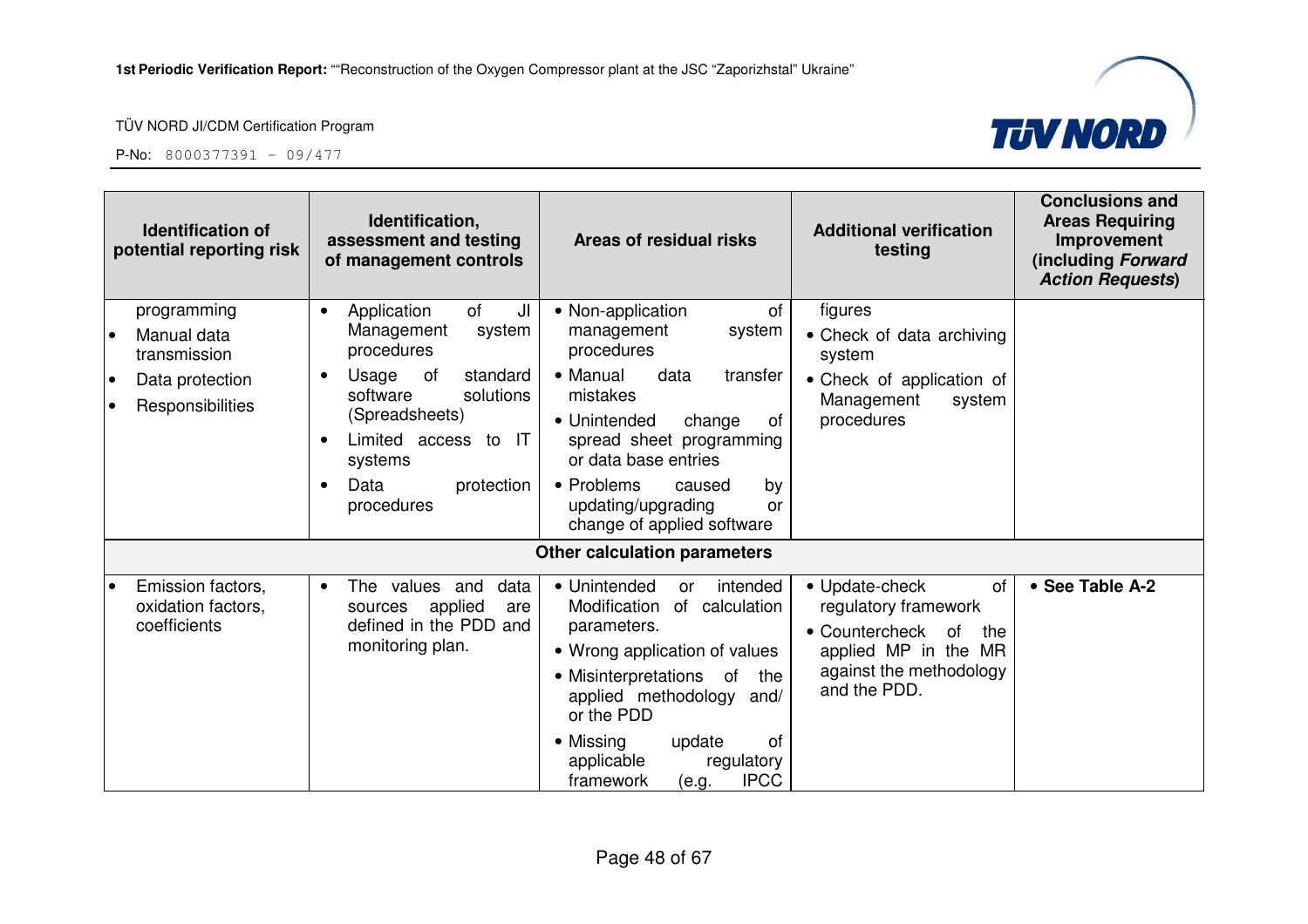

|                        | <b>Identification of</b><br>potential reporting risk                                                                         | Identification,<br>assessment and testing<br>of management controls                                                                                                                                                                       | Areas of residual risks                                                                                                         | <b>Additional verification</b><br>testing                                                                                                      | <b>Conclusions and</b><br><b>Areas Requiring</b><br>Improvement<br>(including Forward<br><b>Action Requests)</b> |
|------------------------|------------------------------------------------------------------------------------------------------------------------------|-------------------------------------------------------------------------------------------------------------------------------------------------------------------------------------------------------------------------------------------|---------------------------------------------------------------------------------------------------------------------------------|------------------------------------------------------------------------------------------------------------------------------------------------|------------------------------------------------------------------------------------------------------------------|
|                        |                                                                                                                              |                                                                                                                                                                                                                                           | values).                                                                                                                        |                                                                                                                                                |                                                                                                                  |
|                        |                                                                                                                              |                                                                                                                                                                                                                                           |                                                                                                                                 |                                                                                                                                                |                                                                                                                  |
|                        |                                                                                                                              |                                                                                                                                                                                                                                           | <b>Calculation Methods</b>                                                                                                      |                                                                                                                                                |                                                                                                                  |
| $\bullet$<br>$\bullet$ | Applied formulae<br>Miscalculation<br>Mistakes in spread-<br>sheet calculation                                               | Advanced<br>calculation<br>$\bullet$<br>and reporting tools<br>A JI coordinator is in<br>charge of the JI related<br>calculations<br>Usage of tested<br>counterchecked<br>Excel<br>spreadsheets<br>Involvement of external<br>consultants | • The danger<br>miscal-<br>of<br>culation<br>only<br>can<br>be<br>minimized.                                                    | the<br>• Countercheck<br>on<br>basis of own calculation.<br>sheet<br>• Spread<br>walk-<br>trough.<br>• Plausibility checks<br>• Check of plots | • See Table A-2                                                                                                  |
|                        | <b>Monitoring reporting</b>                                                                                                  |                                                                                                                                                                                                                                           |                                                                                                                                 |                                                                                                                                                |                                                                                                                  |
| $\bullet$              | Data transfer to the<br>author of the<br>monitoring report<br>Data transfer to the<br>monitoring report<br>Unintended use of | experienced<br>An<br>JI<br>$\bullet$<br>is<br>consultant<br>responsible<br>for<br>monitoring reporting.<br>JI QMS procedures are<br>defined                                                                                               | • The danger of data transfer<br>mistakes<br>only<br>can<br>be<br>minimized<br>• Inappropriate application of<br>QMS procedures | • Counter<br>check<br>with<br>evidences provided.<br>• Audit<br>0f<br>procedure<br>application                                                 | • See Table A-2                                                                                                  |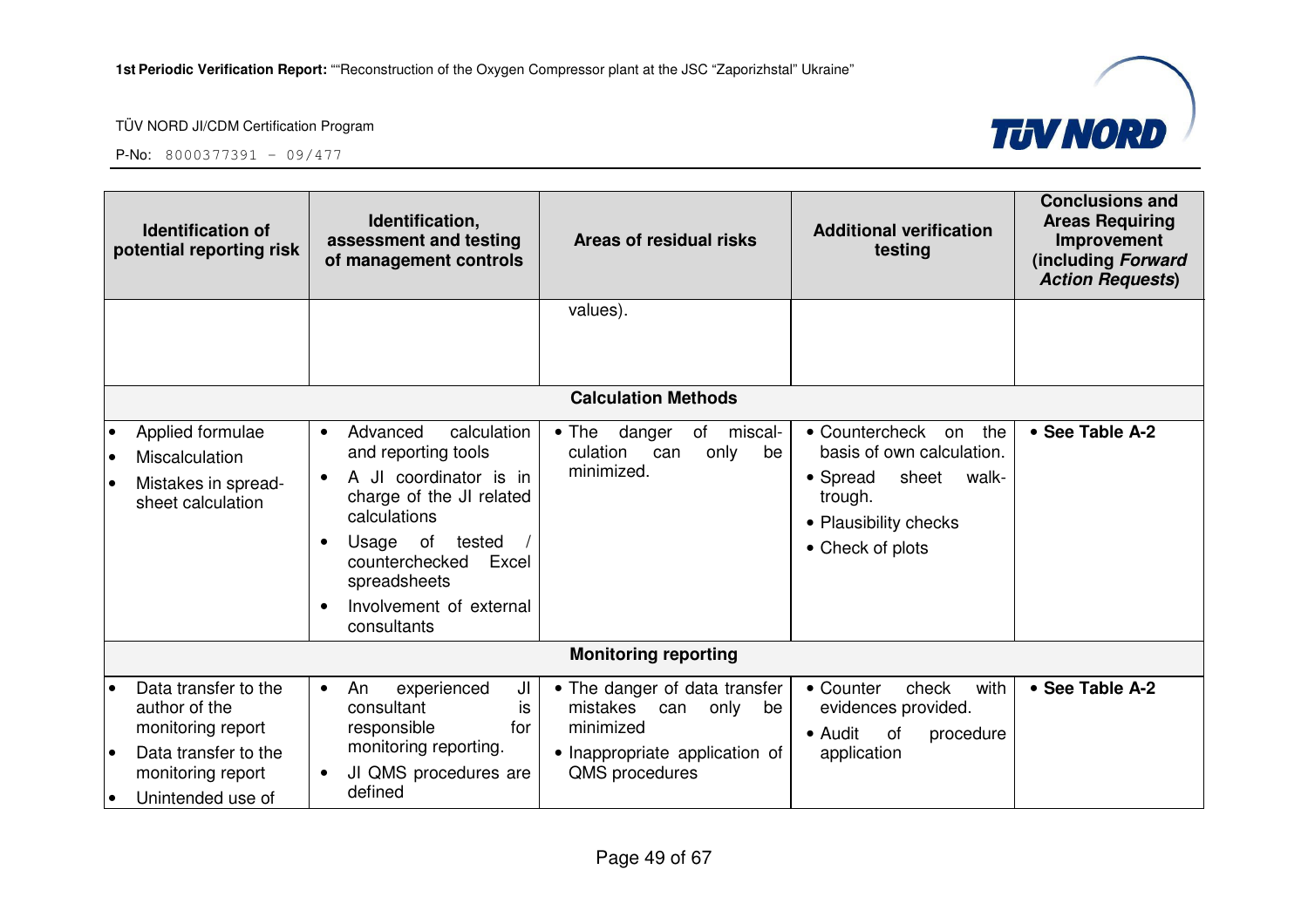

| <b>Identification of</b><br>potential reporting risk | Identification,<br>assessment and testing<br>of management controls | Areas of residual risks | <b>Additional verification</b><br>testing | <b>Conclusions and</b><br><b>Areas Requiring</b><br>Improvement<br>(including Forward<br><b>Action Requests)</b> |
|------------------------------------------------------|---------------------------------------------------------------------|-------------------------|-------------------------------------------|------------------------------------------------------------------------------------------------------------------|
| outdated versions                                    |                                                                     |                         |                                           |                                                                                                                  |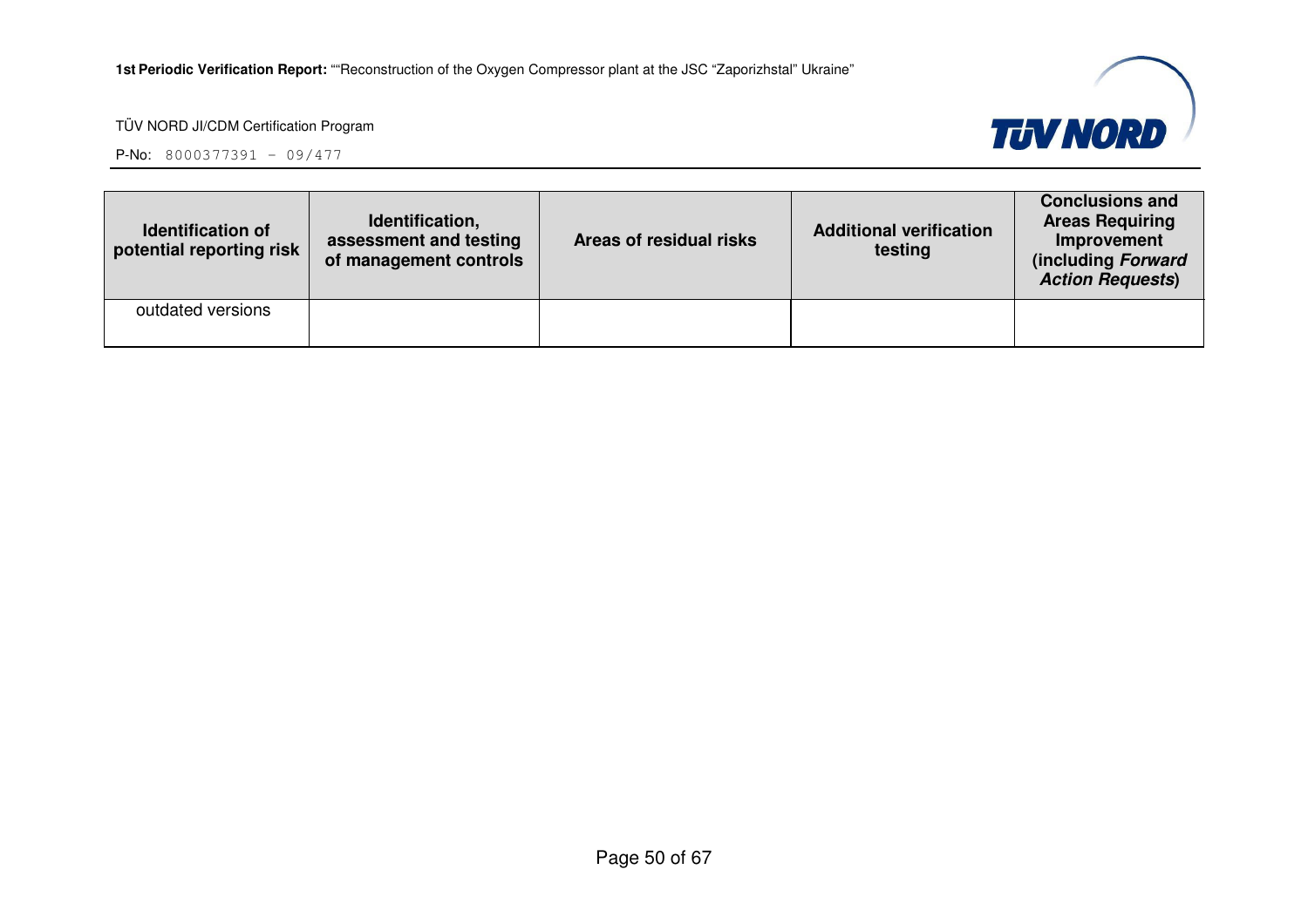P-No: 8000377391 – 09/477



## **Table A-2:** (Project specific) Periodic Verfication Checklist

| <b>Checklist Item</b><br>(incl. guidance for the verification team)                                                                                                                                                 | Refe-<br>rence | <b>Verifiers Comments</b><br>(Means and results of assessment)                                                                | <b>Draft</b><br>Concl. | <b>Final</b><br>Concl. |
|---------------------------------------------------------------------------------------------------------------------------------------------------------------------------------------------------------------------|----------------|-------------------------------------------------------------------------------------------------------------------------------|------------------------|------------------------|
| <b>Project history</b><br>1.                                                                                                                                                                                        |                |                                                                                                                               |                        |                        |
| Open issues from validation<br>Check (esp. in case of $1^{st}$ periodic verification)<br>whether there are any open issues indicated in the<br>determination PDD report (e.g. FAR)?                                 | /DR/<br>/PDD/  | This is a first periodic verification. No open issues from the<br>determination PDD should be addressed.                      | OK                     | OK                     |
| Open issues from previous verification                                                                                                                                                                              | /DR/           | Please refer to the comment above                                                                                             | OK                     | OK                     |
| Check in case of further periodic verifications whether<br>there are any open issues indicated in previous<br>verification (FAR)?                                                                                   | /PDD/          |                                                                                                                               |                        |                        |
| Requests for Deviations / Revisions of MP                                                                                                                                                                           | /DR/           | The project related documentation was checked. No RfDev or<br>RifrevMP have been raised before the start of the verification. | OK                     | OK                     |
| Check if there have been any requests for deviations<br>from the registered monitoring plan or requests for<br>revisions of the monitoring plan. If any, make sure<br>that they are considered during verification? | /PDD/          |                                                                                                                               |                        |                        |
| <b>Initial verification</b>                                                                                                                                                                                         | /IM01/         | N/A                                                                                                                           | OK                     | OK                     |
| In case an initial verification has been carried out.<br>check if all FARs, recommendations etc. have been<br>addressed appropriately.                                                                              |                |                                                                                                                               |                        |                        |
| Initial project implementation                                                                                                                                                                                      | /IM01/         | N/A                                                                                                                           | OK                     | OK                     |
| In case of first periodic verification: Assess whether<br>the project has been implemented and operated as<br>per the registered PDD and are all physical features                                                  |                |                                                                                                                               |                        |                        |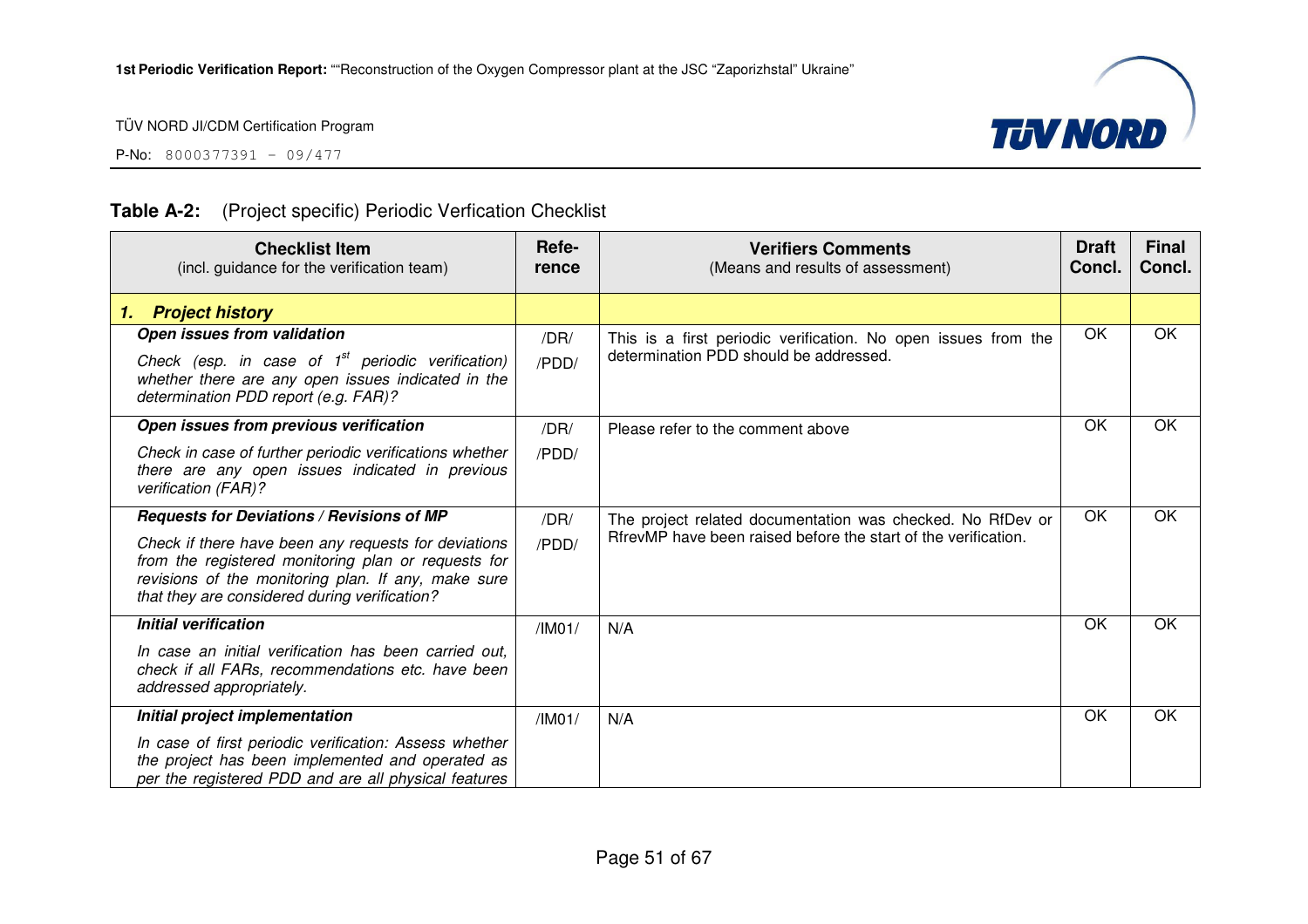| <b>Checklist Item</b><br>(incl. guidance for the verification team)                                                                                                                                                 | Refe-<br>rence | <b>Verifiers Comments</b><br>(Means and results of assessment)                                                          | <b>Draft</b><br>Concl. | <b>Final</b><br>Concl. |
|---------------------------------------------------------------------------------------------------------------------------------------------------------------------------------------------------------------------|----------------|-------------------------------------------------------------------------------------------------------------------------|------------------------|------------------------|
| of the project in place?                                                                                                                                                                                            |                |                                                                                                                         |                        |                        |
| In case of further periodic verifications: Go to next<br>chapter.                                                                                                                                                   |                |                                                                                                                         |                        |                        |
| <b>Incidents</b><br><b>Update</b><br><b>Changes</b><br>2.<br>and<br>on<br>(during the Monitoring Period)                                                                                                            |                |                                                                                                                         |                        |                        |
| <b>Technical equipment</b>                                                                                                                                                                                          | /IM01/         | In the course of the verification the verification team has                                                             | OK                     | OK                     |
| Check if relevant technical equipment of the project                                                                                                                                                                | /DR/           | inspected the project site and interviewed the operational<br>personnel. By means of instrument specifications a it was |                        |                        |
| activity has been exchanged or modified during the<br>monitoring period.                                                                                                                                            | /PDD/          | evidenced, that no relevant equipment was exchanged within<br>the monitoring period.                                    |                        |                        |
| Consider e.g. interviews with operational personnel,<br>QMS records, maintenance records, instrument<br>specifications.                                                                                             |                |                                                                                                                         |                        |                        |
| In case of changes, check whether the project is still<br>in line with the registered PDD and assure that these<br>changes have been considered in the monitoring<br>report and the emission reduction calculation. |                |                                                                                                                         |                        |                        |
| <b>Operation modes</b>                                                                                                                                                                                              | /IM01/         | By means of interviews with the operational personnel it was                                                            | OK                     | OK                     |
| Check if relevant operation modes of the project                                                                                                                                                                    | /DR/           | evidenced, that no relevant operation modes were exchanged                                                              |                        |                        |
| activity have been exchanged or modified during the<br>monitoring period.                                                                                                                                           | /PDD/          | within the monitoring period.                                                                                           |                        |                        |
| Consider e.g. interviews with operational personnel,<br>operation log sheets, data management system<br>records.                                                                                                    |                |                                                                                                                         |                        |                        |
| In case of changes, check whether the project is still<br>in line with the registered PDD and assure that these                                                                                                     |                |                                                                                                                         |                        |                        |

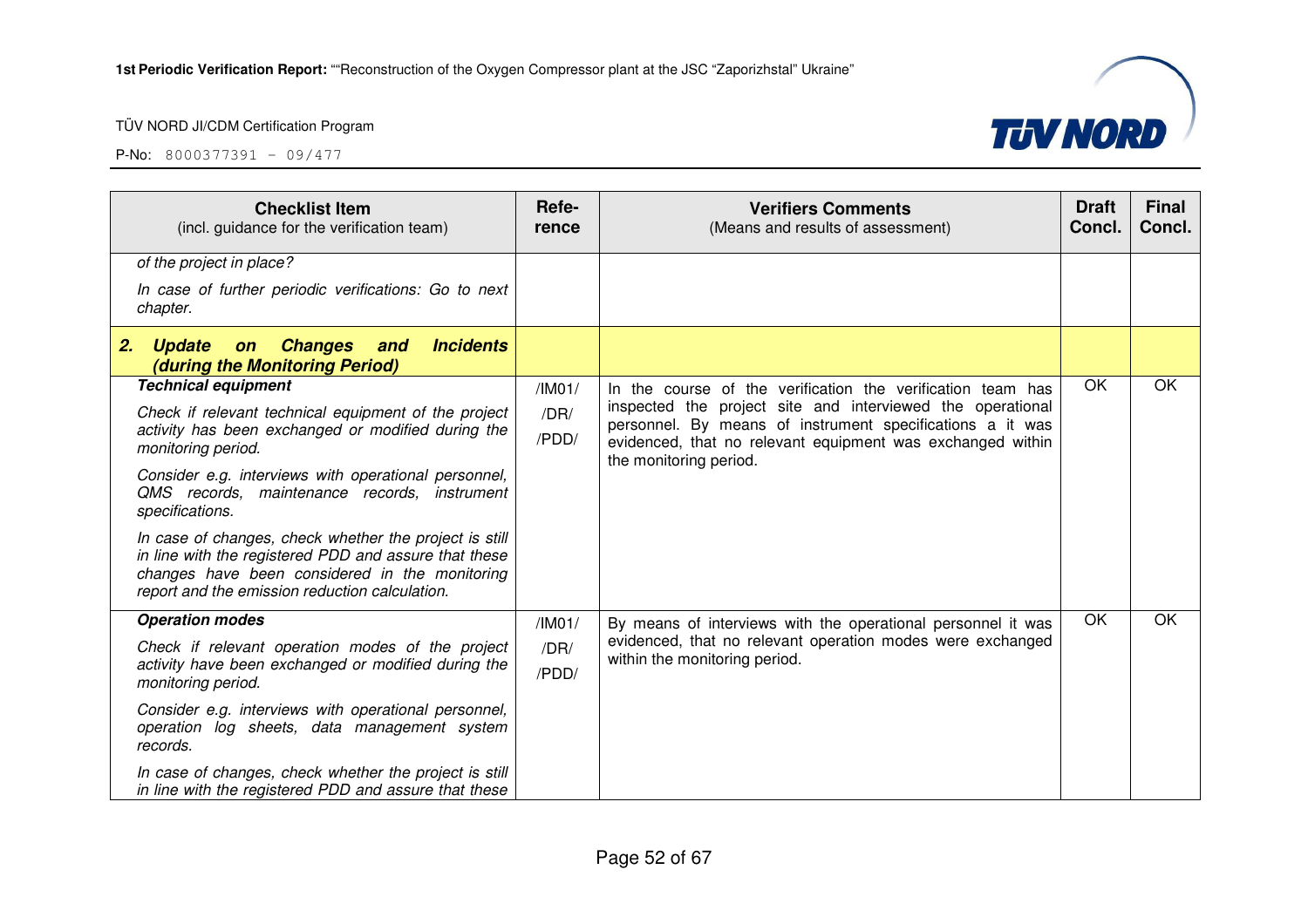

| <b>Checklist Item</b><br>(incl. guidance for the verification team)                                                                                                                                                                                            | Refe-<br>rence                                  | <b>Verifiers Comments</b><br>(Means and results of assessment)                                                                                                                                                                                                                                                                                                                                                                                                                                                                                                                                                                                                                                                                                                                                                                                                                | <b>Draft</b><br>Concl.                           | <b>Final</b><br>Concl. |
|----------------------------------------------------------------------------------------------------------------------------------------------------------------------------------------------------------------------------------------------------------------|-------------------------------------------------|-------------------------------------------------------------------------------------------------------------------------------------------------------------------------------------------------------------------------------------------------------------------------------------------------------------------------------------------------------------------------------------------------------------------------------------------------------------------------------------------------------------------------------------------------------------------------------------------------------------------------------------------------------------------------------------------------------------------------------------------------------------------------------------------------------------------------------------------------------------------------------|--------------------------------------------------|------------------------|
| changes have been considered in the monitoring<br>report and the emission reduction calculation.                                                                                                                                                               |                                                 |                                                                                                                                                                                                                                                                                                                                                                                                                                                                                                                                                                                                                                                                                                                                                                                                                                                                               |                                                  |                        |
| <b>Incidents</b><br>Identify if there have been any significant incidents,<br>deviant operation modes and / or downtimes of the<br>equipment?<br>Consider e.g. interviews with operational personnel,<br>operational log sheets, analysis of performance data. | /IM01/<br>/DR/<br>/PDD/                         | It was verified that no significant incidents have occurred during<br>the monitoring period. This was also backed up by the data<br>integrity check.                                                                                                                                                                                                                                                                                                                                                                                                                                                                                                                                                                                                                                                                                                                          | OK                                               | OK                     |
| <b>Personnel</b><br>Find out, if relevant personnel w.r.t. monitoring has<br>been exchanged?<br>In case of changes, assure that the implemented<br>monitoring procedures have not been affected.                                                               | /IMO1/<br>/DR/<br>/PDD/                         | The operational structure slightly deviates from that envisaged in<br>the monitoring plan as per the PDD. Nevertheless all involved<br>departments and their functions have been clearly described in<br>the monitoring report. The same could be verified and observed<br>during the on-site-visit. The operational structure of the<br>monitoring complies with requirements of the validated<br>monitoring plan. In particular it provides appropriate procedures<br>for collection of initial data and double check procedures to<br>ensure the high quality and accurateness of reported values.<br>All the responsibilities of the personnel within the monitoring of<br>the project activity are clearly defined. All tasks have been<br>carried out by properly trained personnel. Training procedure for<br>involved personnel <sup>/TrPf/</sup> have been provided. | GR <sub>R2</sub><br><b>CAR</b><br>Q <sub>1</sub> | OK                     |
| Legislation<br>Find out whether relevant legislation with effect on the<br>project activity in the host country has been changed.                                                                                                                              | /dna-ukr/<br>/IM01/<br>/DR/<br>/PDD/<br>$/H-1/$ | Relevant legislation was considered, No relevant changes were<br>identified.                                                                                                                                                                                                                                                                                                                                                                                                                                                                                                                                                                                                                                                                                                                                                                                                  | OK                                               | OK                     |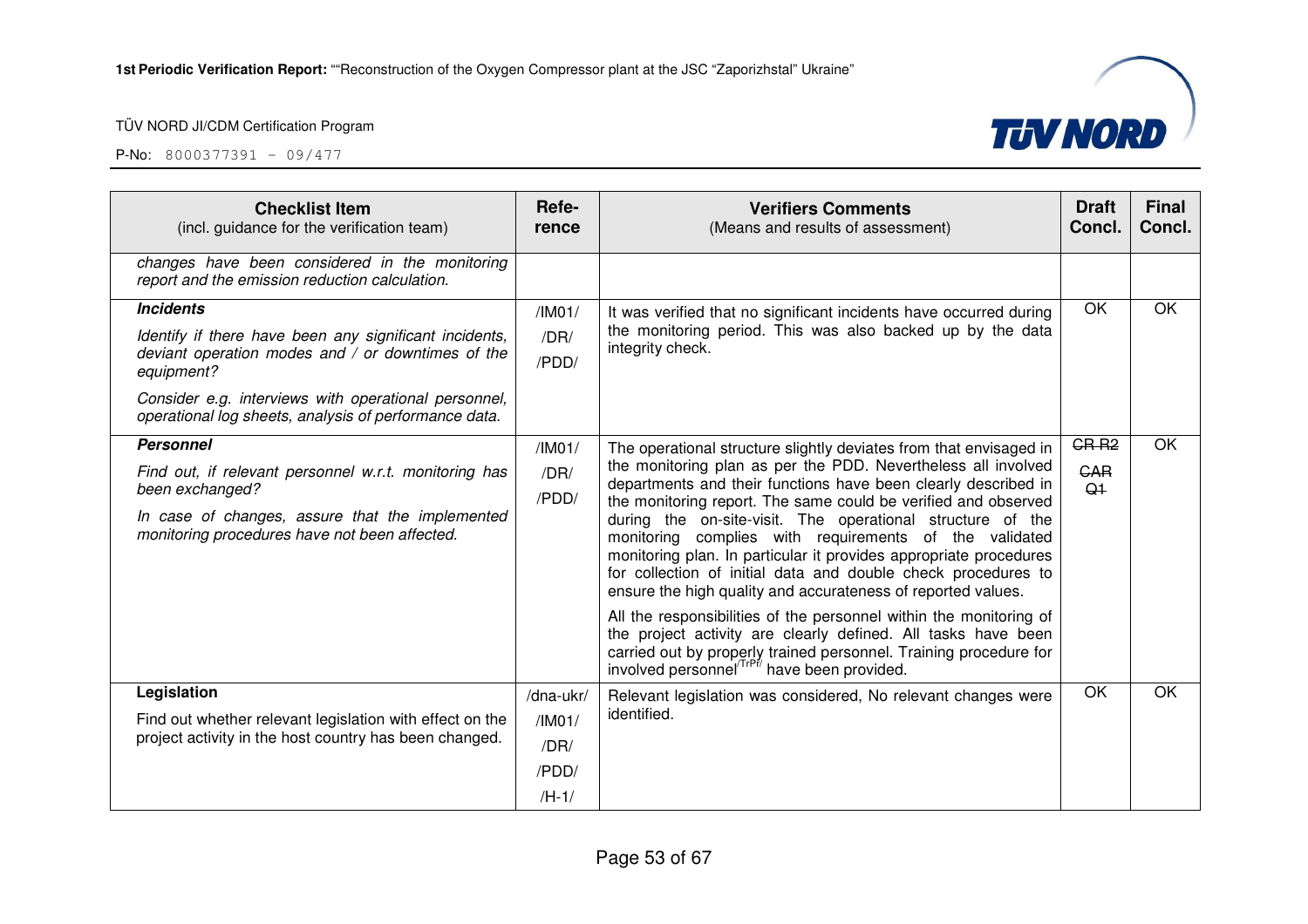

| <b>Checklist Item</b><br>(incl. guidance for the verification team)                                                                      | Refe-<br>rence | <b>Verifiers Comments</b><br>(Means and results of assessment)                                                                       | <b>Draft</b><br>Concl. | <b>Final</b><br>Concl. |
|------------------------------------------------------------------------------------------------------------------------------------------|----------------|--------------------------------------------------------------------------------------------------------------------------------------|------------------------|------------------------|
|                                                                                                                                          | $/H-2/$        |                                                                                                                                      |                        |                        |
|                                                                                                                                          | $/H-3/$        |                                                                                                                                      |                        |                        |
|                                                                                                                                          | $/H-4/$        |                                                                                                                                      |                        |                        |
|                                                                                                                                          | $/H-5/$        |                                                                                                                                      |                        |                        |
| 3.<br><b>Monitoring Report - General</b>                                                                                                 |                |                                                                                                                                      |                        |                        |
| <b>Monitoring period</b>                                                                                                                 | /unfccc/       | This is the first monitoring report covering the time period                                                                         | <b>CAR</b>             | OK                     |
| Check if the monitoring period is in line with a) the<br>crediting period and/or b) previous monitoring<br>periods?                      | $/MP-2/$       | between 01.01.2008 and 31.12.2008. This is in line with<br>validated PDD <sup>/PDD/</sup> and JI Guidelines <sup>/JI-G/</sup> .      | R <sub>1</sub>         |                        |
|                                                                                                                                          | /MP/           |                                                                                                                                      |                        |                        |
|                                                                                                                                          | /DR/           |                                                                                                                                      |                        |                        |
| <b>References</b><br>Check if the monitoring report provides the correct<br>detail:<br>in<br>references.<br>project<br>title.<br>applied | /MP/           | Page numbers, the date of issuance and revision number have<br>been appropriately indicated in the monitoring report <sup>MP</sup> . | <b>GAR</b><br>$R+$     | OK                     |
| methodology/ies, meth tools.                                                                                                             |                |                                                                                                                                      |                        |                        |
| <b>Completeness</b>                                                                                                                      | /MP/           | The monitoring report is complete and provides all required<br>information. In particular about:                                     | OK                     | OK                     |
| Assess if the monitoring report is complete, i.e. have<br>all relevant issues been addressed?                                            |                |                                                                                                                                      |                        |                        |
|                                                                                                                                          |                | General description of the project and monitoring                                                                                    |                        |                        |
|                                                                                                                                          |                | Main activity according to the monitoring plan                                                                                       |                        |                        |
|                                                                                                                                          |                | Quality control (QC) and quality assurance<br>(QA)<br>procedures                                                                     |                        |                        |
|                                                                                                                                          |                | Results of GHGs emission reductions monitoring                                                                                       |                        |                        |
|                                                                                                                                          |                | Initial data for GHGs emission reductions monitoring                                                                                 |                        |                        |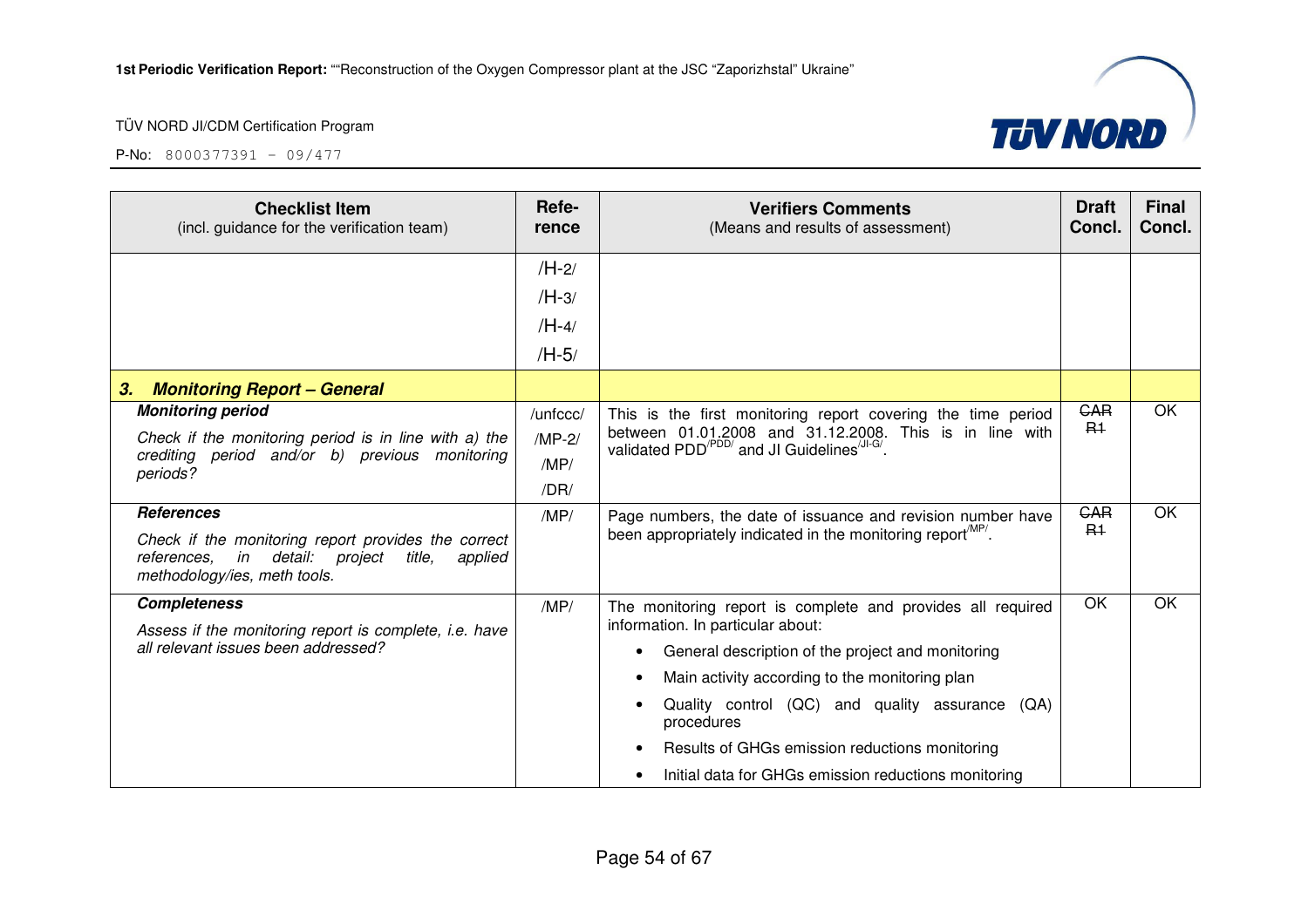

| <b>Checklist Item</b><br>(incl. guidance for the verification team)                                                  | Refe-<br>rence   | <b>Verifiers Comments</b><br>(Means and results of assessment)                                                                                                                                                                                                                                                                                                                                                                                                          | <b>Draft</b><br>Concl.       | <b>Final</b><br>Concl. |
|----------------------------------------------------------------------------------------------------------------------|------------------|-------------------------------------------------------------------------------------------------------------------------------------------------------------------------------------------------------------------------------------------------------------------------------------------------------------------------------------------------------------------------------------------------------------------------------------------------------------------------|------------------------------|------------------------|
|                                                                                                                      |                  | GHGs project emissions calculation                                                                                                                                                                                                                                                                                                                                                                                                                                      |                              |                        |
|                                                                                                                      |                  | GHGs baseline emission calculation                                                                                                                                                                                                                                                                                                                                                                                                                                      |                              |                        |
|                                                                                                                      |                  | Accessorial calculations for baseline                                                                                                                                                                                                                                                                                                                                                                                                                                   |                              |                        |
| <b>Transparency</b><br>Assess if the monitoring report is transparent, i.e.<br>clear and unequivocal in all respect? | $/MP-2/$<br>/MP/ | The monitoring reports include an accurate and clear description<br>of the project activity, a daily and monthly data on the main<br>monitoring parameters like the electricity consumption as well as<br>oxygen generation and distribution. Furthermore the monitoring<br>report clearly indicates the generated amount of emission<br>reductions.                                                                                                                    | CR <sub>R3</sub>             | <b>OK</b>              |
| <b>Misstatements on general issues</b>                                                                               |                  | All the information is provided in very transparently manner, in<br>the table format and is in line with provided Excel spreadsheet.                                                                                                                                                                                                                                                                                                                                    |                              |                        |
| Assess whether the monitoring report is free of                                                                      | /PDD/<br>/DR/    | The following issues have been identified:                                                                                                                                                                                                                                                                                                                                                                                                                              |                              | OK                     |
| material misstatements regarding issues other than<br>the monitoring parameters.                                     | /MP/             | Please include the date of the monitoring report (day,<br>months, year)                                                                                                                                                                                                                                                                                                                                                                                                 | <b>GAR</b><br>$R+$           |                        |
| Discuss the monitoring parameters in detail in chapter<br>"Monitoring Parameters".                                   |                  | Please revise in the monitoring report the description of the<br>date collecting and monitoring. Please indicate the structure<br>and functions that were valid within the monitoring period<br>(2008). Please include information about double check of<br>the reported figures and about archiving of the collected<br>data. Please revise the Fig. B.1. In particular the name of<br>department of environmental and radiation protection<br>deemed to be incorrect. | <b>GAR</b><br>R <sub>2</sub> |                        |
|                                                                                                                      |                  | Please indicate the exact date (day/month/year) of<br>calibration/verification for all relevant monitoring equipment.                                                                                                                                                                                                                                                                                                                                                   | <b>GAR</b><br>R <sub>3</sub> |                        |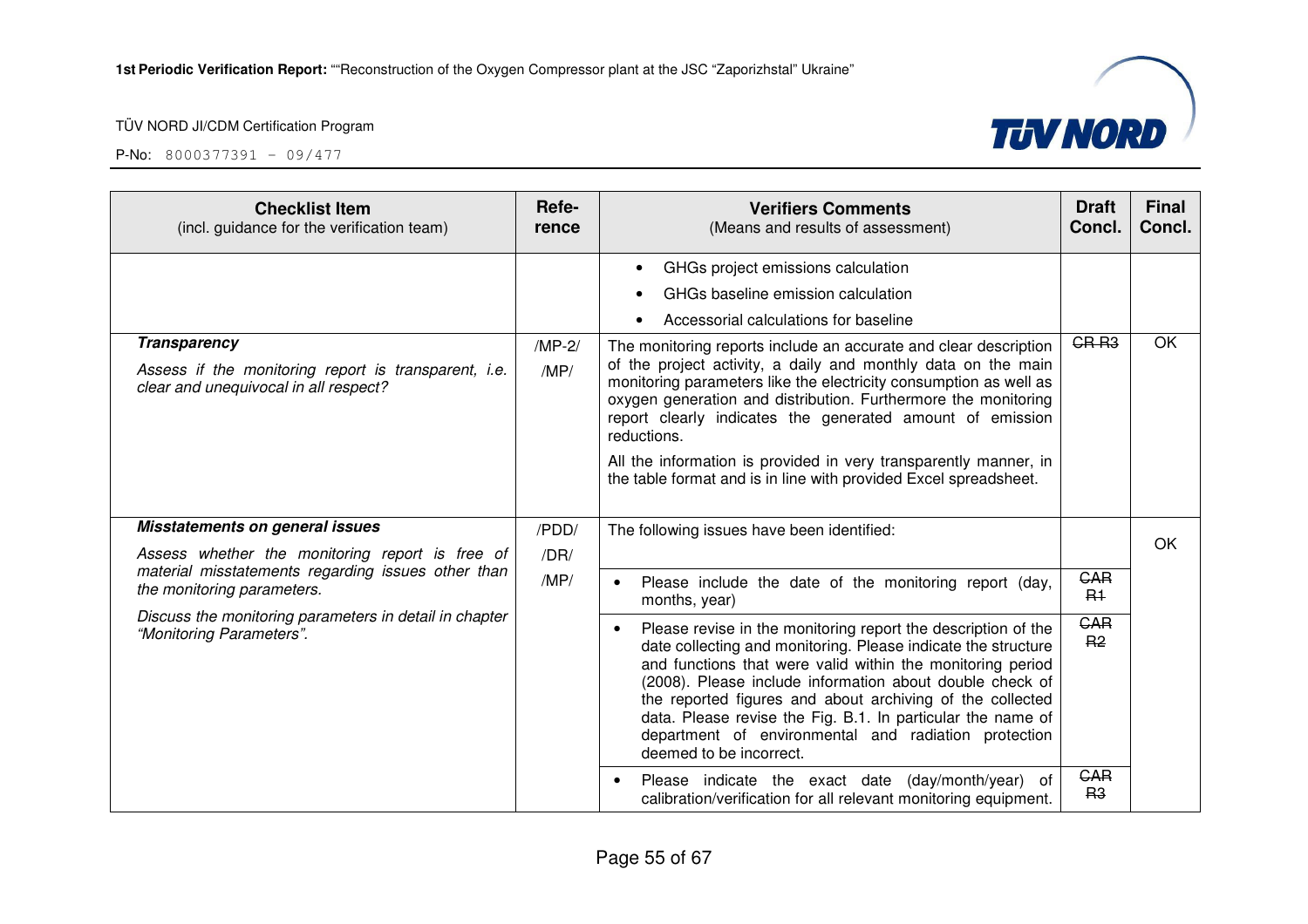

| <b>Checklist Item</b><br>(incl. guidance for the verification team)                                                   | Refe-<br>rence                                      | <b>Verifiers Comments</b><br>(Means and results of assessment)                                                                                                                                                                                                                                                                                                                                                                                                                                                                                                                                                                                                                                                                                                                                                                                                                                                                                                                                                                                                                                                                                                                                                                                                                                                                                                                                                                                                                                                                                                             | <b>Draft</b><br>Concl.                                                           | Final<br>Concl. |
|-----------------------------------------------------------------------------------------------------------------------|-----------------------------------------------------|----------------------------------------------------------------------------------------------------------------------------------------------------------------------------------------------------------------------------------------------------------------------------------------------------------------------------------------------------------------------------------------------------------------------------------------------------------------------------------------------------------------------------------------------------------------------------------------------------------------------------------------------------------------------------------------------------------------------------------------------------------------------------------------------------------------------------------------------------------------------------------------------------------------------------------------------------------------------------------------------------------------------------------------------------------------------------------------------------------------------------------------------------------------------------------------------------------------------------------------------------------------------------------------------------------------------------------------------------------------------------------------------------------------------------------------------------------------------------------------------------------------------------------------------------------------------------|----------------------------------------------------------------------------------|-----------------|
|                                                                                                                       |                                                     | Please indicate all relevant monitoring equipment the last<br>and previous date of calibration/verification                                                                                                                                                                                                                                                                                                                                                                                                                                                                                                                                                                                                                                                                                                                                                                                                                                                                                                                                                                                                                                                                                                                                                                                                                                                                                                                                                                                                                                                                |                                                                                  |                 |
| Deviations from the validated monitoring plan<br>Assess whether the MR in line with the validated<br>monitoring plan? | /PDD/<br>/DR/<br>/MP/<br>/EL-C/<br>/EL-M/<br>/EL-V/ | The validated monitoring plan specifies procedures for data<br>collecting and reporting. These procedures have been<br>appropriately followed by the project participant within the<br>monitoring. In particular it has been verified that appropriate<br>measurement equipment has been used. Also the collection and<br>recording of the monitoring parameters has been carried out by<br>the responsible personnel.<br>Some minor deviations within the operational structure have<br>been observed and CAR R2 and CAR Q1 have been raised and<br>successfully closed. PP has provided a clear description of all<br>involved departments and their functions. The same could be<br>verified and observed during the on-site-visit. It could be verified<br>that the operational structure of the monitoring complies with<br>requirements of the validated monitoring plan. In particular it<br>provides appropriate procedures for collection of initial data and<br>double check procedures to ensure the high quality of reported<br>emission reductions.<br>Furthermore the reporting has been established in a transparent<br>manner with regard to the choice of approaches, assumptions,<br>parameters, data sources and key factors. CR P3 has been<br>raised w.r.t. the calibration/verification of the electricity meters<br>and has been successfully closed.<br>No further deviations from the validated monitoring plan have<br>been identified. Hence it has been concluded that the monitoring<br>report is in line with the validated monitoring plan. | <b>GAR</b><br>R <sub>2</sub><br><b>CAR</b><br>Q <sub>1</sub><br>GR <sub>P3</sub> | OK              |
| Deviations from the approved methodology                                                                              | /PDD/                                               | A project specific methodology developed for the considered<br>project activity is has been applied. No deviations have been                                                                                                                                                                                                                                                                                                                                                                                                                                                                                                                                                                                                                                                                                                                                                                                                                                                                                                                                                                                                                                                                                                                                                                                                                                                                                                                                                                                                                                               | OK                                                                               | OK              |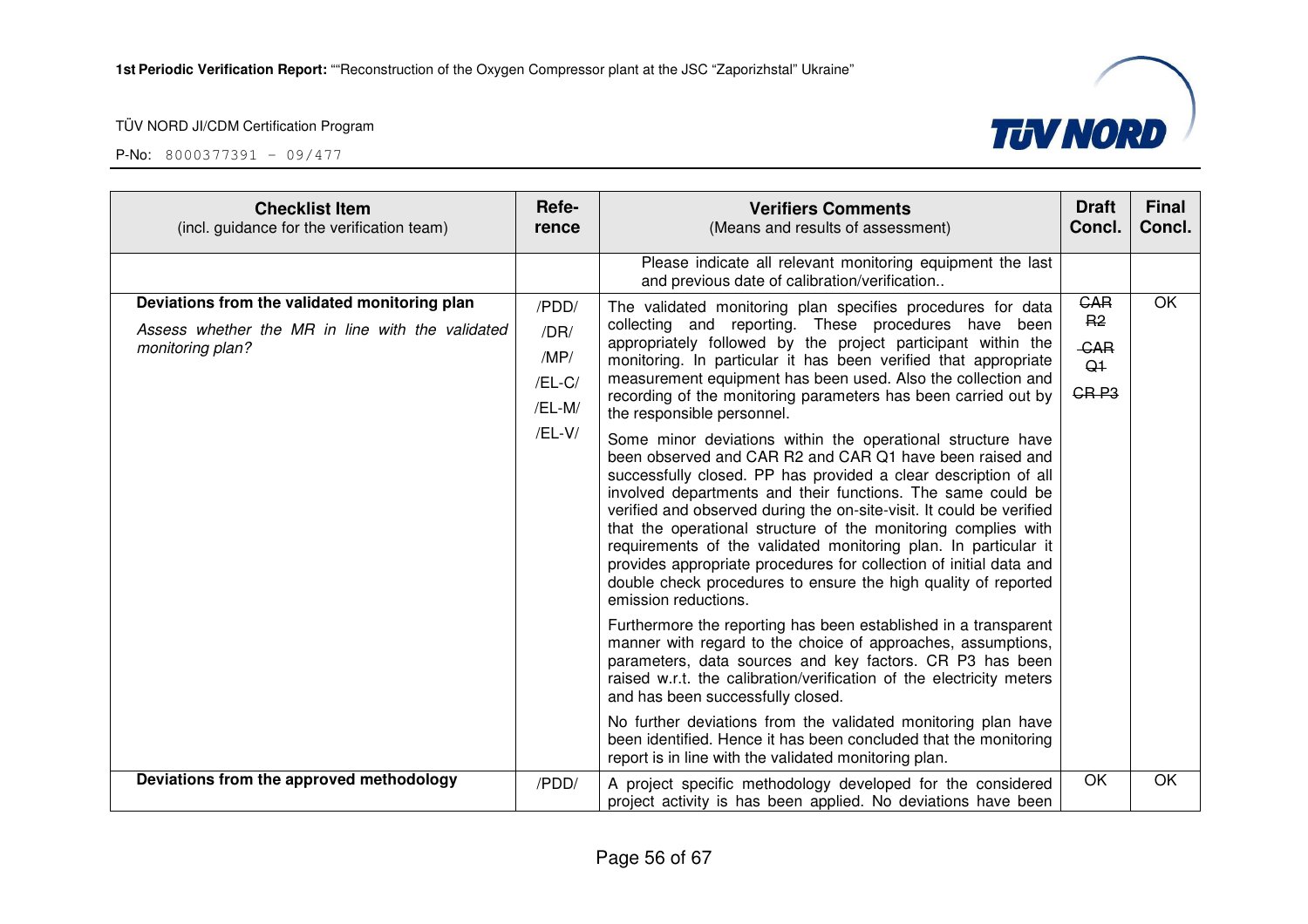

| <b>Checklist Item</b><br>(incl. guidance for the verification team)                                                                                                                                                                                                                                                                                                                                                                                          | Refe-<br>rence                  | <b>Verifiers Comments</b><br>(Means and results of assessment)                                                                                                                                                                                                                                                                                                                                                                                                                                                                                                                                                                                                                              | <b>Draft</b><br>Concl.       | <b>Final</b><br>Concl. |
|--------------------------------------------------------------------------------------------------------------------------------------------------------------------------------------------------------------------------------------------------------------------------------------------------------------------------------------------------------------------------------------------------------------------------------------------------------------|---------------------------------|---------------------------------------------------------------------------------------------------------------------------------------------------------------------------------------------------------------------------------------------------------------------------------------------------------------------------------------------------------------------------------------------------------------------------------------------------------------------------------------------------------------------------------------------------------------------------------------------------------------------------------------------------------------------------------------------|------------------------------|------------------------|
| Assess whether the MR in line with the applied<br>monitoring methodology?                                                                                                                                                                                                                                                                                                                                                                                    | /DR/<br>/MP/                    | observed.                                                                                                                                                                                                                                                                                                                                                                                                                                                                                                                                                                                                                                                                                   |                              |                        |
| <b>Monitoring Parameters</b><br>4.<br>(List all parameters of the PDD chapter B.7.1;<br>pl. copy the 6 lines below for each parameter)                                                                                                                                                                                                                                                                                                                       |                                 |                                                                                                                                                                                                                                                                                                                                                                                                                                                                                                                                                                                                                                                                                             |                              |                        |
| 4.1. Electricity consumption                                                                                                                                                                                                                                                                                                                                                                                                                                 |                                 |                                                                                                                                                                                                                                                                                                                                                                                                                                                                                                                                                                                                                                                                                             |                              |                        |
| <b>Measurement / Determination method</b><br>Describe how the monitoring parameter<br>was<br>measured / determined.<br>Check if relevant equipment has been exchanged<br>and if in cases of failures / downtimes of standard<br>equipment other measurement / determination<br>methods have been used.<br>Assess whether the measurement / determination<br>method is in line with the registered monitoring plan<br>of the PDD and the applied methodology. | /PDD/<br>/DR/<br>/MP/<br>/EL-M/ | Within the verification the installed monitoring equipment<br>(electricity meters) has been inspected at the project site. It has<br>been observed and verified that the installed equipment is<br>suitable w.r.t. to the measurement of the monitoring parameters<br>and is in line with provisions of the monitoring plan <sup>/EL-M/</sup> .<br>Furthermore it has been observed that the installed equipment is<br>operated appropriately. Taking this into account the verification<br>team is of the opinion that the relevant parameters have been<br>monitored in accordance with provisions of the monitoring plan,<br>with the national regulations and in an appropriate manner. | <b>OK</b>                    | OK                     |
| <b>Correctness</b><br>Determine whether the value given in the monitoring<br>report is correct.<br>In case of mistakes pl. provide details and<br>descriptions of the CARs raised.                                                                                                                                                                                                                                                                           | $/EL-1/$<br>$/EL-2/$<br>/OX&EL/ | $\boxtimes$<br>$\Box$<br>Correct<br>Not correct<br>Comment:<br>Project participant has provided the Initial data for daily electricity consumption <sup>/EL-1/</sup> and monthly reports on electricity<br>consumption <sup>/EL-2/</sup>                                                                                                                                                                                                                                                                                                                                                                                                                                                    | <b>GAR</b><br>P <sub>1</sub> | OK<br>OK               |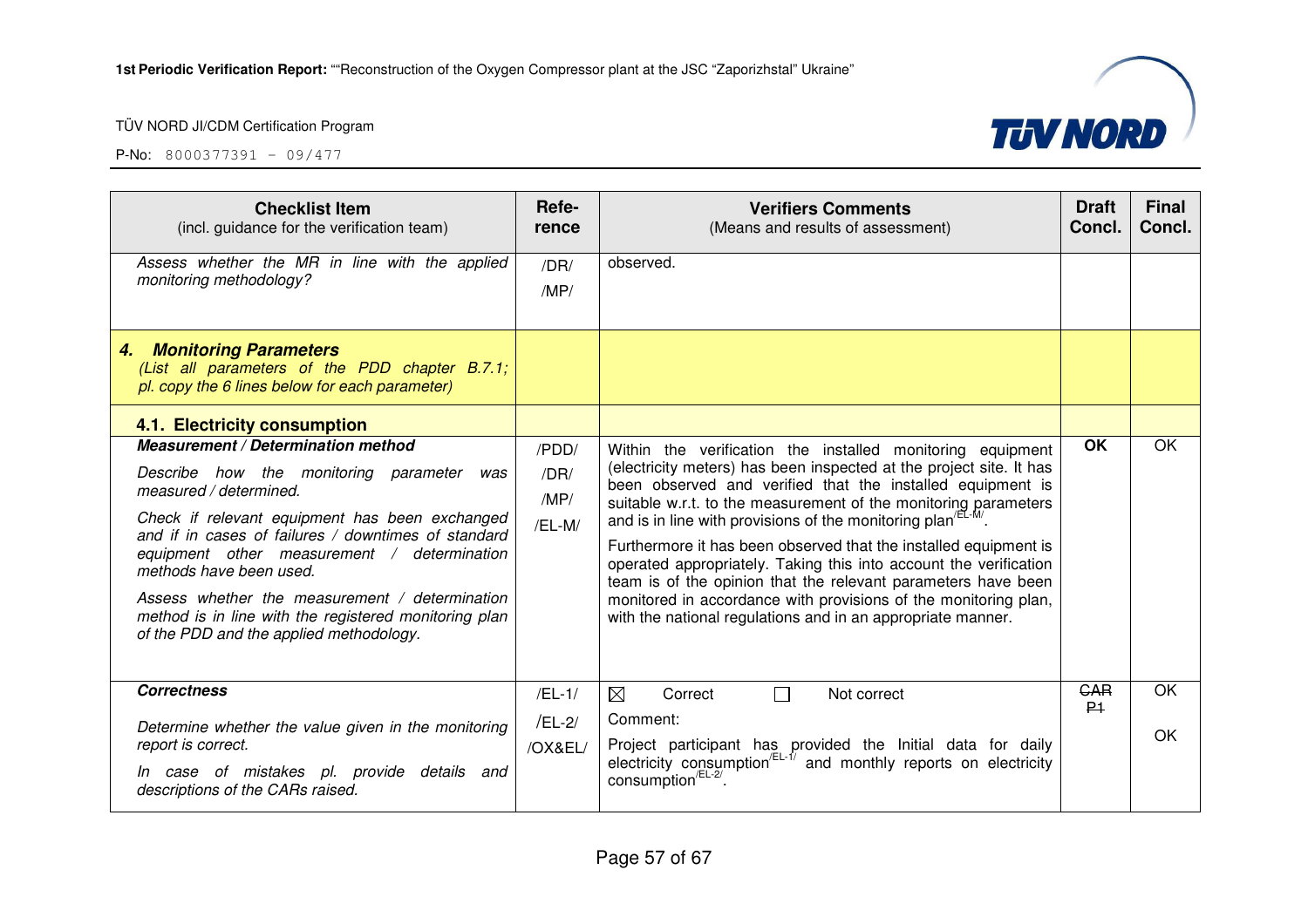**P-No:** 8000377391 - 09/477



**TIV NORD**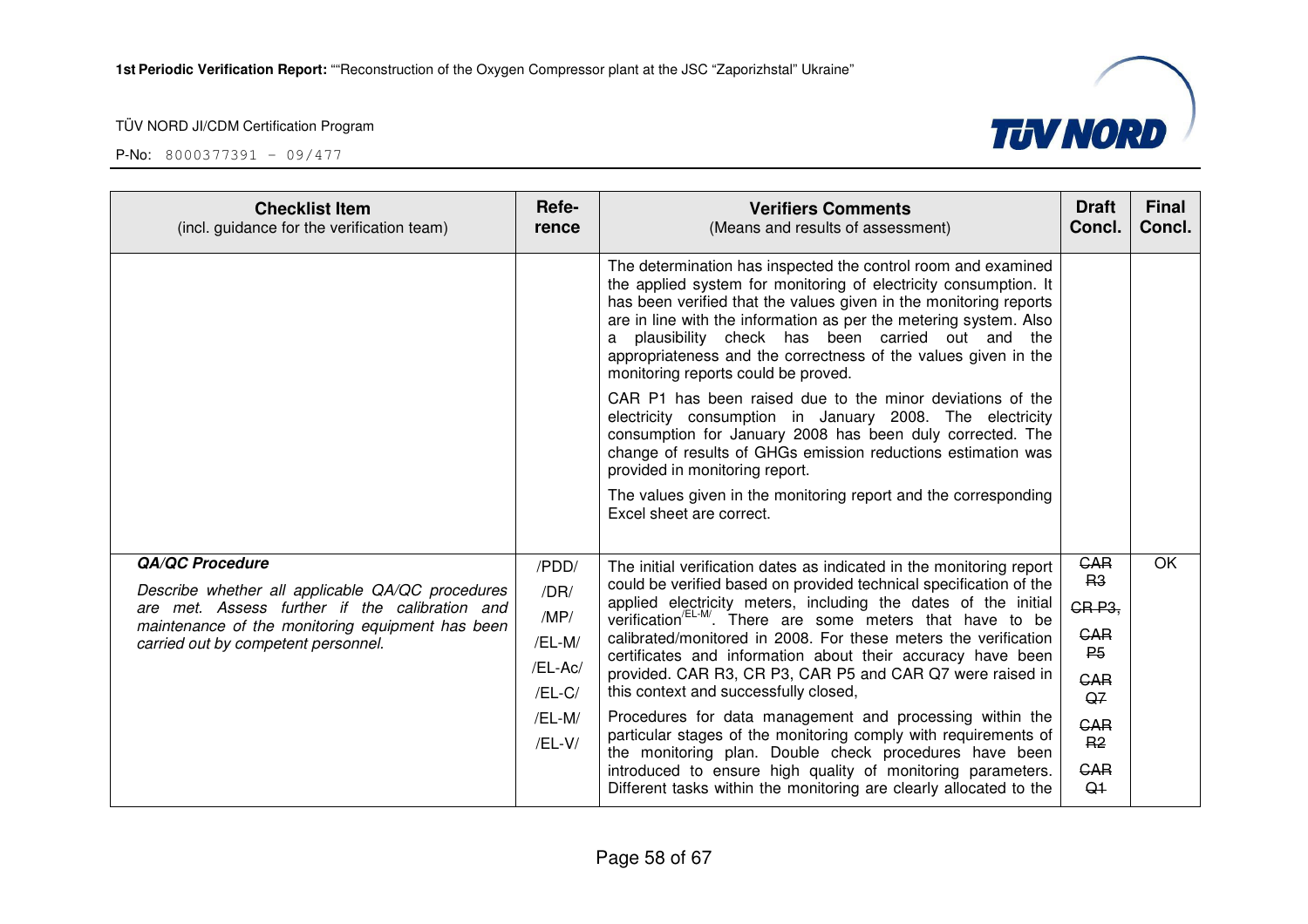| <b>Checklist Item</b><br>(incl. guidance for the verification team)                                                                                         | Refe-<br>rence | <b>Verifiers Comments</b><br>(Means and results of assessment)                                                                                                                                                                                                                    | <b>Draft</b><br>Concl. | <b>Final</b><br>Concl. |
|-------------------------------------------------------------------------------------------------------------------------------------------------------------|----------------|-----------------------------------------------------------------------------------------------------------------------------------------------------------------------------------------------------------------------------------------------------------------------------------|------------------------|------------------------|
|                                                                                                                                                             |                | personal of the different departments. Personal and the<br>corresponding tasks/responsibilities of the project monitoring are<br>clearly defined. Furthermore all procedures have been clearly<br>documented.                                                                     |                        |                        |
|                                                                                                                                                             |                | A sufficient confidence has been gained that the introduced<br>quality assurance system provides procedures and provisions<br>for an accurate and appropriate monitoring of electricity<br>consumption. CAR R2 and CAR Q1 were raised in this context<br>and successfully closed, |                        |                        |
| <b>Accuracy</b>                                                                                                                                             | /MP/           | The monitoring plan clearly specifies the parameters to be                                                                                                                                                                                                                        | <b>CAR</b>             | OK.                    |
| In case of measured (or estimated) values, check<br>whether significant inaccuracies occur; in this case,<br>make sure that appropriate discounts have been | /EL-M/         | monitored and the relevant monitoring equipment. The accuracy<br>class of the electricity meters $\pm$ (0,5-1,0)% has been verified based on provided evidences <sup>/EL-M/</sup> .                                                                                               | P <sub>1</sub>         |                        |
| considered for ER calculation.                                                                                                                              |                | CAR P1 has been raised and successfully closed. No further<br>significant inaccuracies have been identified for the monitoring<br>parameters.                                                                                                                                     |                        |                        |
| <b>Verification</b>                                                                                                                                         | /EL-Ac/        | All monitoring parameters have been evidenced by project                                                                                                                                                                                                                          | OK                     | OK                     |
| Describe how the value was verified. Consider the                                                                                                           | $/EL-C/$       | participant. The verification team has reviewed the provided<br>evidences. It has been verified that the values in the monitoring                                                                                                                                                 |                        |                        |
| measurement / determination procedure, accuracies,<br>QA/QC procedures. Consider as well plausibility                                                       | /EL-M/         | reports and the corresponding Excel spreadsheets are in line                                                                                                                                                                                                                      |                        |                        |
| checks as far as possible. Check if the applied value                                                                                                       | /EL-V/         | with provided evidences.                                                                                                                                                                                                                                                          |                        |                        |
| could be backed up by corresponding evidences.                                                                                                              | $/EL-1/$       |                                                                                                                                                                                                                                                                                   |                        |                        |
|                                                                                                                                                             | /EL-2/         |                                                                                                                                                                                                                                                                                   |                        |                        |
| 4.2. Oxygen generation/distribution                                                                                                                         |                |                                                                                                                                                                                                                                                                                   |                        |                        |
| <b>Measurement / Determination method</b>                                                                                                                   | /PDD/          | Monitoring report provides (in table 3-2) information about flow-                                                                                                                                                                                                                 | <b>OK</b>              | OK                     |
| Describe how the monitoring parameter<br>was                                                                                                                | /MR/           | rate meters for oxygen production in air-separation units and<br>oxygen distribution. The information provided specifies the                                                                                                                                                      |                        |                        |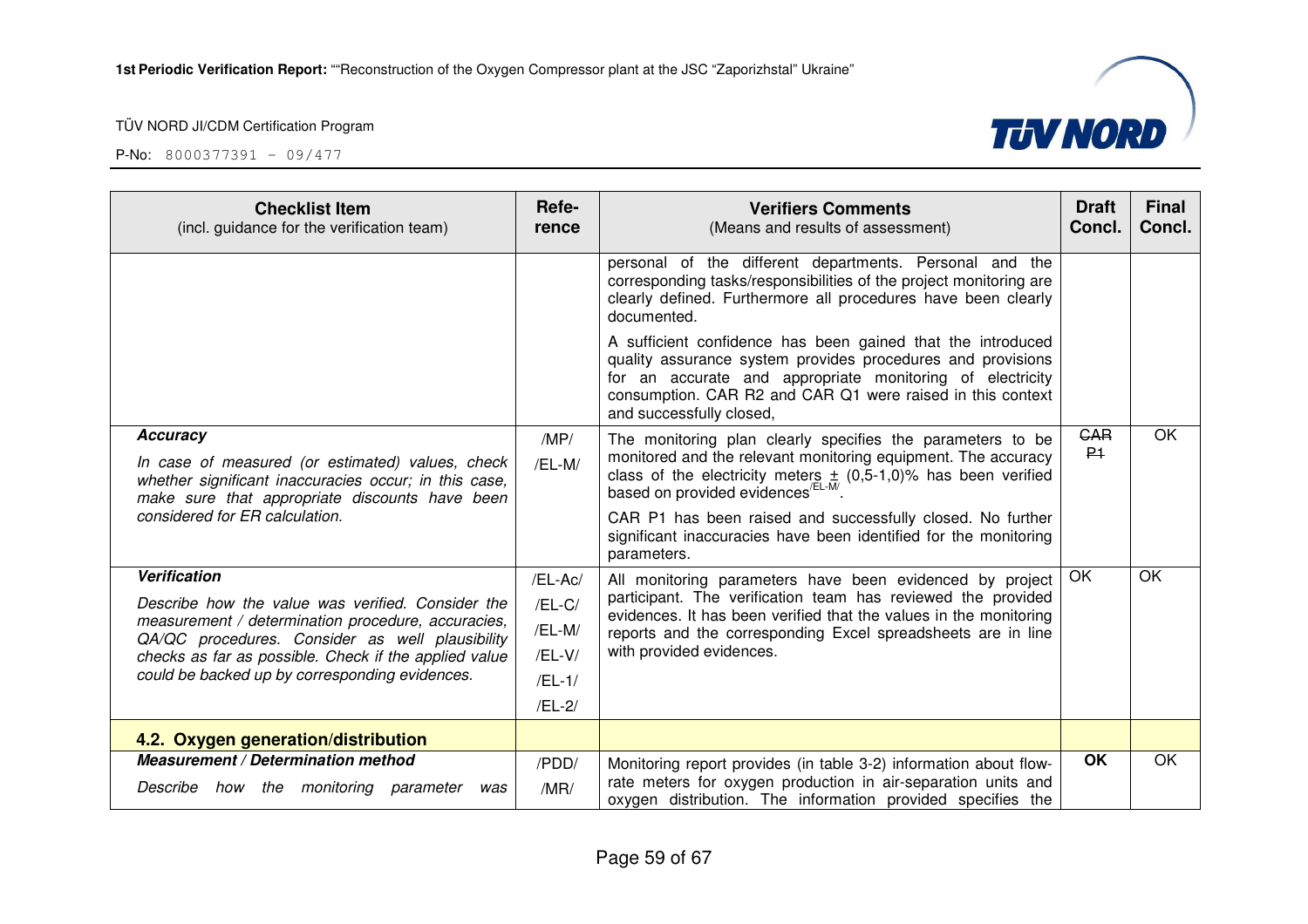

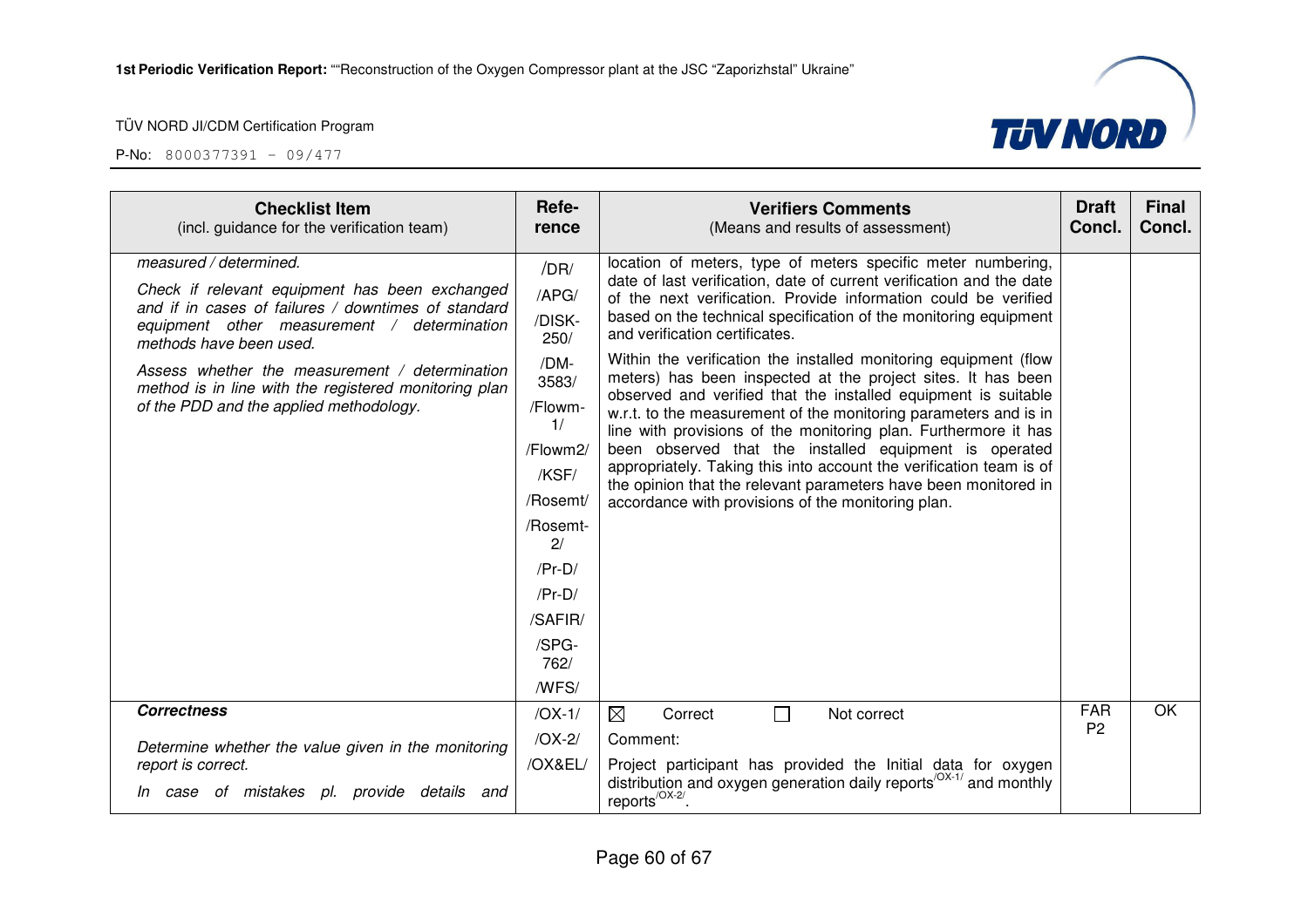

| <b>Checklist Item</b><br>(incl. guidance for the verification team)                                | Refe-<br>rence | <b>Verifiers Comments</b><br>(Means and results of assessment)                                                                                                                                                                                                                                                                                                                                                                                                      | <b>Draft</b><br>Concl.       | <b>Final</b><br>Concl. |
|----------------------------------------------------------------------------------------------------|----------------|---------------------------------------------------------------------------------------------------------------------------------------------------------------------------------------------------------------------------------------------------------------------------------------------------------------------------------------------------------------------------------------------------------------------------------------------------------------------|------------------------------|------------------------|
| descriptions of the CARs raised.                                                                   |                | The determination has inspected the control room and examined<br>the applied system and procedures for monitoring of oxygen<br>generation and distribution. It has been verified that the values<br>given in the monitoring reports are in line with the information as<br>per the metering system. Also a plausibility check has been<br>carried out and the appropriateness and the correctness of the<br>values given in the monitoring reports could be proved. |                              |                        |
|                                                                                                    |                | FAR P2 has been raised w.r.t. the data source for barometric<br>pressure data for oxygen generation/distribution. In response to<br>the raised FAR project participant has provided an appropriate<br>action. During the on-site visit it has been observed that the<br>difference between average daily barometric pressure data from<br>JSC "Zaporizhgaz" and measured on territory of JSC<br>"Zaporizhstal" is negligible.                                       |                              |                        |
|                                                                                                    |                | The values given in the monitoring report and the corresponding<br>Excel sheet are correct.                                                                                                                                                                                                                                                                                                                                                                         |                              |                        |
| <b>QA/QC Procedure</b>                                                                             | /PDD/          | Table 3-2 of the monitoring report provides information about                                                                                                                                                                                                                                                                                                                                                                                                       | <b>GAR</b>                   | OK                     |
| Describe whether all applicable QA/QC procedures                                                   | /MR/           | flow-rate meters for oxygen production in air-separation units<br>and oxygen distribution including their date of last verification,                                                                                                                                                                                                                                                                                                                                | $R+$<br>GR <sub>P3</sub>     |                        |
| are met. Assess further if the calibration and<br>maintenance of the monitoring equipment has been | /DR/           | date of current verification and the date of the next verification.                                                                                                                                                                                                                                                                                                                                                                                                 |                              |                        |
| carried out by competent personnel.                                                                | /AL/           | Provide information could be verified based on the technical<br>specification of the monitoring equipment and verification                                                                                                                                                                                                                                                                                                                                          | <b>GAR</b><br>Q2             |                        |
|                                                                                                    | /APG/          | certificates.                                                                                                                                                                                                                                                                                                                                                                                                                                                       | <b>GAR</b>                   |                        |
|                                                                                                    | /DISK-<br>250/ | CAR R1, P4, Q2, Q3, Q4, Q5, Q6 and FAR Q8 have been                                                                                                                                                                                                                                                                                                                                                                                                                 | Q3                           |                        |
|                                                                                                    | /DM-           | raised w.r.t the indicated accuracy class and pending verification<br>certificates. All pending evidences have been provided and all                                                                                                                                                                                                                                                                                                                                | <b>GAR</b><br>Q <sub>4</sub> |                        |
|                                                                                                    | 3583/          | CARs and FAR could be closed. For details please refer to the                                                                                                                                                                                                                                                                                                                                                                                                       |                              |                        |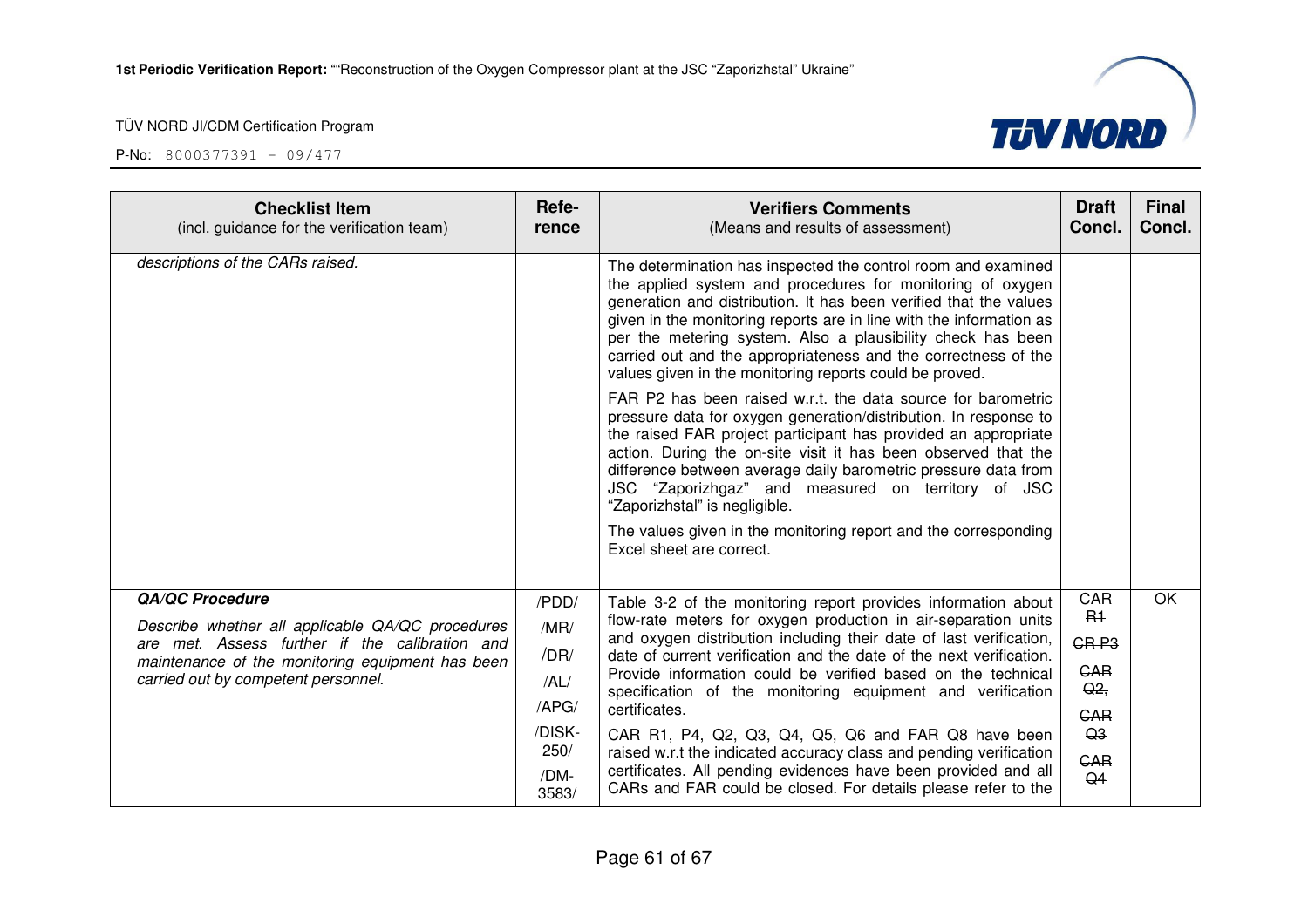| <b>Checklist Item</b><br>(incl. guidance for the verification team)                                                                                                                                              | Refe-<br>rence                                                                                                                | <b>Verifiers Comments</b><br>(Means and results of assessment)                                                                                                                                                                                                                                                                                                                                                                                                                                                                                                                                                                                                                                                                                                                                             | <b>Draft</b><br>Concl.                                               | <b>Final</b><br>Concl. |
|------------------------------------------------------------------------------------------------------------------------------------------------------------------------------------------------------------------|-------------------------------------------------------------------------------------------------------------------------------|------------------------------------------------------------------------------------------------------------------------------------------------------------------------------------------------------------------------------------------------------------------------------------------------------------------------------------------------------------------------------------------------------------------------------------------------------------------------------------------------------------------------------------------------------------------------------------------------------------------------------------------------------------------------------------------------------------------------------------------------------------------------------------------------------------|----------------------------------------------------------------------|------------------------|
|                                                                                                                                                                                                                  | /Flowm-<br>1/<br>/Flowm2/<br>/KSF/<br>/Rosemt/<br>/Rosemt-<br>2/<br>$/Pr-D/$<br>$/Pr-D/$<br>/SAFIR/<br>/SPG-<br>762/<br>/WFS/ | assessment under particular findings.<br>Procedures for data management and processing within the<br>particular stages of the monitoring comply with requirements of<br>the monitoring plan. Double check procedures have been<br>introduced to ensure high quality of monitoring parameters.<br>Different tasks within the monitoring are clearly allocated to the<br>personal of the different departments. Personal and the<br>corresponding tasks/responsibilities of the project monitoring are<br>clearly defined. Furthermore all procedures have been clearly<br>documented.<br>A sufficient confidence has been gained that the introduced<br>quality assurance system provides procedures and provisions<br>for an accurate and appropriate monitoring of oxygen generation<br>and distribution. | <b>GAR</b><br>Q <sub>5</sub><br><b>CAR</b><br>Q6<br><b>FAR</b><br>Q8 |                        |
| <b>Accuracy</b><br>In case of measured (or estimated) values, check<br>whether significant inaccuracies occur; in this case,<br>make sure that appropriate discounts have been<br>considered for ER calculation. | /PDD/<br>/MR/<br>/DR/<br>/AL/<br>/APG/<br>/DISK-<br>250/<br>/DM-<br>3583/<br>/Flowm-                                          | The monitoring plan clearly specifies the parameters to be<br>monitored and the relevant monitoring equipment. The accuracy<br>class of the meters required for oxygen generation/distribution is<br>indicated in the monitoring report table B.3-3. The indicated<br>accuracy class could be verified based on provided technical<br>specification of the applied equipment. CR P3 and CAR Q2<br>have been raised in this context and could be successfully<br>closed.<br>No further significant inaccuracies have been identified for the<br>monitoring parameters.                                                                                                                                                                                                                                      | GR <sub>P3</sub><br><b>GAR</b><br>Q <sub>2</sub>                     | OK                     |

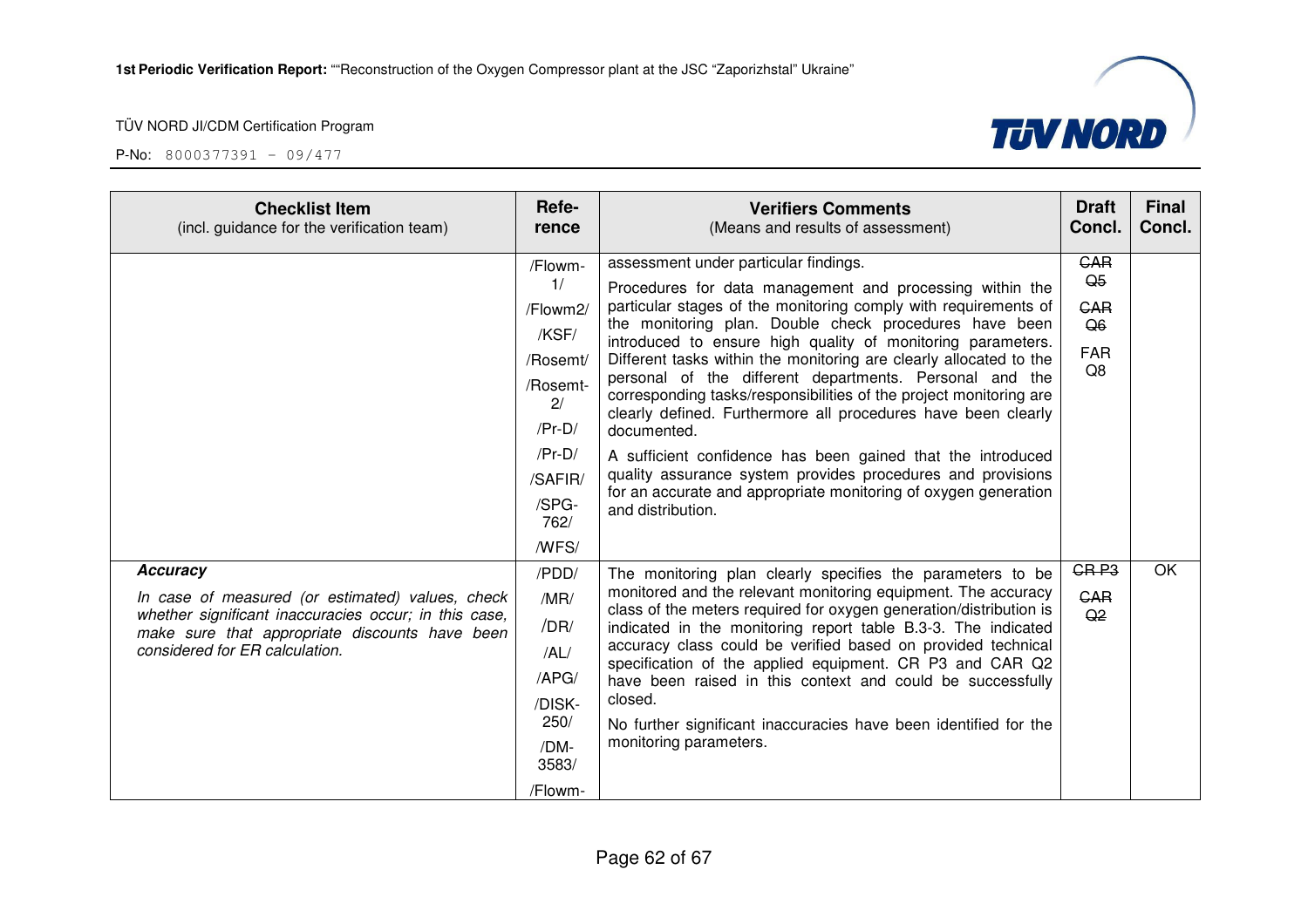| <b>Checklist Item</b><br>(incl. guidance for the verification team)                                                                                                                                                                                                                          | Refe-<br>rence                                                                                                                                                   | <b>Verifiers Comments</b><br>(Means and results of assessment)                                                                                                                                                                                                                                                                                                                                                                                                                                         | <b>Draft</b><br>Concl. | <b>Final</b><br>Concl. |
|----------------------------------------------------------------------------------------------------------------------------------------------------------------------------------------------------------------------------------------------------------------------------------------------|------------------------------------------------------------------------------------------------------------------------------------------------------------------|--------------------------------------------------------------------------------------------------------------------------------------------------------------------------------------------------------------------------------------------------------------------------------------------------------------------------------------------------------------------------------------------------------------------------------------------------------------------------------------------------------|------------------------|------------------------|
| <b>Verification</b><br>Describe how the value was verified. Consider the<br>measurement / determination procedure, accuracies,<br>QA/QC procedures. Consider as well plausibility<br>checks as far as possible. Check if the applied value<br>could be backed up by corresponding evidences. | 1/<br>/Flowm2/<br>/KSF/<br>/Rosemt/<br>/Rosemt-<br>2/<br>$/Pr-D/$<br>$/Pr-D/$<br>/SAFIR/<br>/SPG-<br>762/<br>/WFS/<br>$/OX-1/$<br>$/OX-2/$<br>$/EL-1/$<br>/EL-2/ | All monitoring parameters have been evidenced by project<br>participant. The verification team has reviewed the provided<br>evidences. During the on-site-visit plausibility checks based on<br>the actual data have been carried out. A sufficient confidence<br>has been gained the oxygen generation and distribution are<br>monitored properly. It has been verified that the values in the<br>monitoring reports and the corresponding Excel spreadsheets<br>are in line with provided evidences. | OK                     | <b>OK</b>              |
| <b>ER Calculation</b><br>5.                                                                                                                                                                                                                                                                  |                                                                                                                                                                  |                                                                                                                                                                                                                                                                                                                                                                                                                                                                                                        |                        |                        |
| <b>Traceability</b><br>Assess if the calculation is fully traceable. In case of<br>complex calculations an Excel calculation spread-                                                                                                                                                         | /MP/<br>/XLS/                                                                                                                                                    | The excel calculation spreadsheet includes separate tables for<br>baseline and project emissions on the monthly basis. Both<br>calculations are summarized and emission reductions are                                                                                                                                                                                                                                                                                                                 | OK.                    | OK                     |

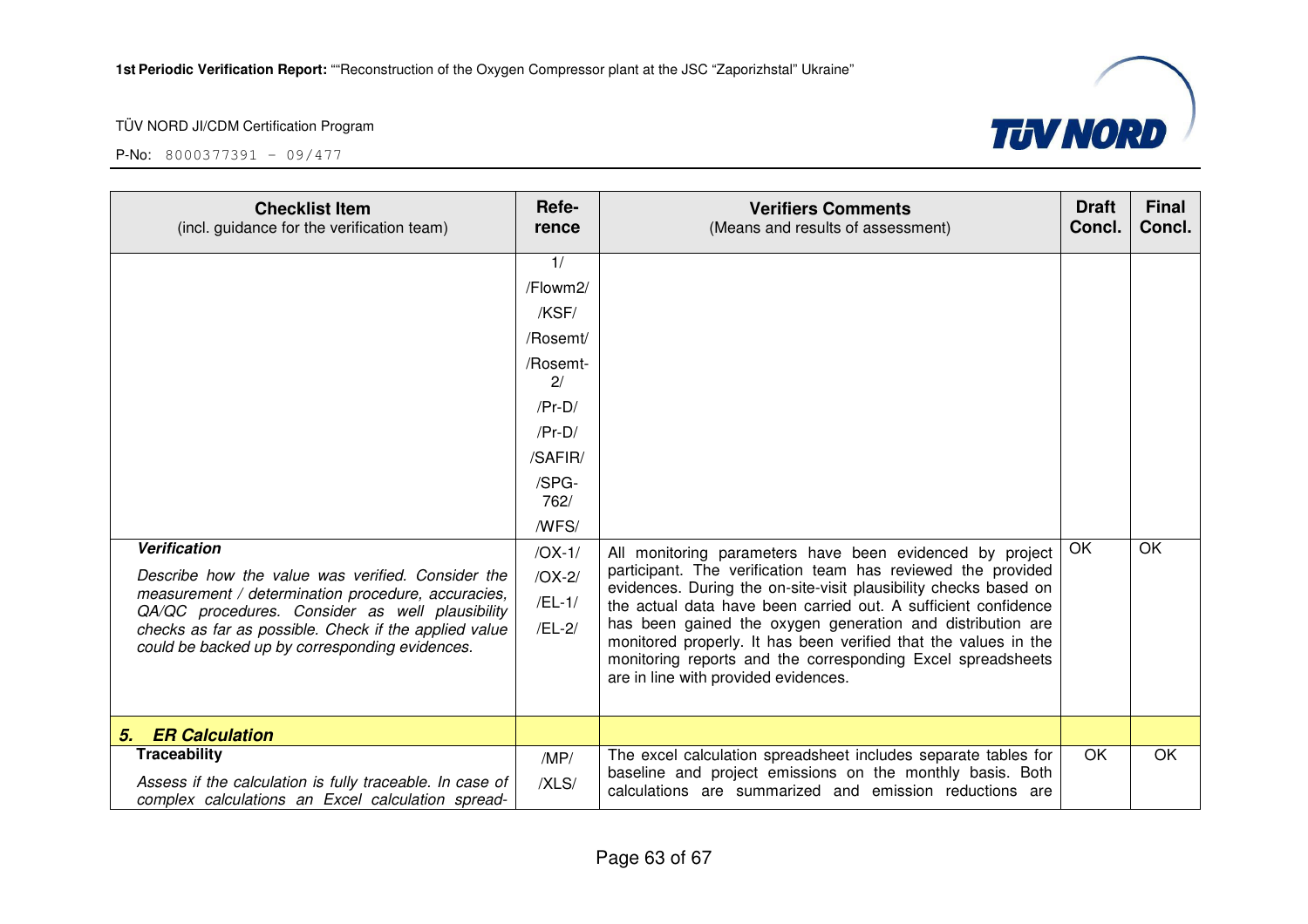

| <b>Checklist Item</b><br>(incl. guidance for the verification team)                                                                                                                                                                                                                                                                                                                                                                                                       | Refe-<br>rence                         | <b>Verifiers Comments</b><br>(Means and results of assessment)                                                                                                                                                                                                                                                                                                                                                                                                    | <b>Draft</b><br>Concl. | <b>Final</b><br>Concl. |
|---------------------------------------------------------------------------------------------------------------------------------------------------------------------------------------------------------------------------------------------------------------------------------------------------------------------------------------------------------------------------------------------------------------------------------------------------------------------------|----------------------------------------|-------------------------------------------------------------------------------------------------------------------------------------------------------------------------------------------------------------------------------------------------------------------------------------------------------------------------------------------------------------------------------------------------------------------------------------------------------------------|------------------------|------------------------|
| sheet shall be used. All applied formulae must be<br>visible.                                                                                                                                                                                                                                                                                                                                                                                                             | $/EL-1/$<br>/EL-2/<br>$/OX-1/$         | calculated in separate table. The daily amounts of oxygen<br>distributed are clearly indicated and are in line with provided<br>evidences. Also the monthly electricity consumption is indicated<br>and is in line with provided evidences.                                                                                                                                                                                                                       |                        |                        |
|                                                                                                                                                                                                                                                                                                                                                                                                                                                                           | $/OX-2/$<br>/OX&EL/                    | The calculation is completely traceable. All applied formulae are<br>visible. No information gaps have been identified.                                                                                                                                                                                                                                                                                                                                           |                        |                        |
| <b>Parameter consistency</b><br>Assess whether all internal and external parameters<br>and data used for calculation are applied consistently<br>in the monitoring report and the calculation<br>spreadsheet?<br>Consider only the correct data exchange between the<br>monitoring report and the calculation spreadsheet (if<br>any). The evaluation of the correctness of the<br>parameter values itself should be discussed in the<br>chapter "Monitoring Parameters". | /MP/<br>/XLS/<br>/EF/<br>/PDD/<br>/DR/ | The Excel - calculation sheet is completely in line with the MR.<br>No deviant parameter values have been used in the calculation<br>sheet.<br>The specific electricity consumption has been calculated based<br>on the actual data in accordance with provisions with the<br>monitoring plan.<br>Grid emission factor has been duly applied in accordance with<br>the monitoring plan <sup>/EF/</sup> .                                                          | OK                     | OK                     |
| <b>Applied formulae</b><br>Check if the applied formulae are in accordance with<br>the monitoring plan and $/$ or the approved<br>methodology.                                                                                                                                                                                                                                                                                                                            | /MP/<br>/XLS/                          | The verification team has reproduced the calculation of emission<br>reductions based on the provided parameters and the amount of<br>the emission reduction has been verified. The applied<br>spreadsheet have been also reviewed and examined. It has<br>been verified that the formulae and procedures as defined within<br>the monitoring plan has been appropriately applied. No changes<br>and deviations to the approved spreadsheet have been<br>observed. | OK                     | OK                     |
| <b>Completeness of calculation</b><br>Assess whether the provided<br>calculations<br>are                                                                                                                                                                                                                                                                                                                                                                                  | /MP/                                   | The calculation is completely traceable. No information or<br>calculation gaps have been identified.                                                                                                                                                                                                                                                                                                                                                              | OK                     | OK                     |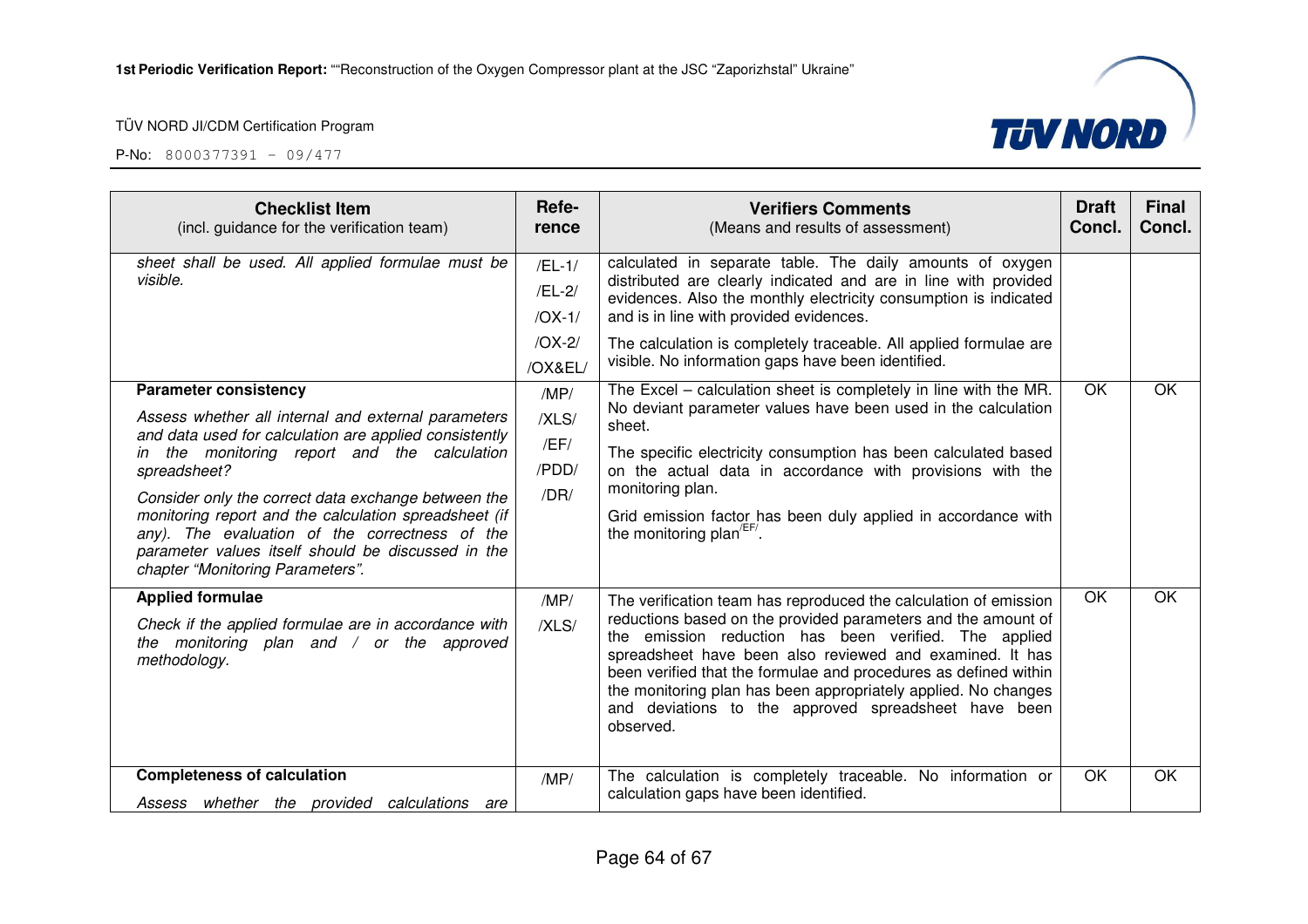

| <b>Checklist Item</b><br>(incl. guidance for the verification team)                                                                                                                                                                                                                                                                                        | Refe-<br>rence                                     | <b>Verifiers Comments</b><br>(Means and results of assessment)                                                                                                                                                                                                                                                                                                                                                                                                                                                                                                                                                                                                                                                                                                                                                                                     | <b>Draft</b><br>Concl.                                                                                           | <b>Final</b><br>Concl. |
|------------------------------------------------------------------------------------------------------------------------------------------------------------------------------------------------------------------------------------------------------------------------------------------------------------------------------------------------------------|----------------------------------------------------|----------------------------------------------------------------------------------------------------------------------------------------------------------------------------------------------------------------------------------------------------------------------------------------------------------------------------------------------------------------------------------------------------------------------------------------------------------------------------------------------------------------------------------------------------------------------------------------------------------------------------------------------------------------------------------------------------------------------------------------------------------------------------------------------------------------------------------------------------|------------------------------------------------------------------------------------------------------------------|------------------------|
| complete and reflect all requirements of the<br>monitoring plan.<br>Check especially that no standard or old values have<br>been used for calculation where calculations based<br>on up-to-date data is required.                                                                                                                                          | $/BA-1/$<br>/BA-2/<br>/BA-3/<br>$/BA-4/$<br>/BA-5/ |                                                                                                                                                                                                                                                                                                                                                                                                                                                                                                                                                                                                                                                                                                                                                                                                                                                    |                                                                                                                  |                        |
| Quality Management; defined organisa-<br>6.<br>structure, responsibilities and<br>tional<br>competencies Internal QA/QC and docu-<br>ment control                                                                                                                                                                                                          |                                                    |                                                                                                                                                                                                                                                                                                                                                                                                                                                                                                                                                                                                                                                                                                                                                                                                                                                    |                                                                                                                  |                        |
| <b>Management System</b><br>Check if the GHG data monitoring system is<br>(certified)<br>embedded<br>in a<br>company quality<br>management system, if so, check if all JI monitoring<br>procedures been fully integrated in the project<br>participant's quality management system. If not how<br>the GHG management system<br>has<br>been<br>implemented. | /MP/<br>/DR/<br>/PDD/                              | Procedures for data management and processing within the<br>particular stages of the monitoring comply with requirements of<br>the monitoring plan. Double check procedures have been<br>introduced to ensure high quality of monitoring parameters.<br>Different tasks within the monitoring are clearly allocated to the<br>personal of the different departments. Personal and the<br>corresponding tasks/responsibilities of the project monitoring are<br>clearly defined. Furthermore all procedures have been clearly<br>documented. A sufficient confidence has been gained that the<br>introduced quality assurance system provides procedures and<br>provisions for an accurate and appropriate monitoring of<br>emission reductions.<br>CAR R2, P6, Q1 and FAR Q9 have been raised in this context<br>and could be successfully closed. | <b>GAR</b><br>R <sub>2</sub><br><b>GAR</b><br><b>P6</b><br><b>GAR</b><br>Q <sub>1</sub><br>FAR<br>Q <sub>9</sub> | OK                     |
| <b>Roles and Positions</b><br>Check if all roles and positions of each person in the<br>GHG data management process are clearly defined                                                                                                                                                                                                                    | /MP/<br>/DR/<br>/PDD/                              | Different tasks within the monitoring are clearly allocated to the<br>personal of the different departments. Personal and the<br>corresponding tasks/responsibilities of the project monitoring are<br>clearly defined. Furthermore all procedures have been clearly                                                                                                                                                                                                                                                                                                                                                                                                                                                                                                                                                                               | OK                                                                                                               | OK                     |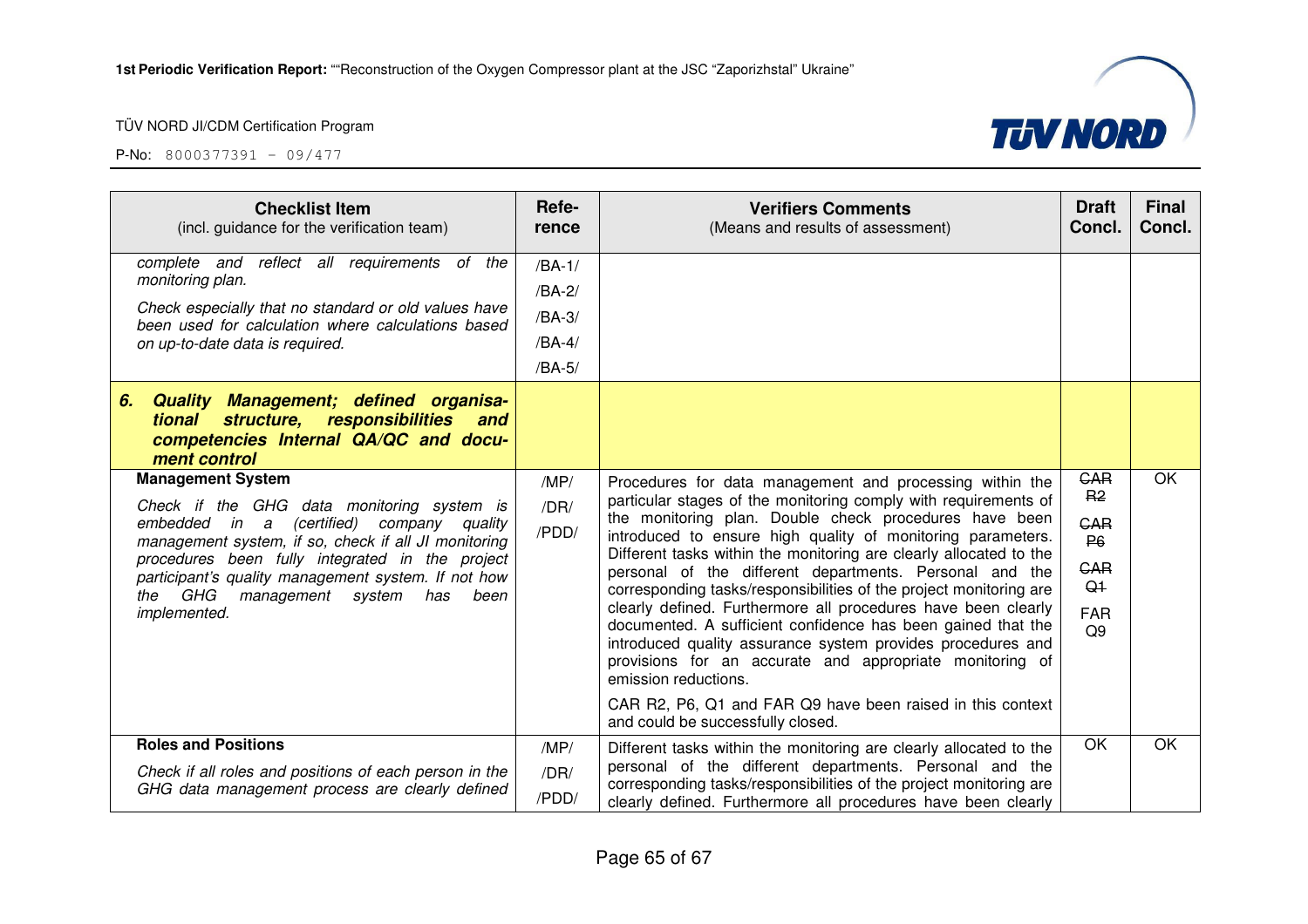

| <b>Checklist Item</b><br>(incl. guidance for the verification team)                            | Refe-<br>rence | <b>Verifiers Comments</b><br>(Means and results of assessment)                                                                                                                                                                           | <b>Draft</b><br>Concl. | <b>Final</b><br>Concl. |
|------------------------------------------------------------------------------------------------|----------------|------------------------------------------------------------------------------------------------------------------------------------------------------------------------------------------------------------------------------------------|------------------------|------------------------|
| and implemented, from raw data generation to<br>submission of the final data.                  |                | documented.                                                                                                                                                                                                                              |                        |                        |
|                                                                                                |                | Please refer to the comment above.                                                                                                                                                                                                       |                        |                        |
| Check further if only duly qualified personnel is<br>involved in the monitoring procedures.    |                |                                                                                                                                                                                                                                          |                        |                        |
| <b>Trainings</b>                                                                               | /MP/           | Training procedures <sup>(IPPT</sup> have been provided and sufficient                                                                                                                                                                   | OK                     | <b>OK</b>              |
| Check if initial trainings have been carried out, in<br>case deemed necessary.                 | /DR/<br>/PDD/  | confidence has been gained that the competences of involved<br>staff and responsible persons ensure an appropriate quality of<br>data. The involved personnel is familiar with monitoring<br>procedures and with the technology applied. |                        |                        |
|                                                                                                | /TrPr/         |                                                                                                                                                                                                                                          |                        |                        |
| <b>Troubleshooting procedures</b>                                                              | /MP/           | Please refer to the comment under QA/QC Procedures.                                                                                                                                                                                      | OK                     | OK                     |
| Assess whether troubleshooting procedures have                                                 | /DR/           |                                                                                                                                                                                                                                          |                        |                        |
| been implemented.                                                                              | /PDD/          |                                                                                                                                                                                                                                          |                        |                        |
|                                                                                                | /TrPr/         |                                                                                                                                                                                                                                          |                        |                        |
| <b>Maintenance procedures</b>                                                                  | /MP/           | All relevant meters are verified.                                                                                                                                                                                                        | OK                     | <b>OK</b>              |
| Are appropriate maintenance procedures in place?                                               | /DR/           |                                                                                                                                                                                                                                          |                        |                        |
|                                                                                                | /PDD/          |                                                                                                                                                                                                                                          |                        |                        |
|                                                                                                | /TrPr/         |                                                                                                                                                                                                                                          |                        |                        |
| Internal QA/QC                                                                                 | /MP/           | Please refer to the comment under QA/QC Procedures                                                                                                                                                                                       | OK                     | OK                     |
| Assess whether there are any procedures in place on                                            | /DR/           |                                                                                                                                                                                                                                          |                        |                        |
| when, where and how checks and reviews are to be<br>carried out, and what evidence needs to be | /PDD/          |                                                                                                                                                                                                                                          |                        |                        |
| documented? (This might include spot checks by a                                               | /TrPr/         |                                                                                                                                                                                                                                          |                        |                        |
| second person not performing the calculations over                                             |                |                                                                                                                                                                                                                                          |                        |                        |
| manual data transfers, changes in assumptions and                                              |                |                                                                                                                                                                                                                                          |                        |                        |